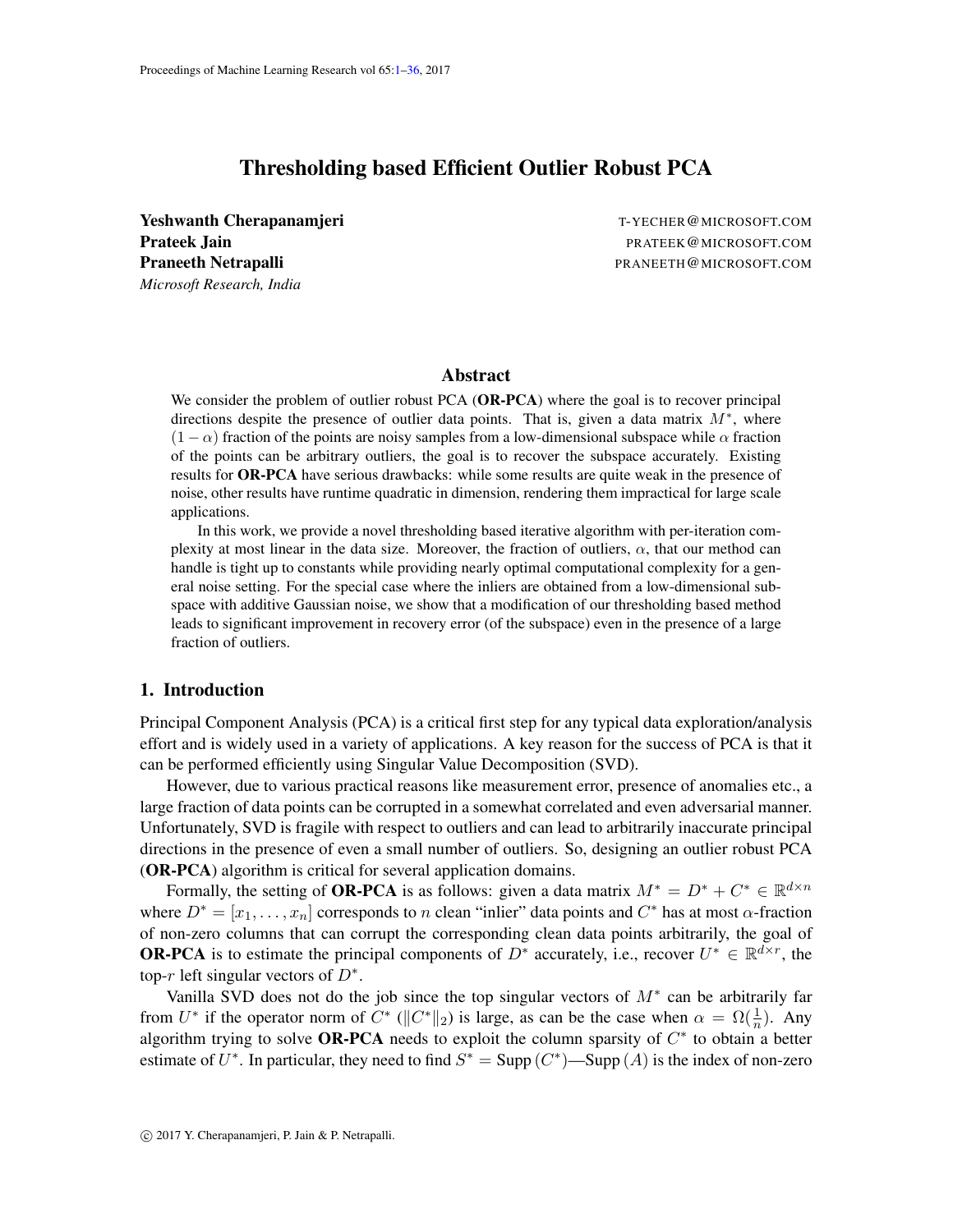columns of A—so that  $U^*$  can be estimated using top singular directions of  $M^*_{\setminus S^*}$ , i.e., columns of  $M^*$  restricted to complement set of  $S^*$ .

Existing results for OR-PCA fall into two categories based on: a) Nuclear norm [\(Xu et al.,](#page-17-0) [2012a;](#page-17-0) [Zhang et al.,](#page-17-1) [2016\)](#page-17-1), b) iterative PCA [\(Xu et al.,](#page-17-2) [2013\)](#page-17-2). Nuclear norm based approaches work with exactly same setting as ours, but require  $O(nd^2)$  computational time which is prohibitive for typical applications. Iterative PCA based techniques require  $O(n^2d)$  computation which in general is significantly higher than our algorithms. Moreover, these results do not recover the exact principal directions even if the inliers are restricted to a low-dimensional subspace and just a constant number of outliers are present.

Our approach is based on solving the following natural optimization problem:

**OR-PCA**: 
$$
\min_{D,C \in \mathbb{R}^{d \times n}} \|M^* - D - C\|_F^2 \text{ s.t. } rank(D) \leq r, \ |\text{Supp}(C)| \leq \alpha n.
$$

*Technical Challenges*: The main challenges with OR-PCA are its non-convexity and combinatorial structure which rules out standard tools from convex optimization. Furthermore, due to the columnsparsity constraint standard SVD based techniques also do not apply. Instead, we propose a simple iterative method that constructs an estimate of outliers  $C$  and using that, an estimate of the inliers  $M<sup>*</sup> - C$ . SVD of the estimated inliers is then used to obtain an estimate of the principal directions. Now, a significant challenge is to use these principal directions to re-estimate outliers. There are two different scenarios here:

- *Length of all the outliers is smaller than the smallest singular value of the inliers and hence do not stand out*: In this case however, the principal directions are not much affected by outliers. So, outliers can be recognized by taking a projection on to the orthogonal space to the estimated principal directions. As we get better estimate of principal directions, we can be more aggressive in determining the outliers.
- *Length of at least one of the outliers is larger than the small singular values of inliers*: In this case again, length based thresholding fails since the lengths of the inliers are dominated by the larger singular values. Similarly, the above mentioned thresholding scheme also fails as some of the estimated principal directions will be heavily biased towards those outliers. A key and somewhat surprising algorithmic insight of our work is that: as some of the estimated singular vectors are heavily affected by outliers, projection of such outliers on these spurious singular vectors will be inordinately high. So, in contrast to the above thresholding operator, we can use the length of projection of points along estimated principal directions as well to detect and threshold outliers.

In both the scenarios, we can identify more outliers and repeat the procedure till convergence. A key assumption we make, in order to ensure that inliers are not thresholded, is that most of the inliers have "limited" influence on the principal directions, i.e., the data matrix is incoherent (see Assumption [1\)](#page-5-0). Such an assumption holds for various typical settings, for example when inliers are noisy and uniform samples from a low-dimensional subspace.

*Contributions*: *The main contribution of our work is to show that, under some regularity conditions, it is indeed possible to solve OR-PCA near optimally, in essentially the same time as that taken by vanilla PCA.* In particular, we propose a thresholding based approach that iteratively estimates inliers using *two* different thresholding operators and then use SVD to estimate the principal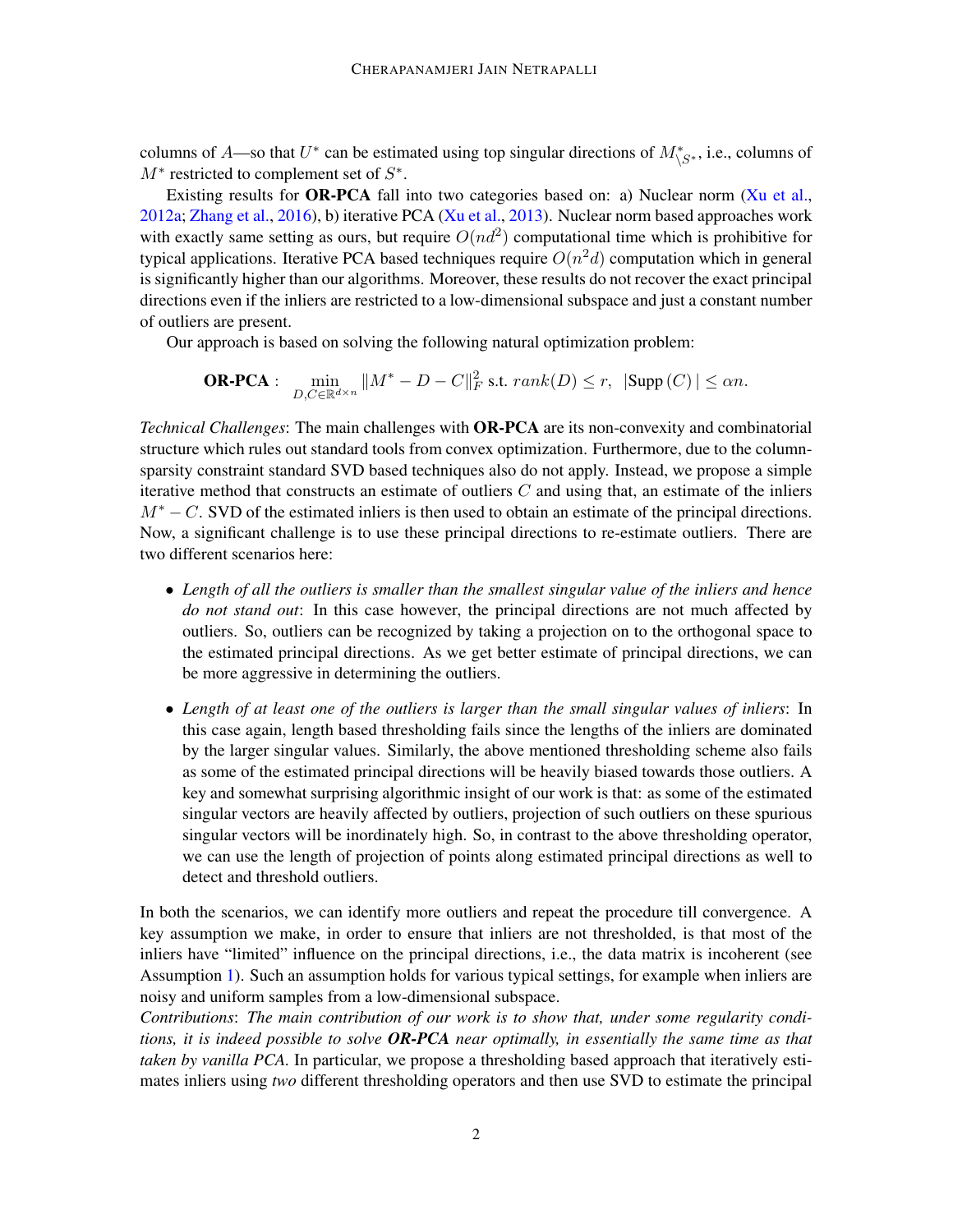directions. We also show that our method recovers  $U^*$  nearly optimally and efficiently as long as the fraction of corrupted data points (column-support of  $C^*$ ) is less than  $O(1/r)$  where r is the dimensionality of principal subspace  $U^*$ . More concretely, we study the problem in three settings:

- 1. *Noiseless setting*:  $M^* = D^* + C^*$  where the clean data matrix  $D^*$  is a rank-r matrix with  $\mu$ -incoherent right singular vectors (see Assumption [1\)](#page-5-0) and  $C^*$  has at most  $\alpha \cdot n$  nonzero columns. For this setting, we design a novel Thresholding based Ouliter Robust PCA algorithm (TORP) that recovers  $U^*$  up to an error of  $\epsilon$  in time  $O\left(ndr\log\frac{n||M^*||_2}{\epsilon}\right)$ , if  $\alpha \leq \frac{1}{128\mu^2 r}$ . Vanilla PCA, on the other hand, can be computed in time  $O(nd + \frac{nk^2}{\epsilon^2})$  $\frac{ik^2}{\epsilon^2}$ ) via input sparsity time algorithms (See, for example, [Clarkson and Woodruff](#page-16-0) [\(2013\)](#page-16-0)) and in time  $O(ndr)$  via orthonormal iteration [\(Golub and Loan](#page-17-3) [\(1996\)](#page-17-3)). Hence, we essentially match the running time of Vanilla PCA except in the regime where  $r$  is small where the extra  $r$  factor doesn't affect the run time significantly. In contrast, existing results for the same setting require  $O(\frac{nd^2}{\epsilon^2})$  $\frac{2(d^2)}{\epsilon^2}$ <sup>[1](#page-2-0)</sup> computation to recover  $U^*$ . Note that the number of outliers our results can handle (i.e.,  $\alpha \leq 1/128\mu^2 r$ ) is optimal up to constant factors in the sense that if  $\alpha > 1/\mu^2 r$ , then there exists a matrix  $M^*$  which has more than one decomposition satisfying the above conditions.
- 2. *Arbitrary noise*: In the second setting,  $M^* = D^* + C^*$  where the clean data matrix  $D^*$  can be written as  $L^* + N^*$  and  $L^*$ , the rank-r projection of  $D^*$  has  $\mu$  incoherent right singular vectors.  $C^*$  on the other hand, again has at most  $\alpha \cdot n$  non-zero columns. If  $\alpha \le \frac{1}{128\mu^2 r}$ , our proposed algorithm **TORP-N** guarantees recovery of  $U^*$  (left singular vectors of  $\overline{L^*}$ ) up to  $O(\sqrt{r} || N^* ||_F + \epsilon)$  error, in  $O\left(ndr \log \frac{n || M^* ||_2}{\sqrt{r} || N^* ||_F + \epsilon}\right)$ ) time. Again this is essentially the same as the time taken for Vanilla PCA. In contrast, existing results for this problem get stuck at as the time taken for vanita 1 CA. In contrast, existing results for the a significantly larger error of  $(\sqrt{n} || N^* ||_F)$ , with a runtime of  $O(\frac{nd^2}{\epsilon^2})$  $\frac{2d^2}{\epsilon^2}$ ), which is slower than ours by a factor of  $d$ .
- 3. *Gaussian noise*: In this setting, we again have  $M^* = D^* + C^*$  where the clean data matrix  $D^*$  is a sum of low-rank matrix  $L^*$  and a Gaussian noise matrix  $N^*$ , i.e., each element of  $N^*$  is sampled independently and identically (iid) from  $\mathcal{N}(0, \sigma^2)$ . TORP-G, which is our to the sampled independently and identically (nd) from  $\mathcal{N}(0, \theta)$ . **IOKI-G**, which is our proposed algorithm for this special case, recovers  $U^*$  up to an error of  $O(\sqrt{r \log d} ||N^*||_2)$ . This not only improves upon the result we obtained for the arbitrary noise case above, which  $\sim$  0.4  $\sim$  1.7<sup>\*\*</sup> is  $O(\sqrt{r}||N^*||_F)$ , it also improves significantly upon the existing results. However, in order to achieve this improvement in error, we require  $n > d^2$  and the algorithm has a runtime of  $O(n^2d)$ .

To summarize, our results obtain stronger guarantees in terms of both final error and runtime, while being able to handle a large number of outliers, for three different settings of **OR-PCA**. Moreover, in the first two settings, our run time essentially matches that of standard PCA. Please refer Tables [1](#page-3-0) and [2](#page-3-0) for comparison of our results with existing results.

Paper Outline: The paper is organized as follows. We will review related work in Section [1.1.](#page-3-1) We then present a formal definition of the problem in Section [2](#page-5-1) and our main results in Section [3.](#page-5-2) We then present our algorithm for each of the three settings: a) noise-less setting, b) arbitrary data,

<span id="page-2-0"></span><sup>1.</sup> Dependence on  $\epsilon$  is due to the standard rates of gradient descent when applied to the non-smooth non-strongly convex optimization problem given in [\(1\)](#page-3-2); however, using more refined RSC-style analysis,  $\epsilon$  dependency might be improved but we are not aware of such an existing result.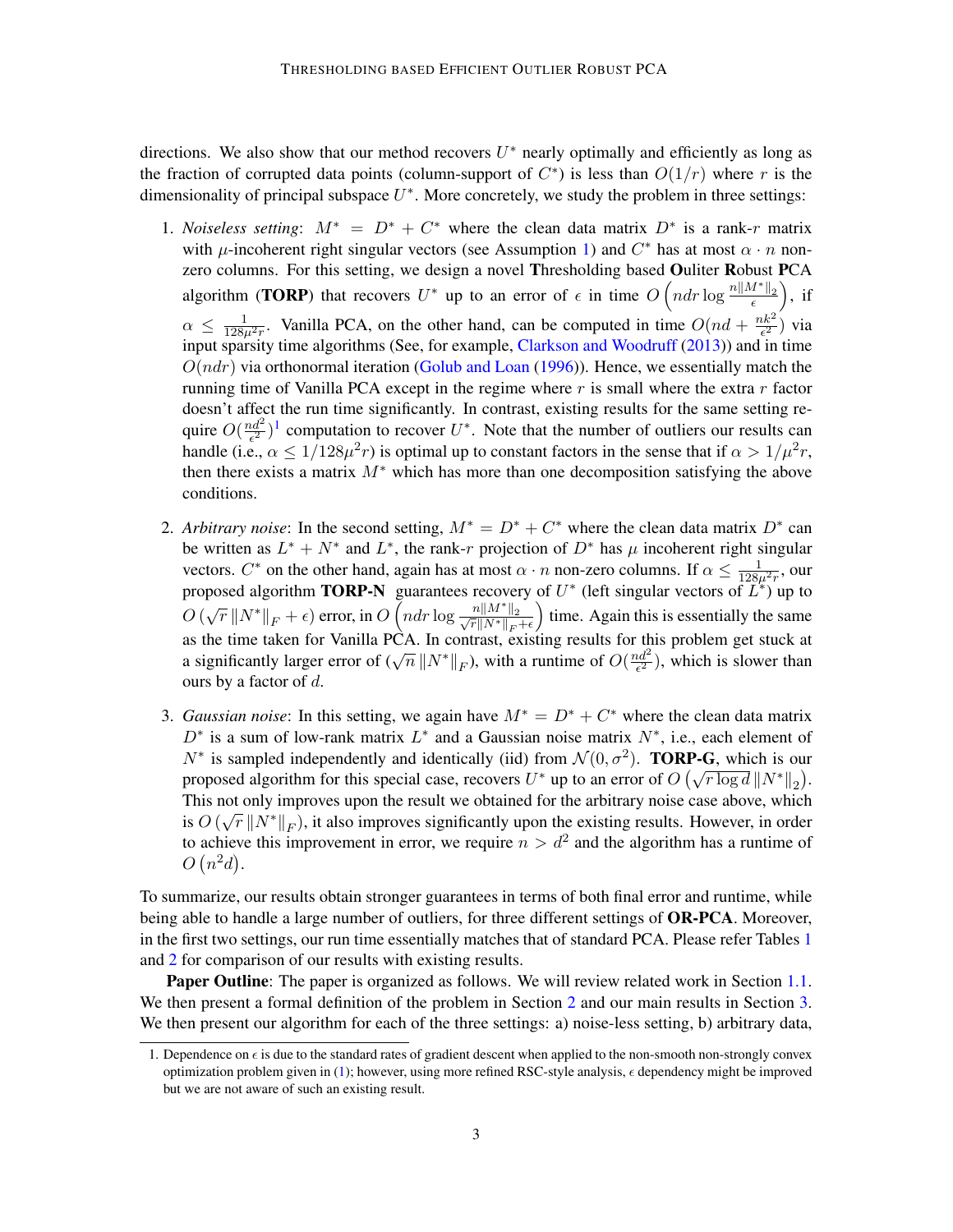<span id="page-3-0"></span>

|                   | <b>Run time</b>                                                  | <b>Error</b> ( $  (I - U U^{\top})L^*  _F$ ) |
|-------------------|------------------------------------------------------------------|----------------------------------------------|
| Xu et al. (2012b) |                                                                  | $O(\sqrt{n}  N^*  _F+\epsilon)$              |
| <b>TORP-N</b>     | $\frac{1}{2}$ O $\left($ dnr log $\frac{n  M^*  _2}{\epsilon}$ . | $O(\sqrt{r}  N^*  _F+\epsilon)$              |

Table 1: Arbitrary noise: comparison of our results and existing results for the arbitrary noise setting. Here,  $M^* = D^* + C^*$ , where  $D^* = L^* + N^*$  is the clean data matrix with  $L^*$ , the rank-r projection of  $D^*$  having  $\mu$ -incoherent right singular vectors (Assumption [1\)](#page-5-0) and  $C^*$  has  $O(\frac{1}{\mu^2 r})$ is a column sparse matrix. The error is measured as the residual of  $L^*$  when projected on to the estimated space U. Note that we obtain better error and better runtime compared to existing results. Also, the noiseless case is a special case with  $N^* = 0$ .

|                   | <b>Run time</b>                 | <b>Error</b> ( $\ (I - U U^{\top})L^*\ _F$ ) |
|-------------------|---------------------------------|----------------------------------------------|
| Xu et al. (2012b) |                                 | $O(\sigma n\sqrt{d}+\epsilon)$               |
| <b>TORP-N</b>     | $O\left(ndr^2\log\right)$       | $U\left(\sigma\sqrt{nd}+\epsilon\right)$     |
| <b>TORP-G</b>     | $O(n^2dr \log \frac{  v  }{r})$ | $\sigma \sqrt{n \log(d)} + \epsilon$         |

Table 2: Gaussian noise: comparison of existing results with ours for the Gaussian noise setting:  $M^* = D^* + C^*$ , where inliers  $D^* = L^* + N^*$  with  $L^*$  being a rank-r matrix with  $\mu$ -incoherent right singular vectors (Assumption [1\)](#page-5-0) and  $N^*$  is a Gaussian matrix with variance  $\sigma^2$ . Specializing TORP-N for this setting already gives us faster and better results than existing ones. TORP-**G** further improves the error by a factor of  $\sqrt{d/\log d}$ . The algorithm however requires extra  $O(n)$ factor in the runtime.

c) Gaussian noise, in Section [4,](#page-7-0) [5,](#page-8-0) [6,](#page-10-0) respectively. We provide a brief overview of our proofs in Section [7.](#page-12-0) Finally, we conclude with a few open problems and promising future directions in Section [8.](#page-15-0)

# <span id="page-3-1"></span>1.1. Related Works

In this section, we will discuss related work and compare existing results with ours. Existing theoretical results for OR-PCA fall into two categories:

a) The first category of approaches, more in-line with our own work, are based on Outlier-Pursuit [\(Xu et al.](#page-17-0) [\(2012a\)](#page-17-0)) which optimizes a convex relaxation of the OR-PCA problem where the rank and column sparsity constraints are replaced by the trace-norm (sum of singular values) and  $\|.\|_{2,1}$ (sum of the column lengths) penalties. That is, they solve the following optimization problem:

<span id="page-3-2"></span>(Outlier Pursuit): min 
$$
||L||_* + \lambda ||C||_{2,1}
$$
 s.t  $||M - L + C||_F \le ||N^*||_F$ . (1)

While outlier pursuit obtains optimal recovery guarantees in absence of any noise, a main drawback is that its computational complexity is quadratic in d, i.e.,  $O(nd^2)$ . Moreover, in presence of noise the bounds given in [Xu et al.](#page-17-0) [\(2012a\)](#page-17-0) are  $O(\sqrt{n})$  worse than our result. Extensions of Outlier-Pursuit to the partially observed setting [\(Chen et al.](#page-16-1) [\(2016\)](#page-16-1)) and online setting [Feng et al.](#page-16-2) [\(2013\)](#page-16-2) have also been proposed but share the drawback of high computational complexity. Recently, [Zhang et al.](#page-17-1) [\(2016\)](#page-17-1) showed that Outlier Pursuit achieves recovery even with the fraction of outliers larger than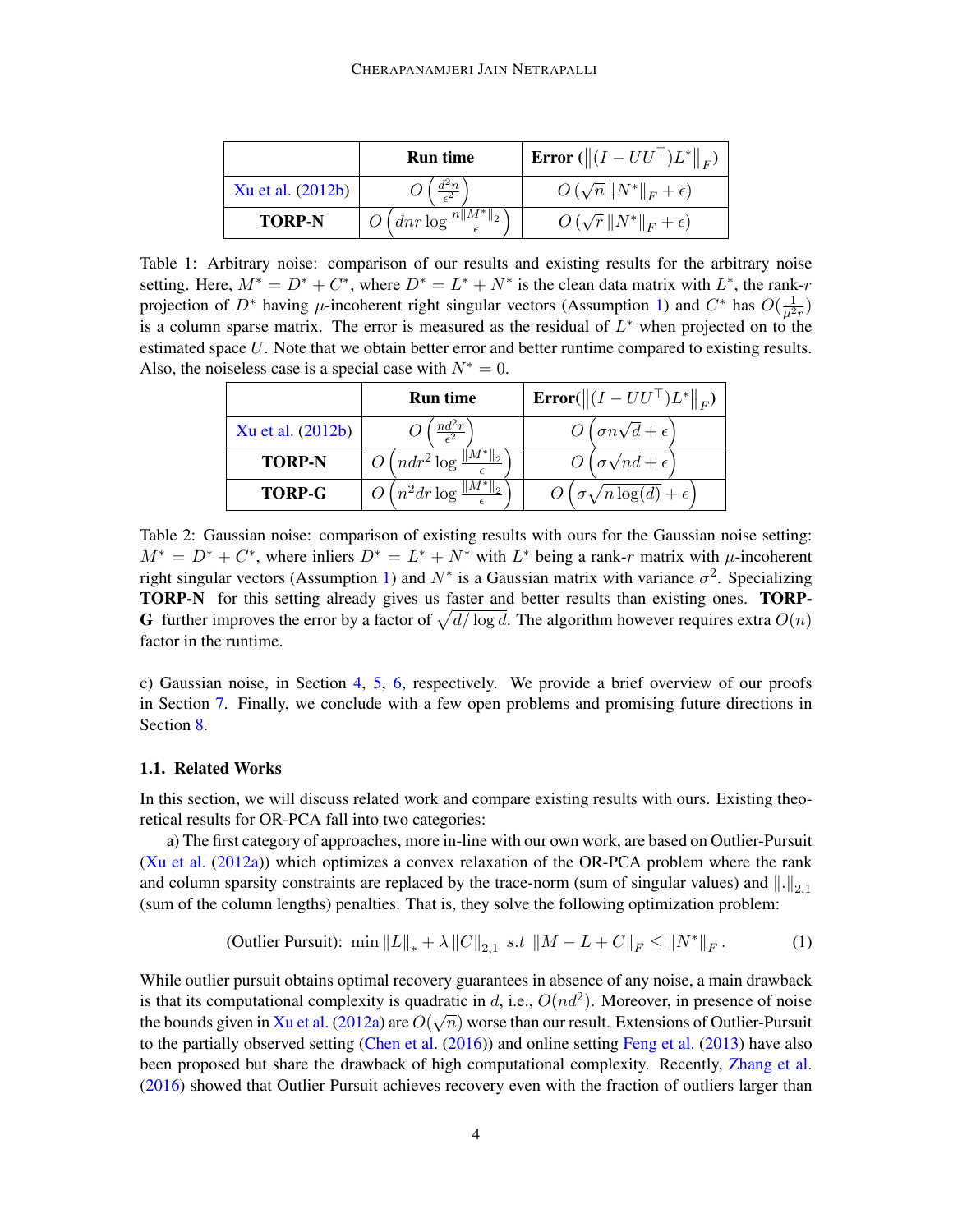the information theoretic lower bound. However, this requires the outliers to be "well-spread" which in practice is restrictive; our results allow the corruption matrix to be constructed in adversarial manner although the corruptions cannot depend on the Gaussian noise in the setting (3) described in previous section.

b) The second line of approaches based on HR-PCA [\(Xu et al.](#page-17-2) [\(2013\)](#page-17-2)) iteratively prune or reweigh data points which have a large influence on the singular vectors and select an estimate with the Robust Variance Estimator metric. When applied to our finite sample setting, these results cannot achieve exact recovery even in the noiseless case with a single outlier. Moreover, their running time in this setting is  $O(n^2 dr)$  while ours is nearly linear in the input size. In the special case of Gaussian noise, these results incur at least a constant error  $O(\sigma_1(L^*))$  whereas our recovery guarantee scales linearly with the standard deviation of the noise  $O(\sqrt{r}\sigma \log d)$ , achieving exact recovery when  $\sigma = 0$ . [Feng et al.](#page-16-3) [\(2012\)](#page-16-3) propose a deterministic variant of HR-PCA and [Yang and](#page-17-5) [Xu](#page-17-5) [\(2015\)](#page-17-5) extend HR-PCA to PCA-like algorithms like Sparse PCA and Non-Negative PCA.

In recent work, [Diakonikolas et al.](#page-16-4) [\(2016\)](#page-16-4) study the problem of robust parameter recovery which requires clean data to be sampled from a distribution. This assumption is more restrictive than the one on incoherence made in this paper which allows us to solve deterministic problems as well. In addition, our method is based on computationally efficient tools like the SVD and iterative hard thresholding. On the other hand, the methods described in [Diakonikolas et al.](#page-16-4) [\(2016\)](#page-16-4) are based on the use of the ellipsoid method which require  $O(n^3d^4)$  time which can be prohibitive for large-scale datasets.

There has been much recent work on the related problem of Robust PCA (Candès et al. [\(2011\)](#page-16-5), [Netrapalli et al.](#page-17-6) [\(2014\)](#page-17-6), [Yi et al.](#page-17-7) [\(2016\)](#page-17-7), [Cherapanamjeri et al.](#page-16-6) [\(2016\)](#page-16-6)). In contrast to the setting considered here, the corruptions are assumed to be both row and column sparse i.e., unlike our setting no data can be corrupted in all its dimensions. This restriction allows stronger recovery guarantees but makes the results inapplicable to the setting of outlier robust PCA.

#### 1.2. Notations

We use the following notations in this paper. For a vector v,  $||v||$  and  $||v||_2$  denote the  $\ell_2$  norm of v. For a matrix M,  $||M||$  and  $||M||_2$  denote the operator norm of M while  $||M||_F$  denotes the Frobenius norm of M.  $\sigma_k(M)$  denotes the  $k^{\text{th}}$  largest singular value of M. SVD refers to singular value decomposition of a matrix.  $SVD_r(M)$  refers to the rank-r SVD of M. Given a matrix M,  $M_i$  denotes the i<sup>th</sup> column of M while  $M_{i,:}$  denotes the i<sup>th</sup> row of M. Given a matrix  $M \in \mathbb{R}^{d \times n}$ and a set  $S \subseteq [n]$ ,  $M_S$  is defined as

$$
(M_S)_i = \begin{cases} M_i & \text{for } i \in S, \\ 0 & \text{otherwise.} \end{cases}
$$

 $M_{\setminus S}$  denotes  $M_{[n]\setminus S}$ . Supp  $(M)$  denotes column support of M, i.e., the set of indices of non-zero columns of M.

We use two hard -thresholding operators in this paper. Given a matrix  $R$ , the first hard thresholding operator,  $\mathcal{HT}_{\rho}(R)$  denotes the set of indices j of the top  $\rho$  fraction of largest columns (in  $\ell_2$ norm) in R. Given a matrix R, the second hard-thresholding operator  $\widetilde{\mathcal{HT}_{\zeta}}(R)$  is defined as,

<span id="page-4-0"></span>
$$
\widetilde{\mathcal{HT}}_{\zeta}(N) = \{i : \text{ s.t. } ||N_i||_2 \ge \zeta\}. \tag{2}
$$

 $P_{\perp}^U(M)$  denotes  $(I - UU^{\top})M$ . For any set  $S \in \mathbb{R}^d$ , we will use  $P_S$  to denote the projection onto the set S. We will also use  $P_U$  to denote the projection onto the column space of U for  $U \in \mathbb{R}^{d \times r}$ .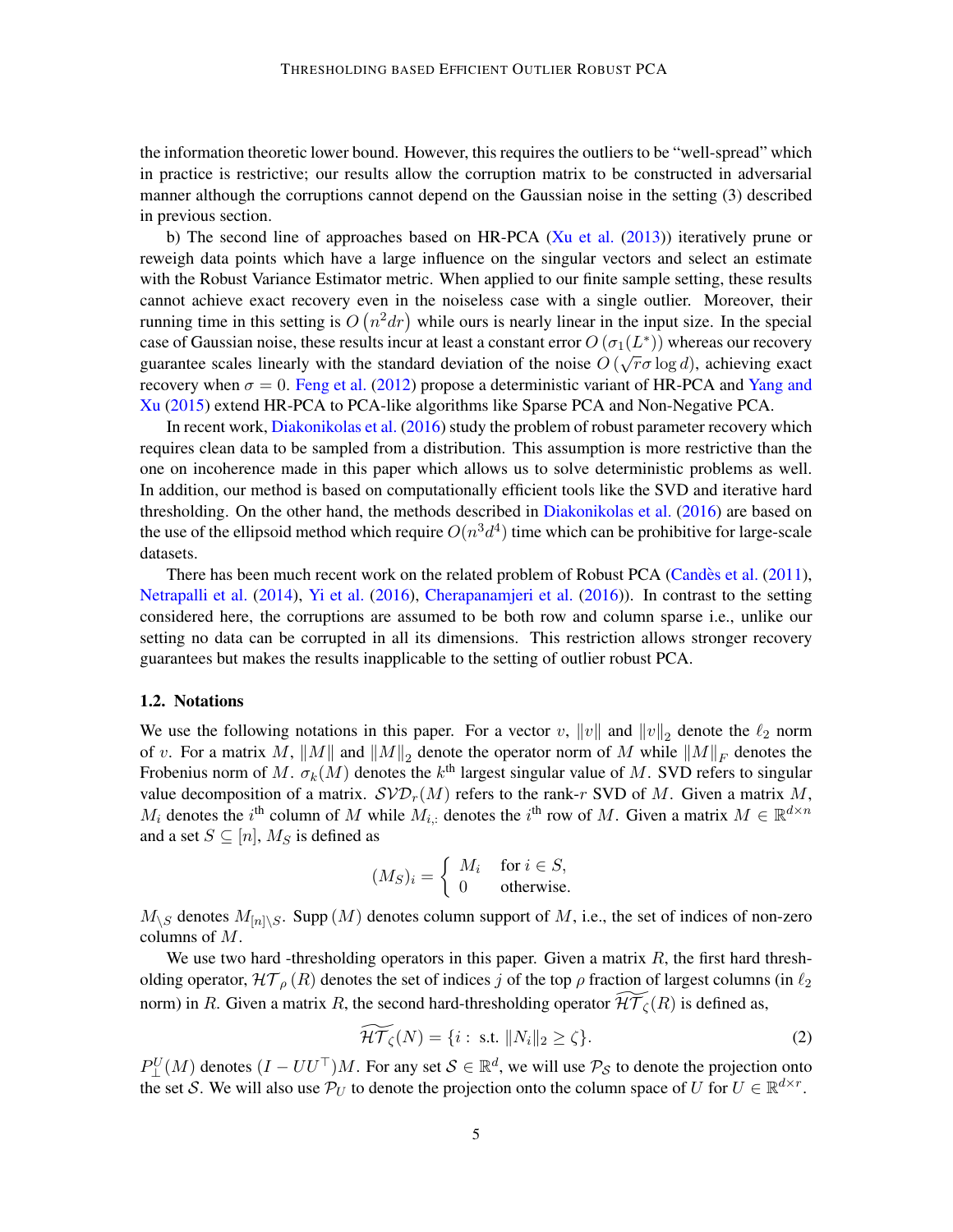# <span id="page-5-1"></span>2. Problem Formulation

In this section, we will formally present the setting of the paper. We are given  $M^* = D^* + C^* \in$  $\mathbb{R}^{d \times n}$ , where columns of  $D^*$  are inliers and  $C^*$  are outliers. Only an  $\alpha$  fraction of the points are outliers, i.e., only alpha fraction of the columns of  $C^*$  are non-zero. Broadly, we consider three scenarios:

- *OR-PCA* (Noiseless setting): The points in D<sup>∗</sup> lie *entirely* in a low-dimensional subspace i.e.,  $D^* = L^*$  is a rank-r matrix.
- OR-PCAN (Noisy setting): The points in D<sup>\*</sup> lie *approximately* in a low-dimensional subspace i.e.,  $D^* = L^* + N^*$  where  $L^*$  is the rank-r projection of  $D^*$  and  $N^*$  is the noise matrix.
- OR-PCAG (Gaussian noise setting): The points in D<sup>\*</sup> come from a low-dimensional subspace with additive Gaussian noise i.e.,  $D^* = L^* + N^*$  where  $L^*$  is a rank-r matrix and  $N^*$  is a Gaussian noise matrix i.e., each element of  $N^*$  is sampled iid from  $\mathcal{N}(0, \sigma^2)$ .

In all the above settings, the goal is to find the low dimensional subspace spanned by the columns of  $L^*$ .

This problem is in general ill-posed. Consider for instance the case, when most of the true data points  $L^*$  are zero and only an  $\alpha$  fraction of them are non-zero. These points can either be considered inliers or outliers. In order to overcome this issue, standard assumption used in literature [\(Xu et al.,](#page-17-0) [2012a;](#page-17-0) [Feng et al.,](#page-16-2) [2013\)](#page-16-2) is that of incoherence. Also, incoherence is satisfied in several standard settings; for example, when the inliers are noise and uniform samples from a low-dimensional subspace.

<span id="page-5-0"></span>**Assumption 1** Rank and incoherence of  $L^*$ :  $L^* \in \mathbb{R}^{d \times n}$  is a rank-r incoherent matrix, i.e.,  $||e_i^{\top}V^*||_2 \leq \mu \sqrt{\frac{r}{n}} \ \forall i \in [n]$ , where  $L^* = U^* \Sigma^* (V^*)^{\top}$  is the SVD of  $L^*$ .

Having already ruled out Vanilla PCA as a viable solution to the OR-PCAproblem, we will discuss the shortcomings of an intuitive sampling based solution in order to build intuition. Consider the sampling strategy where  $O(\mu^2 r)$  columns are randomly sampled from the matrix and the SVD of the submatrix so obtained used as an estimate of the singular subspace of  $D^*$ . With constant probability, this sampling scheme will avoid any corrupted points. Hence, repeating the experiment will obtain a subspace contained in the true principal subspace. Unfortunately, some singular vectors can also be completely unrepresented in such a sample and hence, a subspace which does not contain any of the top singular vectors may be obtained. Thus, the solution obtained via this method can be arbitrarily bad as the top singular vectors may contain most of the mass of the matrix. From this experiment, we conclude that for any viable pruning-based solution to **OR-PCA**, accurate representation of singular vectors and careful pruning of outliers are important. We incorporate and develop these intuitions in the design and analysis of our proposed solution to the **OR-PCA** problem and its variants.

### <span id="page-5-2"></span>3. Our Results

In this section, we will present our results for the three settings mentioned above.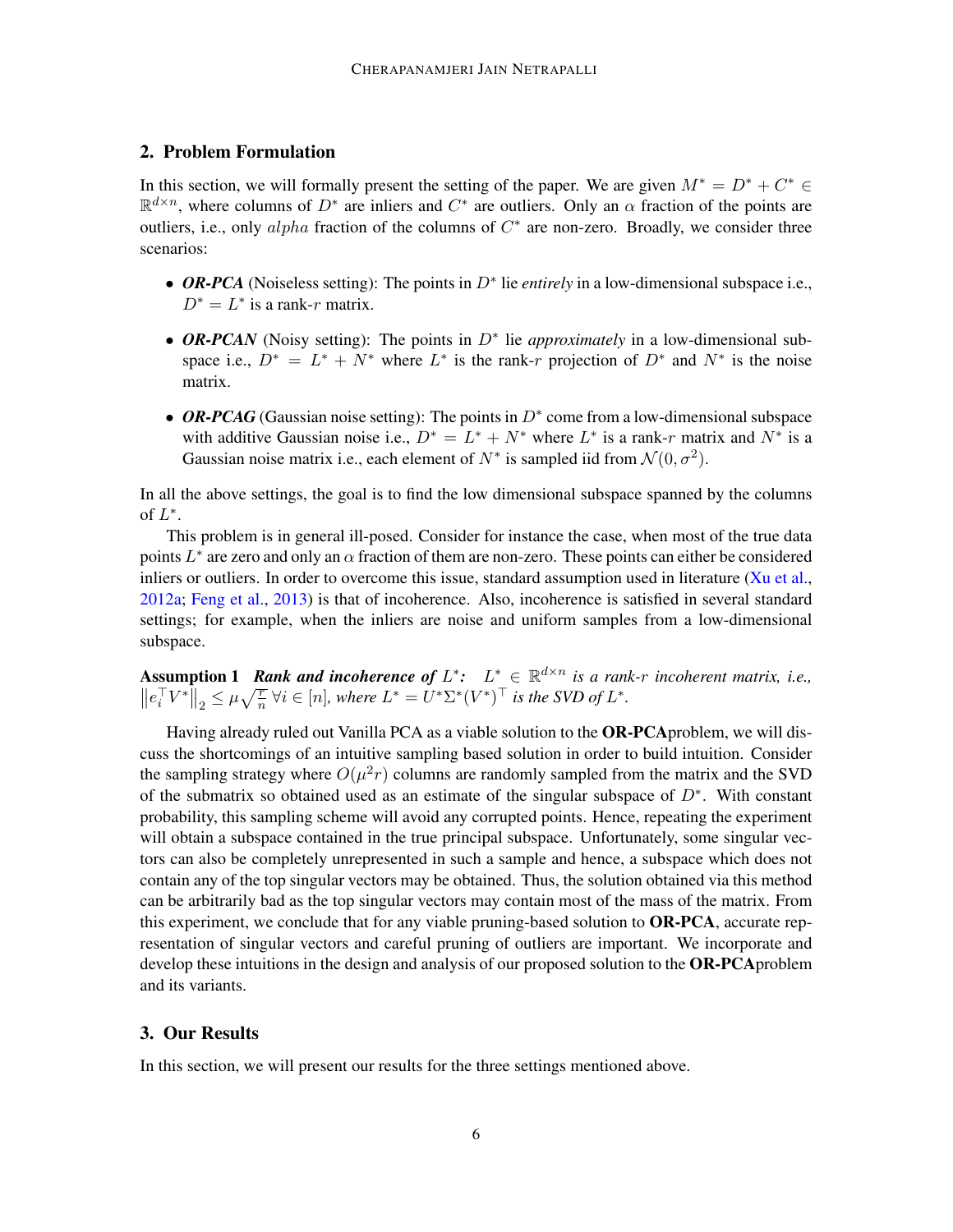# 3.1. OR-PCA – Noiseless Setting

Recall that in the noiseless setting, we observe  $M^* = D^* + C^*$  where  $D^*$  is a rank-r,  $\mu$ -incoherent matrix corresponding to clean data points and the column-support of  $C^*$  is at most  $\alpha n$ . The following theorem is our main result for this setting.

**Theorem 1 (Noise-less Setting)** Let  $M^*$ ,  $D^*$  and  $C^*$  be as described above. If  $\alpha \leq \frac{1}{128\mu^2 r}$ , then *Algorithm [1](#page-9-0) run with parameters*  $\rho = \frac{1}{128\mu^2 r}$  and  $T = \log \frac{10n||M^*||_2}{\epsilon}$ , returns a subspace U such *that,*

<span id="page-6-0"></span>
$$
\left\| (I - U U^{\top}) D^* \right\|_F \le \epsilon.
$$

# Remarks:

- Note that the guarantee of Theorem [1](#page-6-0) can be right away converted to a bound on the subspace distance between U and that spanned by the columns of  $D^*$ . In particular, we obtain  $||(I - U U^{\top}) U^*||_F \le \epsilon / \sigma_r (D^*)$ , where  $\sigma_r (D^*)$  denotes the smallest singular value of  $D^*$ and  $U^*$  contains the singular vectors of  $D^*$ .
- Since the most time consuming step in each iteration is computing the top-r SVD of an  $n \times d$ matrix, the total runtime of the algorithm is  $O\left(ndr \log \frac{10n||M^*||_2}{\epsilon}\right)$ .
- The above assumption on the column sparsity of  $C^*$  is tight up to constant factors i.e., we may construct an incoherent matrix  $L^*$  and column sparse matrix  $C^*$  such that it is not possible to recover the true column space of  $L^*$  when the column sparsity of  $C^*$  is larger than  $\frac{1}{\mu^2 r}$ .

### 3.2. OR-PCAN – Arbitrary Noise

We now consider the noisy setting. Here we observe  $M^* = D^* + C^*$ , where  $D^*$  is a near low rank matrix i.e.,  $D^* = L^* + N^*$  where  $L^*$  is the best rank r approximation to  $D^*$  and is a  $\mu$  incoherent matrix, while  $N^*$  is a noise matrix.  $C^*$  is again column sparse with at most an  $\alpha$  fraction of the columns being non-zero.

**Theorem [2](#page-10-1) (Arbitrary Noise)** Consider the setting above. If  $\alpha \leq \frac{1}{128\mu^2 r}$ , then Algorithm 2 when *run with parameters*  $\rho = \frac{1}{128\mu^2 r}$ *,*  $\eta = 2\mu\sqrt{\frac{r}{n}}$  *and*  $T = \log \frac{20\|M^*\|_2 \cdot n}{\epsilon}$  *iterations, returns a subspace* U *such that:*

<span id="page-6-1"></span>
$$
\left\| \left(I - U U^\top\right) L^* \right\|_F \le 60 \sqrt{r} \left\| N^* \right\|_F + \epsilon.
$$

#### Remarks:

- The theorem shows that up to  $\sqrt{r} ||N^*||_F$  error, recovered directions U contains top r principle directions of inliers. We do not optimize the constants in our proof. In fact, we obtain a stronger result in Theorem [6](#page-14-0) which for certain regime of noise  $N^*$  can lead to significantly better error bound. Note that when there is no noise i.e.,  $N^* = 0$ , we recover Theorem [1.](#page-6-0)
- The guarantee here can again be converted to a bound on subspace distance. For instance, for any  $k \leq r$ , we have  $\left\| (I - U U^{\top}) U_{[k]}^* \right\|_F \leq (60\sqrt{r} \left\| N^* \right\|_F + \epsilon) / \sigma_k(L^*)$ , where  $U_k^*$  denotes the top-k left singular subspace of  $L^*$  and  $\sigma_k(L^*)$  denotes the k<sup>th</sup> largest singular value of  $L^*$ .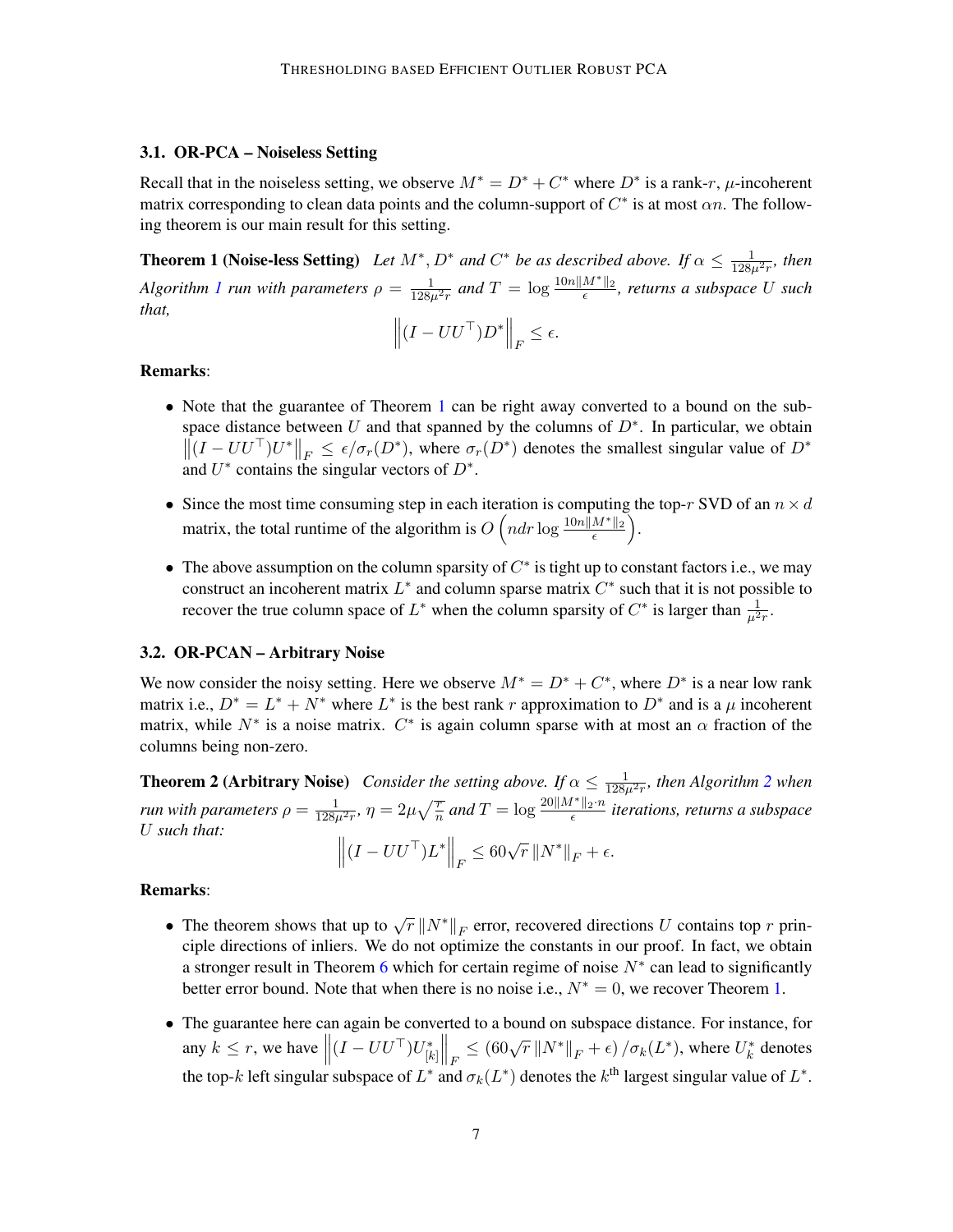• The total runtime of the algorithm is  $O\left(ndr^2\log \frac{10||M^*||_2 \cdot n}{\epsilon}\right)$ . However, the outer loop over k in Algorithm [2](#page-10-1) can be replaced by a binary search for values of k between 1 and r. This reduces the runtime to  $O\left(ndr\log r\log \frac{10\|M^*\|_2\cdot n}{\epsilon}\right)$ . See Algorithm [4](#page-32-0) for more details.

### 3.3. OR-PCAG– Gaussian Noise

We now consider the Gaussian noise setting. Here we observe  $M^* = D^* + C^*$ , where  $D^*$  is a near low rank matrix i.e.,  $D^* = L^* + N^*$  where  $L^*$  is a rank-r,  $\mu$  incoherent matrix, while  $N^*$  is a Gaussian matrix with each entry sampled iid from  $\mathcal{N}(0, \sigma^2)$ .  $C^*$  is again column sparse with at most an  $\alpha$  fraction of the columns being non-zero.

<span id="page-7-1"></span>**Theorem 3 (Gaussian Data)** Consider the setting mentioned above. Suppose  $\alpha \leq \frac{1}{1024\mu^2 r}$ . Then, *Algorithm* [3](#page-11-0) *stops after at most*  $T = \alpha n$  *iterations and returns a subspace* U *such that:* 

$$
|| (I - UU^\top) L^* ||_2 \le 4\sqrt{\log d} ||N^* ||_2.
$$

*with probability at least*  $1 - \delta$  *as long as*  $n \geq \frac{16\mu^2 r^2 d}{c}$  $rac{\mu^2 r^2 d}{c_1}$  [log  $\left(\frac{1}{3\alpha}\right)$  $\frac{1}{3\delta}) + d\log(80d)$ ] for some absolute *constants*  $c_1$  *and*  $c_2$ *.* 

# Remarks:

- Data points coming from a low-dimensional subspace with additive Gaussian noise is a standard statistical model that is used to justify PCA. Though this can be seen as a special case of arbitrary noise model, we get a much tighter bound than that obtained from Theorem [2.](#page-6-1)
- While Theorem [2](#page-6-1) gives an asymptotic error bound of  $\|(I U U^{\top}) L^*\|_F \leq 60 \sqrt{r} \|N^*\|_F$ , Theorem [3](#page-7-1) gives an asymptotic error bound of  $||(I - U U^{\top})L^*||_F \leq 4$  $\frac{\Vert F \Vert \leq 0.0 \sqrt{r} \Vert \Vert Y \Vert_{F}}{\sqrt{r \log d} \Vert N^* \Vert_2}$ . Note that the right hand sides above refer to Frobenius and operator norms respectively.
- The improvement mentioned above is obtained by carefully leveraging the fact that Gaussian random vectors are spread uniformly in all directions and that there is a small fraction of vectors which is correlated. However, in order to make this argument, we need  $n = O(d^2)$ . It is an open problem to get rid of this assumption.
- Note also that our result is tight in the sense that as  $\sigma \to 0$ , we recover the result of Theorem [1.](#page-6-0) However, the running time of the algorithm is  $O(n^2d)$  which is significantly worse than that of TORP. We leave design/analysis of a more efficient algorithm that achieves similar error bounds as Theorem [3](#page-7-1) as an open problem.
- We can obtain the above result even when each column in  $N^*$  is drawn from a sub-Gaussian distribution rather than each entry being iid  $\mathcal{N}(0, \sigma^2)$ .

# <span id="page-7-0"></span>4. Outlier Robust PCA: Noiseless Setting

In this section, we present our algorithm **TORP**(Algorithm [1\)](#page-9-0) that applies to the special case of noise-less data, i.e., when  $M^* = L^* + C^*$ ,  $L^*$  is rank-r,  $\mu$ -incoherent matrix. While restrictive, this setting allows us to illustrate the main ideas behind our algorithm approach and the analysis techniques in a relatively simpler fashion.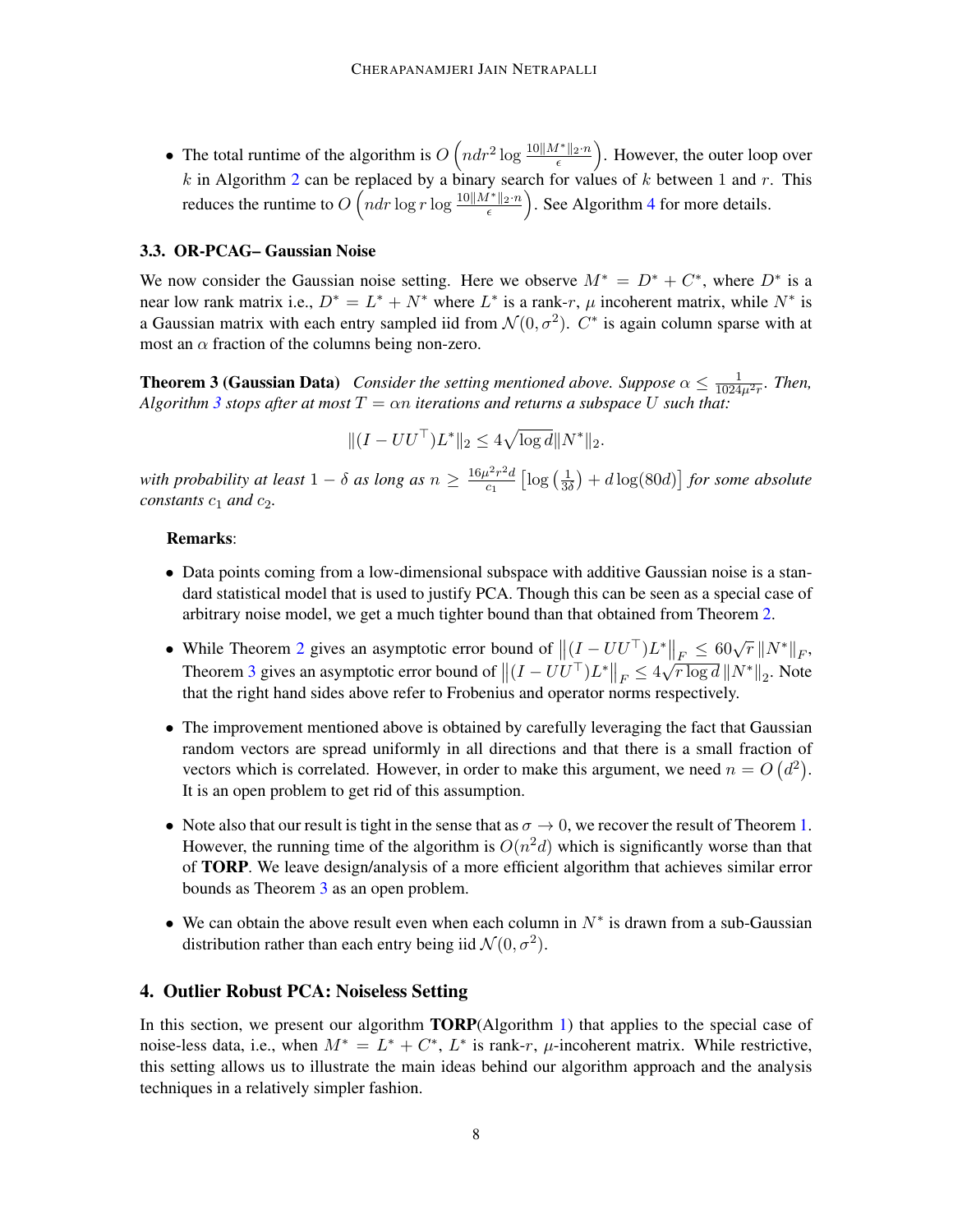Recall that the goal is to estimate  $U^*$ , the left singular vectors of  $L^*$ . However, SVD of  $M^*$  can lead to singular vectors arbitrary far from  $U^*$ , because a few column of  $C^*$  can be so large that they can bias entire singular vectors in their direction.

Our algorithm instead tries to exploit two key structural properties of the problem: sparsity of  $C^*$  and incoherence of  $L^*$ . Our algorithm maintains a column-sparse estimate  $C^{(t)}$  of  $C^*$ . Each iteration of the algorithm computes a low-rank approximation of an estimate of the inliers  $M^*$  −  $C^{(t)} = L^* + C^* - C^{(t)}$ . Note that if  $(I - U^*(U^*)^\top)C^* = (I - U^*(U^*)^\top)C^{(t)}$ , then left singular vectors of  $M^* - C^{(t)}$  will be  $U^*$ .

Our next step finds *residual* length of each column  $M_i^*$  when projected on to the orthogonal subspace to  $U^{(t)}$ . If length of each outlier is smaller compared to the smallest singular value of  $L^*$ , then using sparsity of  $C^{(t)}$  and  $C^*$ , we can show that  $U^{(t)}$  is "close" to  $U^*$  in all directions. So, the residual of some of the outliers will stand out and those columns can be removed. This is achieved by the hard-thresholding step 5, 8 of Algorithm [1.](#page-9-0)

A big challenge in this scheme is that if a column of the perturbation matrix  $C^* - C^{(t)}$  is "very" long compared to smaller singular values of  $L^*$ , then they can perturb some directions of  $U^*$  significantly. This will lead to a failure of the above thresholding approach. However, in such a case, some of the columns of  $C^* - C^{(t)}$  will be close to a few spurious singular vectors in  $U^{(t)}$ (our current estimate of  $U^*$ ). Hence, projection of such outliers along  $U^{(t)}$  will be inordinately long. On the other hand, due to incoherence of  $L^*$ , inliers' projection along  $U^{(t)}$  can be bounded in magnitude. So, we can safely threshold out certain outliers. Steps 6, 8 of Algorithm [1](#page-9-0) perform this thresholding operation.

In summary, our algorithm computes low-rank approximation of  $M^* - C^{(t)}$  and uses the obtained singular vectors  $U^{(t)}$  to threshold out a few columns of  $C^{(t)}$  to obtain next estimate  $C^{(t+1)}$ of  $C^*$ . See Algorithm [1](#page-9-0) for a pseudo-code of our approach.

*Time Complexity*: Note that the computationally most expensive operation in each iteration is that of SVD which requires  $O(ndr)$  time. So, the overall time complexity of the algorithm is  $O(ndr)$ T). As we show in Section [7,](#page-12-0) as long as  $C^*$  is column-sparse,  $T \approx \log \frac{1}{\epsilon}$  suffices to obtain an  $\epsilon$ approximation to  $U^*$ . So, the overall complexity of the algorithm is  $O(ndr \cdot \log \frac{20||M^*||_2}{\epsilon})$ . Note that typically SVD computation is approximate, while all three of our algorithms and analyses assumes exact SVD. However, extension of our analysis to allow for small additive error is straightforward and we ignore it in favor of simplicity and readability.

*Parameters*: The algorithm requires an estimate of rank r and threshold parameter  $\rho$  which in turn depends on estimate of incoherence  $\mu$  of  $L^*$ . We propose to set these parameters via crossvalidation. Note that setting rank to be any value larger than rank of  $L^*$  will lead to recovery of  $U^*$ , as long as  $C^*$  is sparse enough. Similarly, if estimation of  $\mu$  is larger than incoherence of  $L^*$ , then it only effects number of corrupted columns in  $C^*$  that can be allowed. So, a simple cross-validation approach with appropriately chosen grid-size leads to recovery of  $U^*$  as long as  $C^*$  is sparse enough (as specified in Theorem [1\)](#page-6-0).

### <span id="page-8-0"></span>5. Outlier Robust PCA: General Noise

In this section, we introduce our algorithm for the general case of Outlier Robust PCA with arbitrary inlier data  $D^* = L^* + N^*$ , i.e., the noise matrix  $N^*$  is arbitrary. Recall that the goal is to recover left singular vectors of  $L^*$ .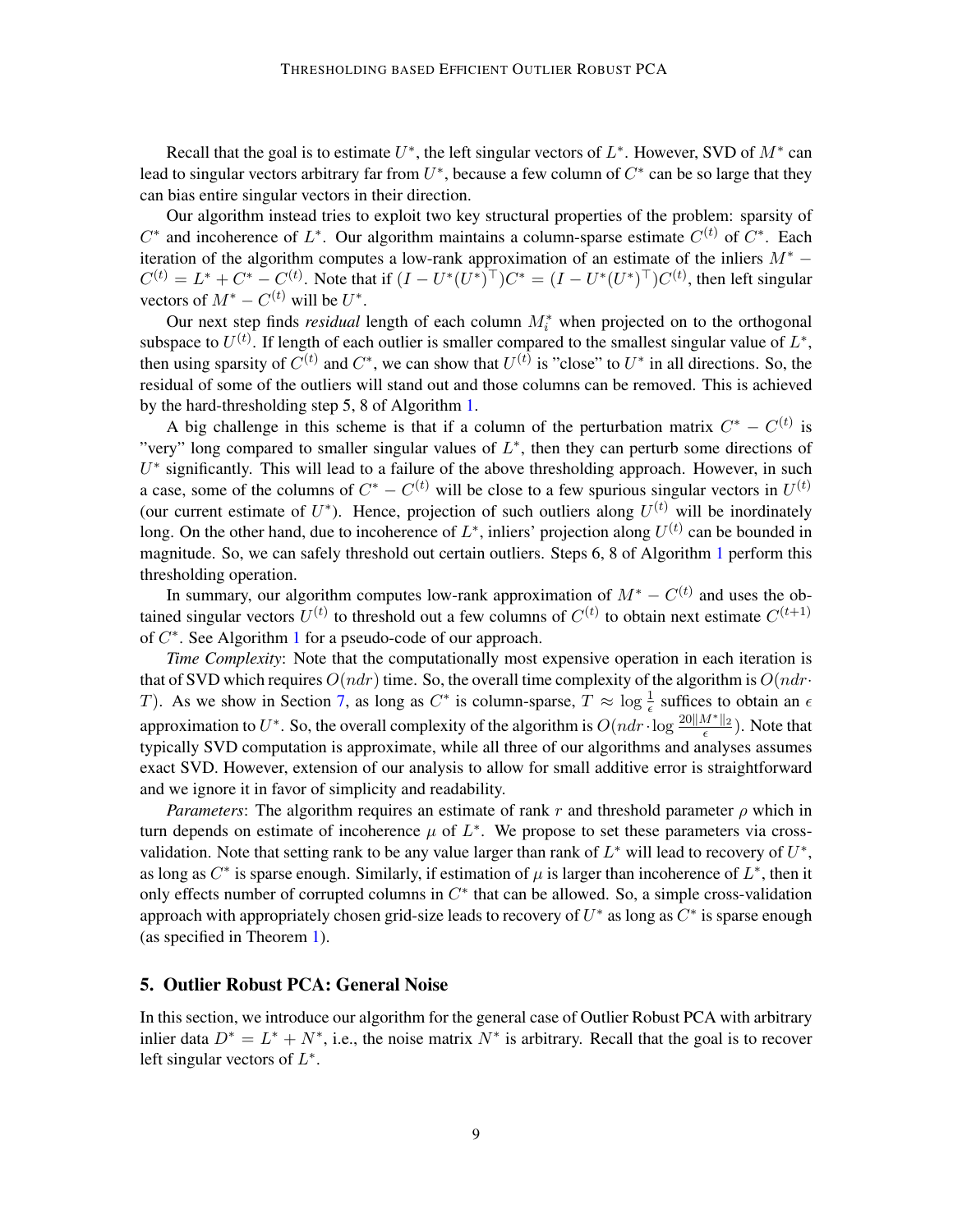<span id="page-9-0"></span>Algorithm 1 Thresholding based Outlier Robust PCA (TORP)

1: Input: Data  $M^* \in \mathbb{R}^{d \times n}$ , Target rank r, Threshold fraction  $\rho$ , Number of iterations T 2:  $C^{(0)} \leftarrow 0$ 3: for Iteration  $t = 0$  to  $t = T$  do 4:  $[U^{(t)}, \Sigma^{(t)}, V^{(t)}] \leftarrow \mathcal{SVD}_r(M^* - C^{(t)}); L^{(t)} \leftarrow U^{(t)}\Sigma^{(t)}(V^{(t)})^\top$ Projection onto space of 5:  $R ← (I – U<sup>(t)</sup>(U<sup>(t)</sup>)<sup>⊤</sup>)M<sup>*</sup>/* Compute residual */$  low rank matrices 6:  $E \leftarrow (\Sigma^{(t)})^{-1} (U^{(t)})^{\top} M^*$ /\* Compute incoherence \*/ 7:  $\mathcal{CS}^{(t+1)} \leftarrow \mathcal{HT}_{\rho}(R) \cup \mathcal{HT}_{\rho}(E)$  $\mathcal{L}$  $\mathcal{L}$  $\int$ Projection onto space of column sparse 8:  $C^{(t+1)} \leftarrow M^*_{\mathcal{CS}^{(t+1)}}$  column spa */\* Threshold points with high coherence or high residual\*/* 9: end for 10:  $[U, \Sigma, V] \leftarrow \mathcal{SVD}_r(M^* - C^{(T+1)})$ 11: Return: U

Our algorithm for the general OR-PCA problem builds upon the TORP algorithm but with added complexity due to the presence of noise matrix  $N^*$ . That is the algorithm alternately updates estimate of the outliers  $C^{(t)}$  and the principal direction  $U^{(t)}$  using two thresholding operators along with SVD. However due to noise  $N^*$ , our estimate of  $U^{(t)}$  gets perturbed furthermore leading to arbitrary perturbation of the singular vectors of  $U^*$  corresponding to smaller eigenvalues of  $L^*$  and hence cannot be recovered. To alleviate this concern, our TORP-N algorithm proceeds via a pair of nested loops:

- **Outer Iteration on k:** The outer loop iterates over the rank-variable  $k$  which represents the rank of the principal subspace we wish to estimate.
- Inner Iteration on t: The inner loop iteratively revises estimates of the principal subspace and a set of outliers until a stopping criteria is triggered.

Intuitively, as in Algorithm [1,](#page-9-0) each inner iteration of Algorithm [2](#page-10-1) obtains a better estimate of  $C^*$ and top- $k$  singular components of  $L^*$ . That is, the  $k$ -th outer iteration after several of such inner iterations estimates  $U^*$  up to  $\approx \sigma_k(L^*)$ . But when the noise  $||N^*||_F$  becomes comparable to the  $k^{th}$  singular value of  $L^*$ , then the algorithm terminates (Line 14, Algorithm [2\)](#page-10-1) as at that point it may not be possible to estimate the remaining singular vectors of  $L^*$ . As we don't know  $||N^*||_F$ explicitly, we detect this event based on the number of data points which have a large influence on the estimated singular vectors (see lines 11, 12 of Algorithm [2\)](#page-10-1).

Roughly, our stopping criterion allows us to make two statements regarding the termination of the algorithm:

- 1. When the algorithm terminates, the outlier columns that we have not thresholded will only have small influence on the estimated principal vectors. This is because all points with large influence will be thresholded before the estimate is computed.
- 2. The algorithm will not terminate if  $\sigma_k^* \gg \|N^*\|_F$ : The bound on  $\|N^*\|_F$  ensures that not many inlier points can have large influence on estimate of the  $k^{th}$  singular vector.

By using the above two claims, our analysis shows that **TORP-N** recovers  $U^*$  up to  $\sim \|N^*\|_F$  error.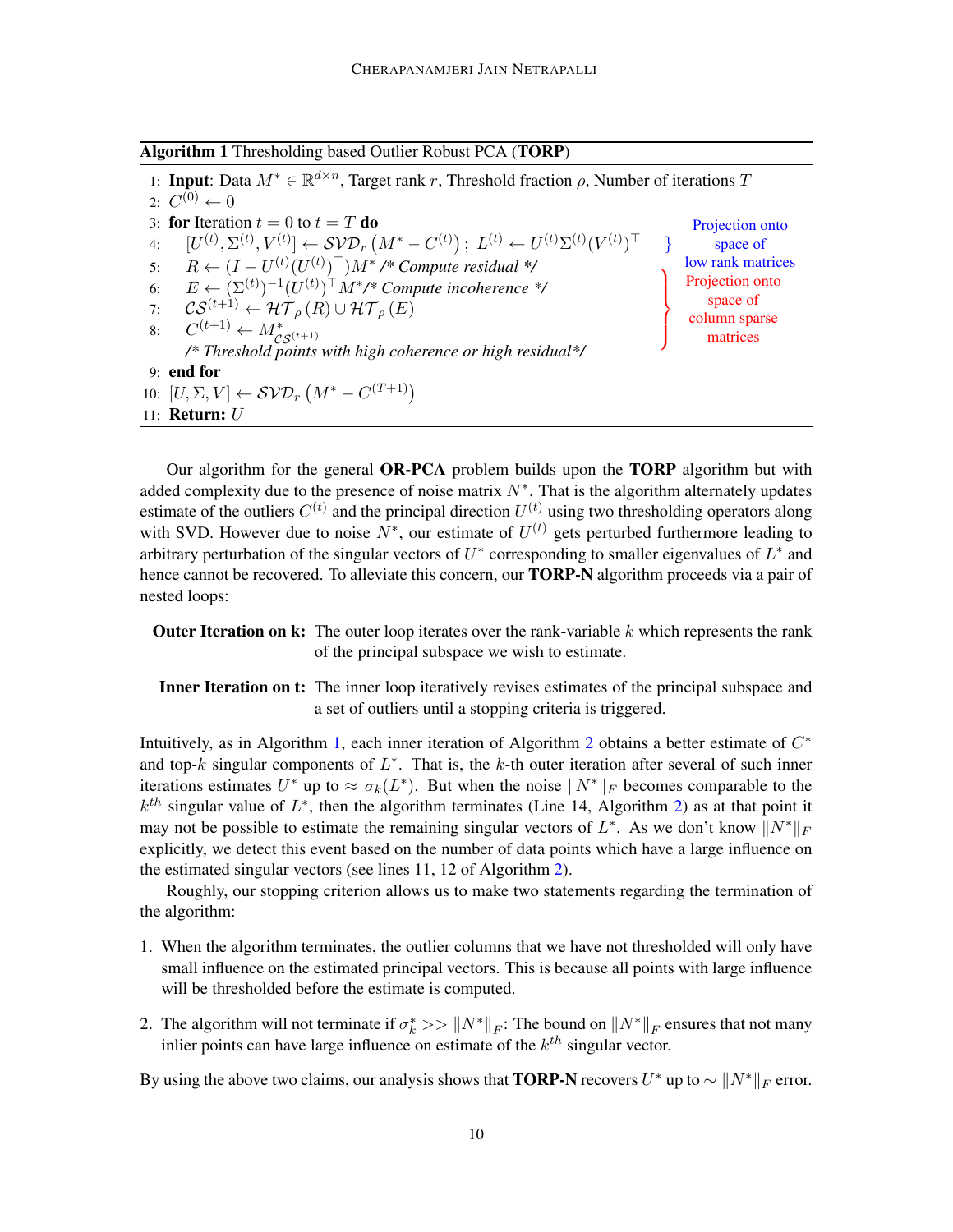*Time Complexity*: Time complexity of each inner iteration of **TORP-N** is  $O(ndk)$ . Hence, overall time complexity is  $O(ndr^2)$ , as k can be as large as r. However, using a slightly more complicated algorithm and analysis (see Algorithm [4\)](#page-32-0), we can search for appropriate  $k$  using binary search, so the time complexity of the algorithm can be improved to  $O(ndr \log r)$ .

*Parameter Estimation*: The algorithm requires 3 parameters: rank r, threshold  $\rho$  which depends on incoherence  $\mu$  of  $L^*$  and expressivity parameter  $\eta$ . We can search for these parameters using a coarse-grid search as estimates of these parameters up to constants are enough for our algorithm to succeed albeit with a slightly stricter restriction (by constant factors) on the number of corrupted data points.

# <span id="page-10-1"></span>Algorithm 2 Thresholding based Noisy Outlier Robust PCA (TORP-N)

1: Input: Corrupted matrix  $M^* \in \mathbb{R}^{d \times n}$ , Target rank r, Expressivity parameter  $\eta$ , Threshold fraction  $\rho$ , Inner iterations T

2: for  $k = 1$  to  $k = r$  do 3:  $C^{(0)} \leftarrow 0, \tau \leftarrow false$ 4: **for**  $t = 0$  to  $t = T$  **do** 5:  $[U^{(t)}, \Sigma^{(t)}, V^{(t)}] \leftarrow \mathcal{SVD}_k(M^* - C^{(t)}), L^{(t)} \leftarrow U^{(t)} \Sigma^{(t)} (V^{(t)})^\top$ Projection onto space of low rank matrices 6:  $E \leftarrow (\Sigma^{(t)})^{-1} (U^{(t)})^{\top} M^* \nrightarrow$  Compute Incoherence \*/ 7:  $R \leftarrow (I - U^{(t)} (U^{(t)})^{\top}) M^*$  /\* Compute residual \*/  $\mathcal{L}$  $\mathcal{L}$  $\int$ Projection onto space of 8:  $\mathcal{CS}^{(t+1)} \leftarrow \mathcal{HT}_{2\rho}(M^*, E) \cup \mathcal{HT}_{\rho}(M^*, R)$  column sparse matrices 9:  $C^{(t+1)} \leftarrow M^*_{\mathcal{CS}^{(t+1)}}$ 10:  $n_{\text{thres}} \leftarrow |\{i : ||E_i|| \geq \eta\}|$  /\* Compute high incoherence points \*/ 11:  $\tau \leftarrow \tau \vee (n_{\text{thres}} \geq 2\rho n)$  /\* Check termination conditions \*/ 12: end for 13: if  $\tau$  then 14: break 15: end if 16:  $[U, \Sigma, V] \leftarrow \mathcal{SVD}_k(M^* - C^{(T+1)})$ 17: end for 18: Return: U

#### <span id="page-10-0"></span>6. Outlier Robust PCA: Gaussian Noise

In this section, we present our algorithm for the special case of the Outlier Robust PCA problem when inlier points are generated using a standard Gaussian noise model. That is, when  $D^* =$  $L^* + N^* \in \mathbb{R}^{d \times n}$  where each entry of the noise matrix  $N^*$  is sampled i.i.d. from  $\mathcal{N}(0, \sigma^2)$ . Our result for arbitrary  $N^*$  (Theorem [2\)](#page-6-1) estimates  $U^*$  up to  $\sim \|N^*\|_F$  error, which is  $\Omega(\sigma\sqrt{dn})$  for Gaussian noise. However, using a slight variant of Algorithm [2](#page-10-1) and exploiting the noise structure, Algorithm [3](#page-11-0) is able to estimate  $U^*$  up to  $\sigma \sqrt{n \log d}$  error, which is better than the previous one by a factor of  $O\left(\sqrt{d/\log d}\right)$ .

At a high level the philosophy of our **TORP-G** algorithm is similar to **TORP**, i.e., we iteratively revise estimate of  $C^*$  and the top singular vectors  $U^*$  using SVD and thresholding. That is, we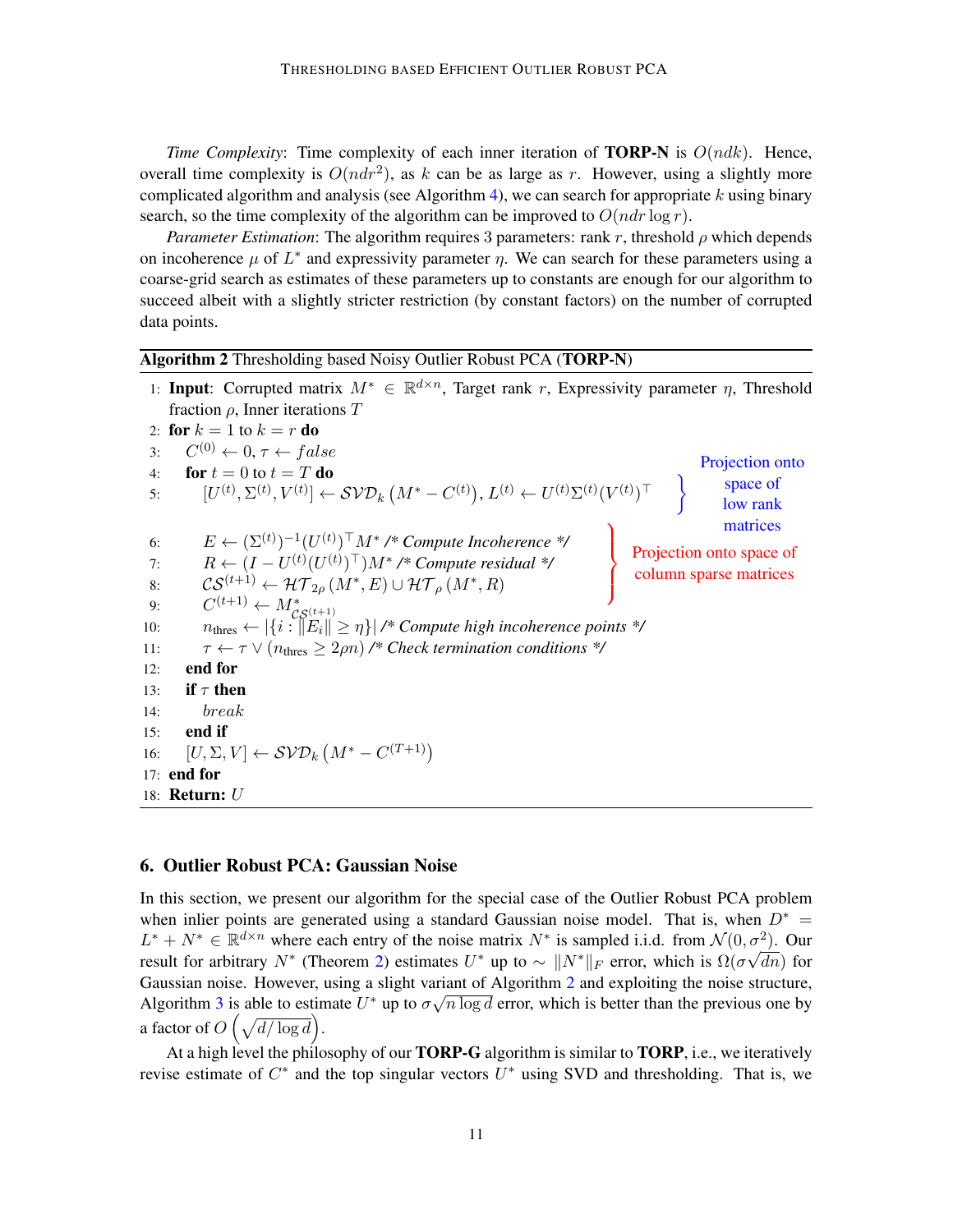<span id="page-11-0"></span>Algorithm 3 Thresholding based Outlier Robust PCA with Gaussian Noise (TORP-G)

|     | 1: <b>Input:</b> Corrupted matrix $M^* \in \mathbb{R}^{d \times n}$ , Target rank r, Incoherence Parameter $\mu$ , Noise Level $\sigma$                                                                                                                                               |                                                    |
|-----|---------------------------------------------------------------------------------------------------------------------------------------------------------------------------------------------------------------------------------------------------------------------------------------|----------------------------------------------------|
|     | 2: $M \leftarrow M^*, \tau \leftarrow true$                                                                                                                                                                                                                                           |                                                    |
|     | 3: $\zeta_1 \leftarrow \sigma \left( \frac{5}{4} \mu \sqrt{r} + d^{\frac{1}{2}} + 2d^{\frac{1}{4}} \sqrt{\log \left( \frac{\mu^2 r}{c_2} \right)} \right), \zeta_2 \leftarrow \sigma \sqrt{2r} \left( \frac{5}{4} \mu + 2 \sqrt{\log \left( \frac{\mu^2 r^2 d}{c_1} \right)} \right)$ |                                                    |
|     | 4: $C^{(0)} \leftarrow 0, \mathcal{CS}^{(0)} \leftarrow \{\}, \mathcal{CS}^{(-1)} \leftarrow \{0\}, t \leftarrow 0$                                                                                                                                                                   |                                                    |
|     | 5: while $CS^{(t)} \neq CS^{(t-1)}$ do                                                                                                                                                                                                                                                | Projection onto                                    |
| 6:  | $\big[U^{(t)},\Sigma^{(t)},V^{(t)}\big] \leftarrow \mathcal{SVD}_{r+1}(M^*-C^{(t)}),\;\; L^{(t)} \leftarrow U^{(t)}\Sigma^{(t)}(V^{(t)})^\top\;\; \Big\}$                                                                                                                             | space of                                           |
|     |                                                                                                                                                                                                                                                                                       | low rank matrices                                  |
| 7:  | $\mathcal{E}^{(t)} \leftarrow \{x : x = U^{(t)}\Sigma^{(t)}y \text{ for some }   y   \leq 2\mu\sqrt{r/n}\}$                                                                                                                                                                           |                                                    |
| 8:  | $\widehat{L}^{(t)} \leftarrow \mathcal{P}_{\mathcal{E}^{(t)}}(L^{(t)})$ /* Projection onto incoherent matrices */                                                                                                                                                                     |                                                    |
|     | 9: $\mathcal{I} \leftarrow \left\{ i : \left\  L_i^{(t)} - \widehat{L}_i^{(t)} \right\  > \zeta_2 \right\}$ /* Points with large influence */                                                                                                                                         |                                                    |
| 10: | $\mathcal{CS}^{(t+1)} \leftarrow \mathcal{CS}^{(t)} \cup \widetilde{\mathcal{HT}_{\zeta_1}}\left(L^{(t)}-\widehat{L}^{(t)}\right)$                                                                                                                                                    |                                                    |
|     | /* Updating support of outliers */                                                                                                                                                                                                                                                    |                                                    |
| 11: | <b>if</b> $ I  \geq \frac{24nc_1}{\mu^2 dr}$ then                                                                                                                                                                                                                                     |                                                    |
| 12: | $\mathcal{CS}^{(t+1)} \leftarrow \mathcal{CS}^{(t+1)} \cup \widetilde{\mathcal{HT}_{\zeta_2}}\left(L^{(t)} - \widehat{L}^{(t)}\right)$                                                                                                                                                | Projection onto space of<br>column sparse matrices |
|     | /* Update support of outliers $*/$                                                                                                                                                                                                                                                    |                                                    |
| 13: | end if                                                                                                                                                                                                                                                                                |                                                    |
| 14: | $C^{(t+1)} \leftarrow M^*_{\mathcal{CS}^{(t+1)}}$                                                                                                                                                                                                                                     |                                                    |
|     | /* Compute Sparse Projection */                                                                                                                                                                                                                                                       |                                                    |
| 15: | $t \leftarrow t + 1$                                                                                                                                                                                                                                                                  |                                                    |
|     | 16: end while                                                                                                                                                                                                                                                                         |                                                    |
|     | 17: <b>Return:</b> U                                                                                                                                                                                                                                                                  |                                                    |

iteratively threshold columns of  $M^*$ , that we estimate are corrupted. However, due to Gaussian noise structure our thresholding step is significantly different than that of **TORP** or **TORP-N**.

In particular, the choice of our thresholding criteria (see lines 10, 12 of Algorithm [3\)](#page-11-0) uses the following two insights:

- 1. Length based thresholding (with respect to  $\zeta_1$ —line 10 of Algorithm [3\)](#page-11-0): This thresholding step is used to ensure that the noise in each data point is at most  $O(\sigma)$ √  $\overline{d}$ ). As the length of random Gaussian vector is at most  $O\left(\sigma\right)$ √  $\overline{d} \big)$  with high probability, only a small number of inliers are thresholded in this step (Lemma [16\)](#page-20-0).
- 2. Projection based thresholding (with respect to  $\zeta_2$ —line 12 of Algorithm [3\)](#page-11-0): In this step, we threshold points that have large projection along the estimated principal subspace. Note that out of *n* columns of  $N^*$ , at most  $O\left(\frac{1}{\mu^2 r d}\right)$  fraction of points have projected lengths greater than  $O\left(\sigma \sqrt{\log(d)}\right)$  along any direction (Lemma [19\)](#page-25-0). Thus, chances of a inliers being thresholded in this step is low. On the other hand, any outlier that heavily influences a principal direction will be thresholded by this step.

Algorithm [3](#page-11-0) provides a detailed pseudo-code of TORP-G. Step 6 of the algorithm computes rank-  $(r + 1)$  SVD of the estimate of inlier matrix  $M^* - C^*$ . Step 7 defines a set of vectors, whose projec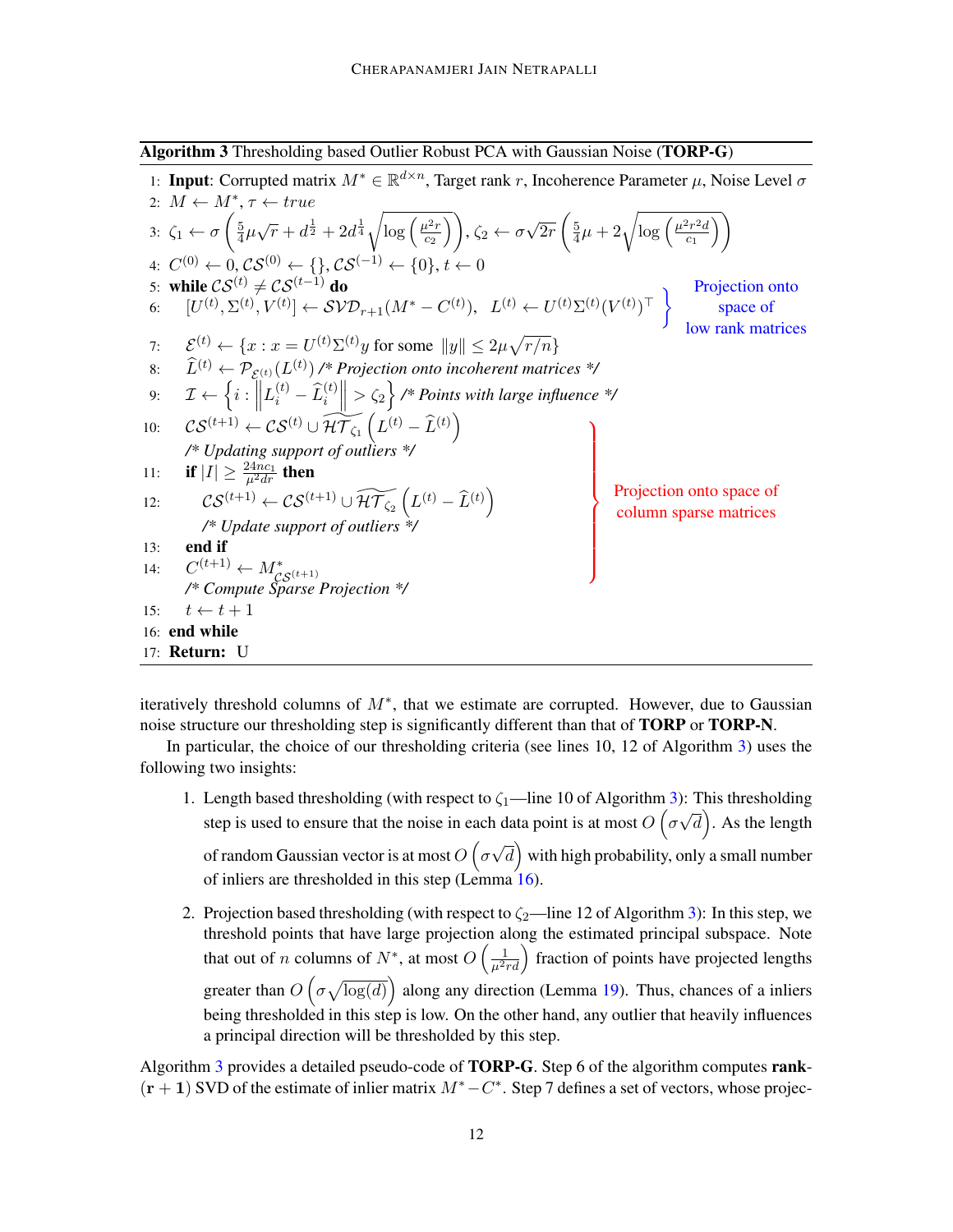tion onto singular vectors of  $L^{(t)}$  is "typical" for an inlier which is composed of a low-dimensional point perturbed by Gaussian noise vector of length  $O(\sigma\sqrt{d})$ .

This set is used in step 10 to threshold outliers using the hard-thresholding operator  $\widetilde{\mathcal{HT}}_{\zeta}$  as defined in [\(2\)](#page-4-0). Next, the set  $I$  consists of points which have a large influence on the estimated principal components. In the absence of outliers, the size of this set is bounded by  $\frac{12nc_1}{\mu^2 dr}$  with high probability. A large deviation in the size of this set indicates the presence of of outliers and the entire set is thresholded.

Note on Approximate Computation: We would like to note that the projection operator defined in step 8 of the algorithm can be computed efficiently to arbitrary accuracy. A pseudo-code for computing the required projection can be found in Algorithm [5.](#page-34-0) Algorithm [5](#page-34-0) reduces the problem to the univariate problem of finding the root of a monotonically decreasing function in a bounded interval which can be found efficiently via binary search. For the sake of simplicity, we assume that the projection step and the  $SVD$  are computed exactly. Our analysis can be extended to the case where the projection and  $SVD$  are computed approximately with some added technical difficulty.

### <span id="page-12-0"></span>7. Proof Overview

In this section, we provide a brief overview of our analysis for the three main results.

#### 7.1. Noiseless Setting—Theorem [1](#page-6-0)

In this section, we present the proof of Theorem [1.](#page-6-0) Recall that we are given  $M^* = D^* + C^*$ , where  $D^* = L^*$  is a rank-r,  $\mu$ -incoherent matrix and  $C^*$  has at most a fraction of  $\rho$  non-zero columns. We can assume with out loss of generality that  $D^*$  and  $C^*$  have disjoint column supports as we can rewrite  $M_i^*$ , for  $i \in \text{Supp}(C^*)$ , as  $M_i^* = D_i^* + C_i^* = 0 + (C_i^* + D_i^*)$  thus absorbing  $D_i^*$  in  $C_i^*$ itself.

Our proof consists of three main steps. Given any set of columns S and letting  $[U_{\setminus S}, \Sigma_{\setminus S}, V_{\setminus S}]$ be the top-r SVD of  $M^*_{\backslash S}$ , we establish the following:

- Step 1: Every non-zero column of  $D^*$  has significantly smaller residual when projected onto subspace orthogonal to  $U_{\backslash S}$  than the norm of corrupted columns of  $M^*_{\backslash S}$  (Lemma [4\)](#page-12-1), so its likelihood of being thresholded (Line 6, 8 of Algorithm [1\)](#page-9-0) is small,
- Step 2: Every non-zero column of  $D^*$  has small incoherence with respect to  $[U_{\setminus S}, \Sigma_{\setminus S}, V_{\setminus S}]$  (Lem-ma [5\)](#page-13-0), i.e., its projection onto  $U_{\backslash S}$  cannot be "too large". Hence, its likelihood of being thresholded (Line 7,8 of Algorithm [1\)](#page-9-0) is also small,
- Step 3: Any non-zero column of  $C^*$  which has small residual and incoherence compared to those of a non-zero column of  $D^*$  and hence won't be thresholded by Algorithm [1,](#page-9-0) has small residual when projected onto  $U^*$ . That is, the column itself is close to subspace spanned by  $U^*$  and hence does not effect estimation of  $U^*$  (Proof of Theorem [1\)](#page-6-0).

<span id="page-12-1"></span>That is, either a corrupted column will be thresholded or it is close to  $U^*$  while inliers  $(D^*)$  have little likelihood of being thresholded (step 1,2 above). We now present the formal statements and their proofs. We start with two lemmata establishing Steps 1,2 above. Detailed proofs of the lemmata are given in Appendix [B.1](#page-21-0) and [B.2,](#page-21-1) respectively.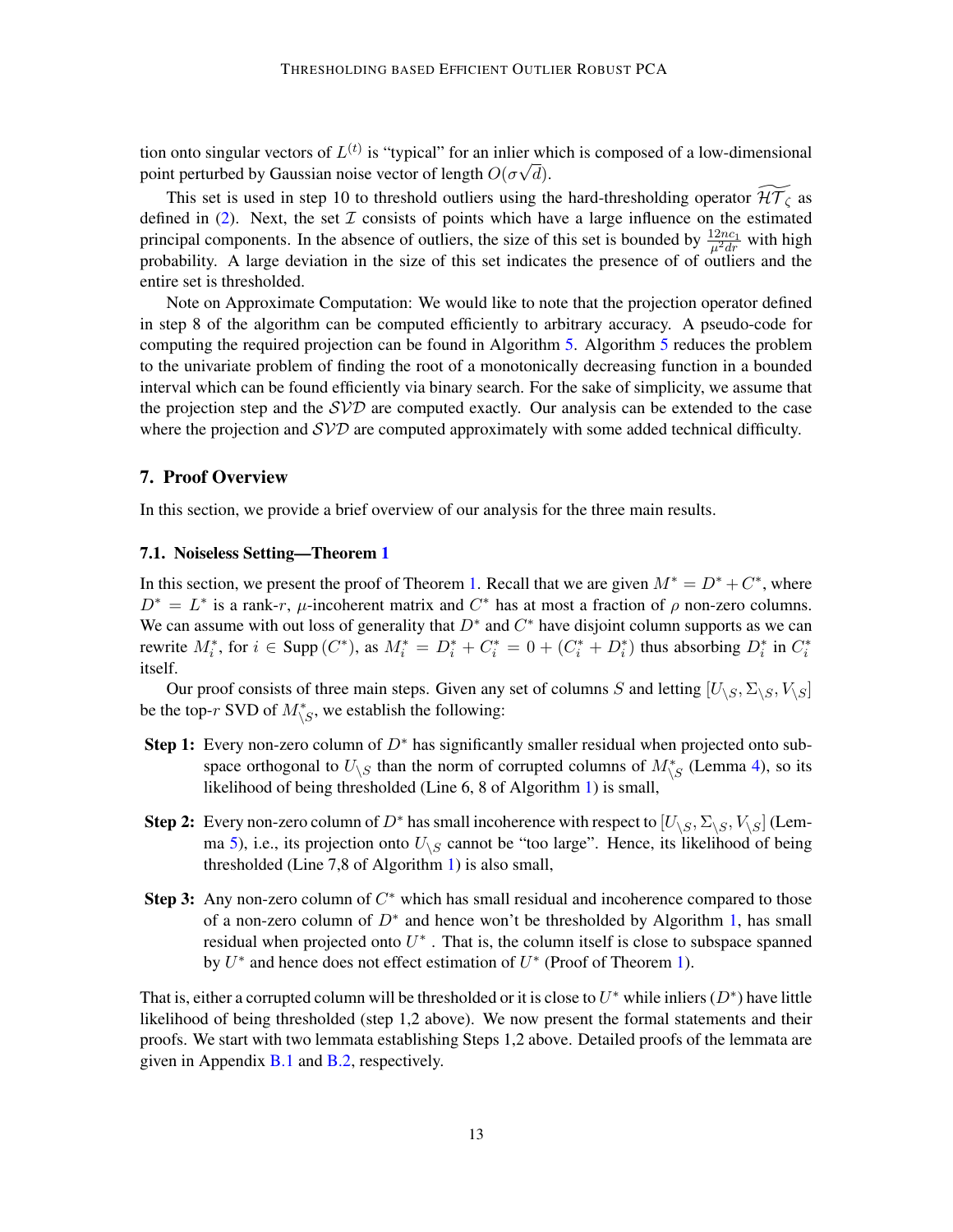**Lemma 4** Consider the setting of Theorem [1.](#page-6-0) Let  $S \subset [n]$  denote a subset of columns of  $M^*$  such *that*  $|S| \leq 2\rho n$ . Let  $M^*_{\setminus S}$  ( $L^*_{\setminus S}$ ) be obtained from  $M^*$  ( $L^*$ ) by setting the columns corresponding to indices specified in  $S$  to  $0$ . Let  $U_{\backslash S} \Sigma_{\backslash S} (V_{\backslash S})^\top$  ( $U_{\backslash S}^* \Sigma_{\backslash S}^* (V_{\backslash S}^*)^\top$ ) be the rank-r SVD of  $M_{\backslash S}^*$  ( $L_{\backslash S}^*$ ), *then* ∀i*:*

$$
\left\| \left(I - U_{\backslash S}(U_{\backslash S})^{\top}\right) L_i^* \right\| \leq \frac{33}{32} \mu \sqrt{\frac{r}{n}} \left\| \left(I - U^*(U^*)^{\top}\right) M_{\backslash S}^* \right\|
$$

<span id="page-13-0"></span>Lemma 5 *Under the setting of Lemma [4,](#page-12-1) we have for every* i*:*

<span id="page-13-1"></span>
$$
\left\|\Sigma_{\backslash S}^{-1}U_{\backslash S}^{\top}L_{i}^{*}\right\|\leq\frac{33}{32}\mu\sqrt{\frac{r}{n}}.
$$

We now present the proof of Theorem [1](#page-6-0) where we illustrate Step 3:

**Proof** We will start by showing the quantity  $||(I - U^*(U^*)^{\top})M^{(t+1)}||_F$  decreases at a geometric rate, where  $M^{(t+1)} = M^* - C^{(t+1)}$ . Let  $Q^{(t)}$  denote the columns of  $C^*$  that are not thresholded in iteration t. Also let  $S^{(t)}$  denote the columns of  $L^*$  that are thresholded in iteration t. Let  $\widetilde{L}^{(t+1)} :=$  $L^*_{\setminus S^{(t)}}, \widetilde{C}^{(t+1)} \coloneqq C^*_{Q^{(t)}},$  and  $P_{\perp}^U(M) = (I - U(U)^{\top})M$ . Then, we have:

$$
\left\| P_{\perp}^{U^*} (M^{(t+1)}) \right\|_F^2 = \left\| P_{\perp}^{U^*} (\widetilde{L}^{(t+1)} + \widetilde{C}^{(t+1)}) \right\|_F^2 = \left\| P_{\perp}^{U^*} (\widetilde{C}^{(t+1)}) \right\|_F^2
$$
  
= 
$$
\sum_{j \in Q^{(t)}} \left\| P_{\perp}^{U^*} (U^{(t)} \Sigma^{(t)} W_j^{(t)} + R_j^{(t)}) \right\|^2 \le 2 \sum_{j \in Q^{(t)}} \left\| P_{\perp}^{U^*} (U^{(t)}) \Sigma^{(t)} W_j^{(t)} \right\|^2 + \left\| R_j^{(t)} \right\|^2, \tag{3}
$$

where  $W_j^{(t)} = (\Sigma^{(t)})^{-1} (U^{(t)})^T C_j^*$  and  $R_j^{(t)} = P_{\perp}^{U^{(t)}}(C_j^*)$ ,  $\forall j \in Q^{(t)}$ . The last inequality follows from triangle inequality and the fact that  $(a + b)^2 \le 2(a^2 + b^2)$ .

Recall, that we threshold a particular column  $l$  in iteration  $t$  based on  $\left\|P_{{\rm L}}^{U^{(t)}}(M_{l}^{*})\right\|$  and  $\|\perp\|$   $\|\perp\|$  $\|(\Sigma^{(t)})^{-1}(U^{(t)})^{\top}M_t^*\|$ . For a particular  $j \in Q^{(t)}$  that wasn't thresholded in iteration t, we know that there exists a column  $i_j$  such that  $\left\| (\Sigma^{(t)})^{-1} (U^{(t)})^\top L_{i_j}^* \right\| \ge \left\| (\Sigma^{(t)})^{-1} (U^{(t)})^\top C_j^* \right\|$ . Similarly, there exists a column  $k_j$  such that  $\parallel$  $P_{\perp}^{U^{(t)}}(L_{k_j}^*)\Big\| \ge \Big\|$  $P_{\perp}^{U^{(t)}}(C_{j}^{*})$ . From Lemmas [5](#page-13-0) and [4,](#page-12-1) we have:

<span id="page-13-2"></span>
$$
\left\|W_j^{(t)}\right\| \le \frac{33}{32} \mu \sqrt{\frac{r}{n}} \qquad \left\|R_j^{(t)}\right\| \le \frac{33}{32} \mu \sqrt{\frac{r}{n}} \left\|P_{\perp}^{U^*}(M^{(t)})\right\| \tag{4}
$$

Using  $(3)$  and  $(4)$ , we have:

$$
\left\| P_{\perp}^{U^*} (M^{(t+1)}) \right\|_F^2 \le 2 \sum_{j \in Q^{(t)}} \left( \frac{33}{32} \right)^2 \mu^2 \frac{r}{n} \left\| P_{\perp}^{U^*} (U^{(t)}) \Sigma^{(t)} \right\|^2 + \left( \frac{33}{32} \right)^2 \mu^2 \frac{r}{n} \left\| P_{\perp}^{U^*} (M^{(t)}) \right\|^2
$$
  

$$
\le 4 \cdot \frac{9}{8} \cdot \frac{\mu^2 r}{n} \cdot \rho n \cdot \| P_{\perp}^{U^*} (M^{(t)}) \|^2 \le \frac{1}{4} \left\| P_{\perp}^{U^*} (M^{(t)}) \right\|^2,
$$

where second last inequality follows from  $|S^{(t)}| \le \rho n$  and the last inequality follows from  $\rho \le \alpha \le$  $\frac{1}{128\mu^2 r}$ . By recursively applying the above inequality, we obtain:

<span id="page-13-3"></span>
$$
\left\| P_{\perp}^{U^*} (M^{(T+1)}) \right\|_F \le \frac{\epsilon}{20n}.\tag{5}
$$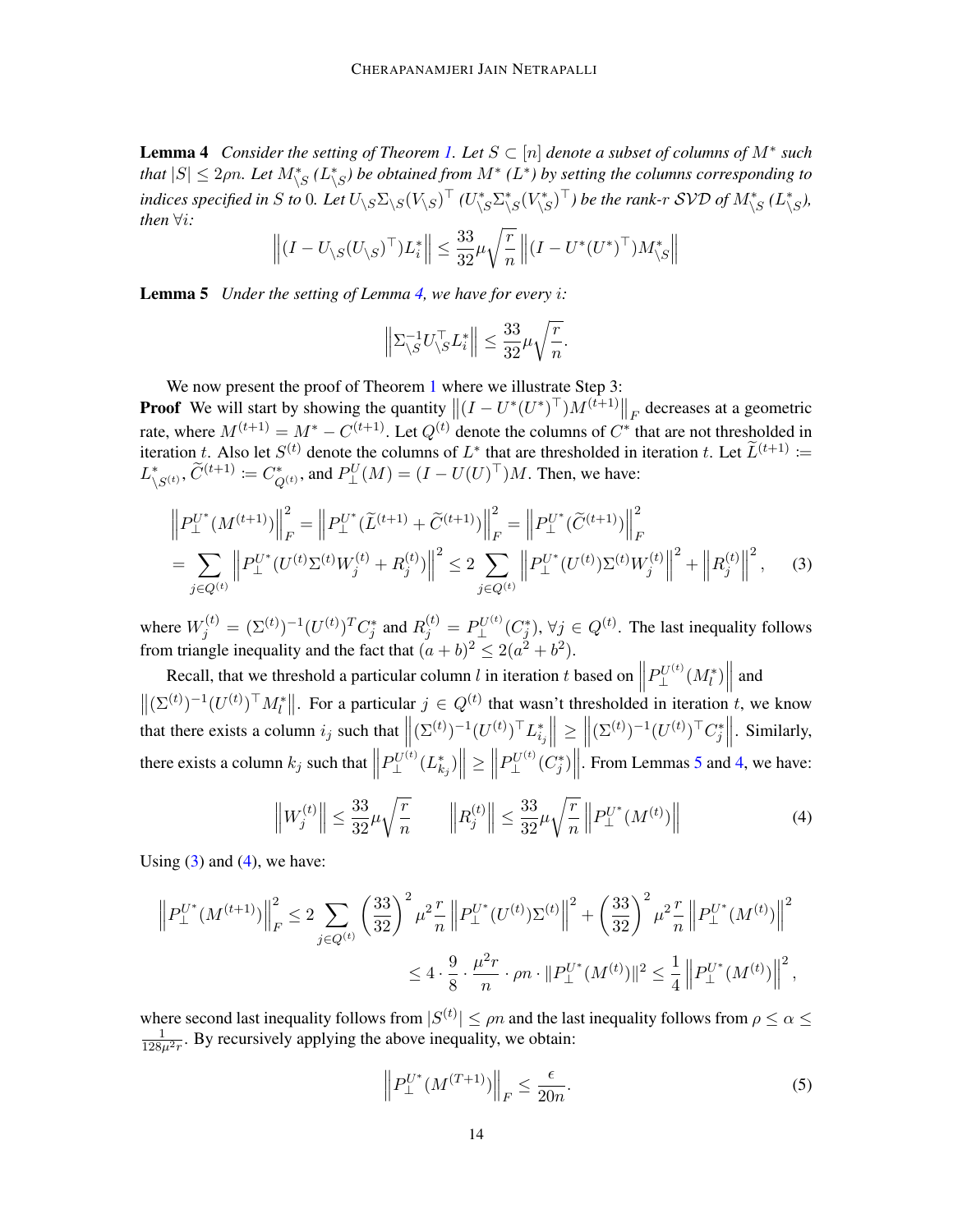Also, note that using variational characterization of SVD, we have  $||P_{\perp}^{U}(M^{(T+1)})||_F \leq ||P_{\perp}^{U^*}(M^{(T+1)})||_F$ . Theorem now follows from the following argument:

$$
||P_{\perp}^{U}(L^{*})||_{F}^{2} = ||P_{\perp}^{U}(\widetilde{L}^{(T+1)})||_{F}^{2} + \sum_{i \in S^{(T)}} ||P_{\perp}^{U}(L_{i}^{*})||^{2}
$$
  
\n
$$
\leq ||P_{\perp}^{U}(M^{(T+1)})||_{F}^{2} + \sum_{i \in S^{(T)}} \frac{33^{2}}{32^{2}} \mu^{2} \frac{r}{n} ||P_{\perp}^{U}(\widetilde{L}^{(T+1)})||^{2}
$$
  
\n
$$
\leq ||P_{\perp}^{U}(M^{(T+1)})||_{F}^{2} + 2\rho n \left(\frac{33}{32}\right)^{2} \mu^{2} \frac{r}{n} ||P_{\perp}^{U}(M^{(T+1)})||_{F}^{2} \leq \frac{\epsilon}{10n},
$$

where the first inequality follows from Lemma [11](#page-18-0) and using  $M^{(T+1)} = \tilde{L}^{(T+1)} + \tilde{C}^{(T+1)}$ , and the fact that  $\widetilde{L}^{(T+1)}$  and  $\widetilde{C}^{(T+1)}$  have different support. The second inequality follows from the fact that at most  $2\rho \cdot n$  points can be thresholded and then using [\(5\)](#page-13-3).

#### 7.2. Arbitrary Noise—Theorem [2](#page-6-1)

We now briefly discuss the proof of Theorem [2.](#page-6-1) In fact, we prove a stronger result:

**Theorem 6** Let  $M^* = L^* + C^* + N^*$  such that  $L^*$  satisfies Assumption [1](#page-5-0) and  $C^*$  has column  $s$ *parsity*  $\alpha \leq \frac{1}{128\mu^2 r}$  $\alpha \leq \frac{1}{128\mu^2 r}$  $\alpha \leq \frac{1}{128\mu^2 r}$ *. Furthermore, suppose that*  $||N^*||_F \leq \frac{\sigma_k^*}{16}$  for some  $k \in [r]$ *. Then, Algorithm* 2 *run with*  $\rho = \frac{1}{128\mu^2 r}$  and  $\eta$  set to  $2\mu\sqrt{\frac{r}{n}}$  with  $T = \log \frac{20||M^*||_2 \cdot n}{\epsilon}$ , returns a subspace U such that:

$$
\left\| \left(I - UU^\top\right) L^* \right\|_F \leq 3 \left\| \left(I - U_k^*(U_k^*)^\top\right) L^* \right\|_F + 9 \left\| N^* \right\|_F + \frac{\epsilon}{10n}
$$

<span id="page-14-1"></span><span id="page-14-0"></span>.

Intuitively, the proof of Theorem [6](#page-14-0) proceeds along the same lines as that of Theorem [1](#page-6-0) but requires significantly more careful analysis due to presence of noise and due to the outer loop. For example, due to the presence of noise, we cannot guarantee that Lemma [5,](#page-13-0) that was critical to proof of Theorem [1,](#page-6-0) holds for all columns  $i$ . We show instead that the number of data points which have a large influence on the top- $k$  singular vectors is bounded (see Lemma [17\)](#page-21-2). This ensures that the algorithm at least reaches the  $k^{th}$  stage of the outer iteration before terminating. Similarly, we generalize Lemma [4](#page-12-1) to handle  $N^*$  (see Lemma [18\)](#page-22-0). Finally, we present the key lemma that shows that if the algorithm does not terminate in the  $k^{th}$  outer iteration, then it would have obtained a good approximation to the top- $k$  principal subspace of  $L^*$ .

Lemma 7 *Asume the conditions of Theorem [2.](#page-6-1) Furthermore, assume that Algorithm [2](#page-10-1) has not* terminated during the  $k^{th}$  outer iteration. Then, the iterate U at the end of the  $k^{th}$  outer iteration *satisfies:*

$$
\left\| (I - U U^{\top}) L^* \right\|_F \le 3 \left\| (I - U_{1:k}^*(U_{1:k}^*)^{\top}) L^* \right\|_F + 9 \left\| N^* \right\|_F + \frac{\epsilon}{10n},
$$

when Algorithm [2](#page-10-1) has been run with parameters  $\rho = \frac{1}{128\mu^2 r}$  and  $\eta = 2\mu\sqrt{\frac{r}{n}}$ .

See Appendix [B.5](#page-23-0) for a detailed proof. We can now prove Theorem [6](#page-14-0) as follows: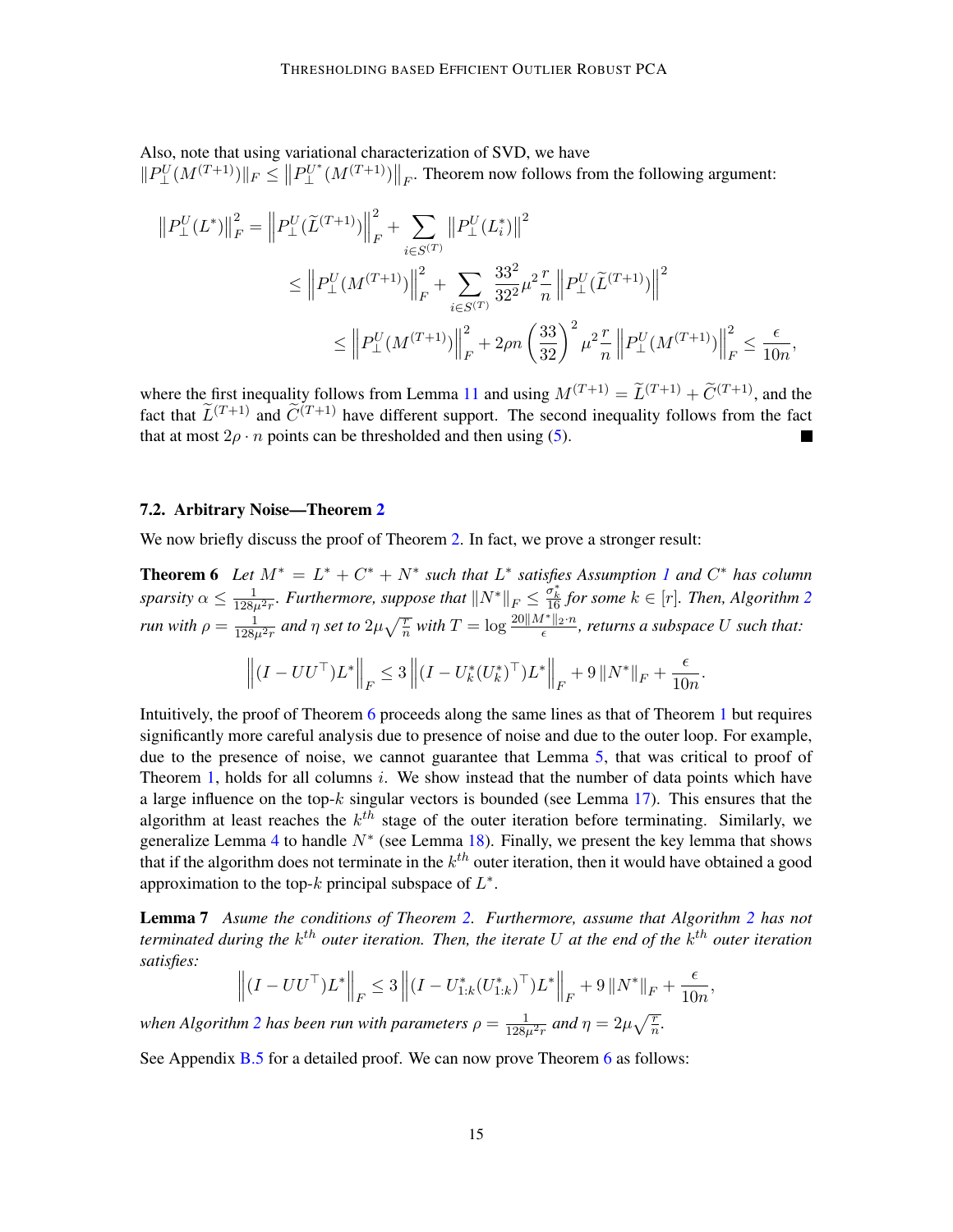**Proof** Note that by Lemma [17,](#page-21-2) the algorithm does not terminate before the completion of  $k^{th}$  outer iteration. Now, suppose that the algorithm terminates at some iteration  $k' > k$ . Then, by Lemma [7,](#page-14-1) we have:

$$
\left\|P_{\perp}^{U}(L^{*})\right\| \leq 3\left\|P_{\perp}^{U^{*}_{1:k'-1}}(L^{*})\right\|_{F} + 9\left\|N^{*}\right\|_{F} + \frac{\epsilon}{10n} \leq 3\left\|P_{\perp}^{U^{*}_{1:k}}(L^{*})\right\|_{F} + 9\left\|N^{*}\right\|_{F} + \frac{\epsilon}{10n}.
$$

 $\mathcal{L}$ 

This concludes the proof of the Theorem.

## 7.3. Gaussian Noise—Theorem [3](#page-7-1)

<span id="page-15-1"></span>Our analysis of TORP-G show that the algorithm maintains the following critical invariant with high probability:

Invariant 1 *We assume that the following hold with respect to the two thresholding steps used in Algorithm [3.](#page-11-0)*

*1.* With respect to  $\zeta_1$ : If a column  $i \notin \text{Supp}(C^*)$  is thresholded, then the following condition *holds:*

$$
||N_i^*|| \ge \sigma \left(\sqrt{d} + 2d^{\frac{1}{4}}\sqrt{\log\left(\frac{\mu^2 r}{c_2}\right)}\right).
$$

and consequently only  $\frac{3nc_2}{2\mu^2r}$  points are removed in this step.

*2.* With respect to  $\zeta_2$ : If a thresholding step occurs due to the second thresholding step with  $\zeta_2$ , *then at least half the points thresholded in this step are corrupted points.*

<span id="page-15-2"></span>Lemma 8 *Assume the conditions of Theorem [3.](#page-7-1) Then, Invariant [1](#page-15-1) holds at any point in the running of Algorithm*  $3$  *with probability at least*  $1 - \delta$ *.* 

See Appendix **[B.8](#page-28-0)** for a detailed proof.

Our proof then uses the above invariant along with a careful analysis of each of the two thresholding steps (Line 10, 12) to obtain the desired result. See Appendix  $C$  for a detailed proof.

# <span id="page-15-0"></span>8. Conclusions and Future Works

In this paper, we studied the outlier robust PCA problem. We proposed a novel thresholding based approach that, under standard regularity conditions, can accurately recover the top principal directions of the clean data points, as long as the number of outliers is less than  $O(1/r)$  which is information theoretically tight up to constant factors. For noiseless or arbitrary noise case, our algorithms are based on two thresholding operators to detect outliers and leads to better recovery compared to existing methods in essentially the same time as that taken by vanilla PCA. For Gaussian noise, we obtain improved recovery guarantees but at a cost of higher run time.

Though our bounds have significant improvement over existing ones, they are still weaker than guarantees obtained by vanilla PCA (with out outliers). For instance, for arbitrary noise, our errors are bounded in the Frobenius norm. In contrast, in absence of outliers, SVD can estimate the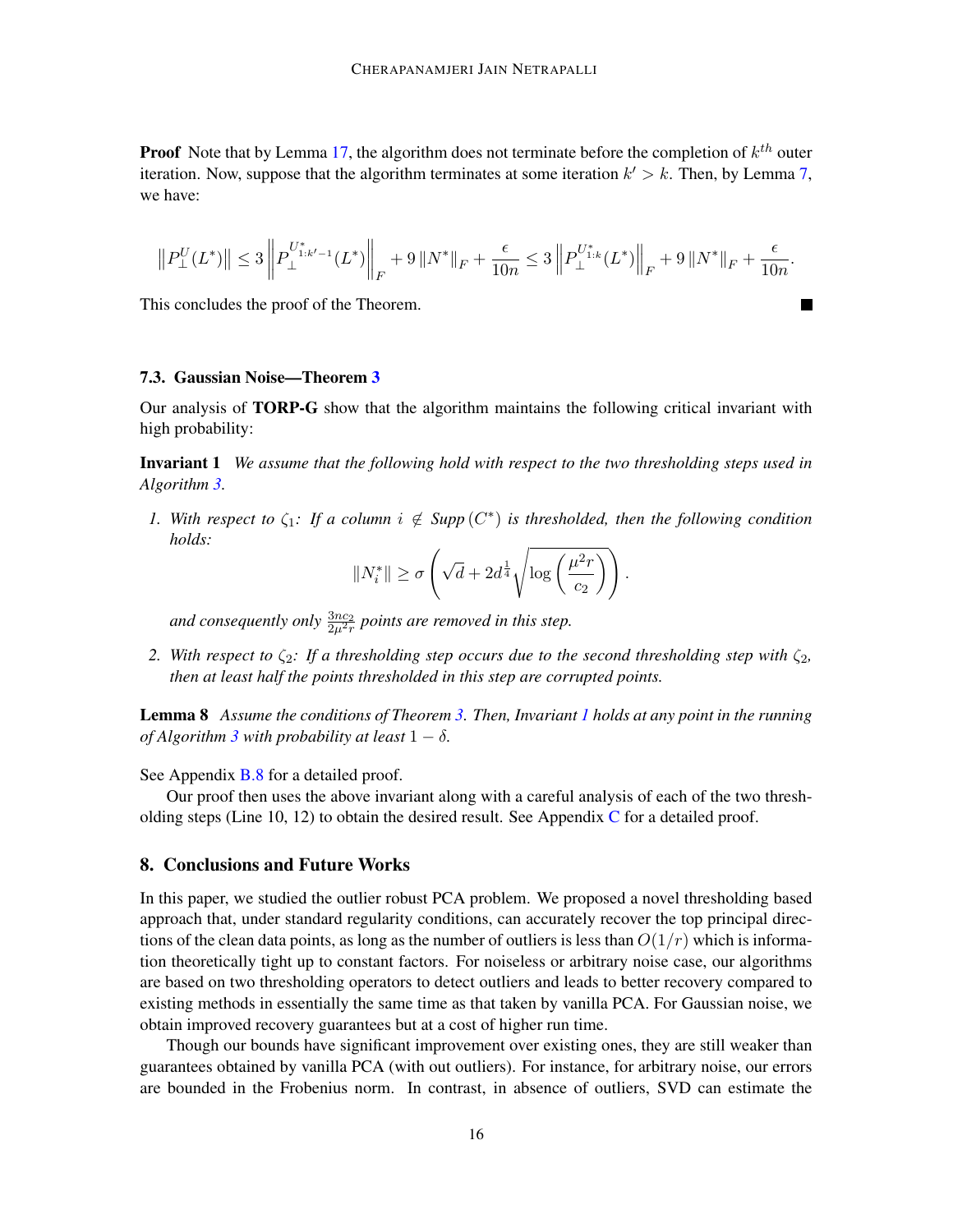principal directions in operator norm. A challenging and important open problem is if the principal directions can be estimated in operator norm even in the presence of outliers.

Similarly, for Gaussian noise, where each entry has variance  $\sigma^2$ , our result obtains an error bound of  $O(\sigma\sqrt{n})$  which is significantly better than the Frobenius norm bound we get for arbitrary noise. Unfortunately, our algorithm for the Gaussian setting is nearly a factor of  $n$  slower than that for vanilla PCA. In order for this to be practical, it is very important to design an algorithm for this setting with nearly the same runtime as that of vanilla PCA.

### References

<span id="page-16-7"></span>Rajendra Bhatia. *Matrix Analysis*. Springer, 1997.

- <span id="page-16-8"></span>Stéphane Boucheron, Gábor Lugosi, and Pascal Massart. *Concentration inequalities: A nonasymptotic theory of independence*. Oxford university press, 2013.
- <span id="page-16-5"></span>Emmanuel J. Candes, Xiaodong Li, Yi Ma, and John Wright. Robust principal component analysis? ` *J. ACM*, 58(3):11, 2011.
- <span id="page-16-1"></span>Yudong Chen, Huan Xu, Constantine Caramanis, and Sujay Sanghavi. Matrix completion with column manipulation: Near-optimal sample-robustness-rank tradeoffs. *IEEE Trans. Information Theory*, 62(1):503–526, 2016. doi: 10.1109/TIT.2015.2499247. URL [http://dx.doi.org/](http://dx.doi.org/10.1109/TIT.2015.2499247) [10.1109/TIT.2015.2499247](http://dx.doi.org/10.1109/TIT.2015.2499247).
- <span id="page-16-6"></span>Yeshwanth Cherapanamjeri, Kartik Gupta, and Prateek Jain. Nearly-optimal robust matrix completion. *CoRR*, abs/1606.07315, 2016. URL <http://arxiv.org/abs/1606.07315>.
- <span id="page-16-0"></span>Kenneth L. Clarkson and David P. Woodruff. Low rank approximation and regression in input sparsity time. In *Symposium on Theory of Computing Conference, STOC'13, Palo Alto, CA, USA, June 1-4, 2013*, pages 81–90, 2013. doi: 10.1145/2488608.2488620. URL [http://](http://doi.acm.org/10.1145/2488608.2488620) [doi.acm.org/10.1145/2488608.2488620](http://doi.acm.org/10.1145/2488608.2488620).
- <span id="page-16-4"></span>Ilias Diakonikolas, Gautam Kamath, Daniel M. Kane, Jerry Li, Ankur Moitra, and Alistair Stewart. Robust estimators in high dimensions without the computational intractability. In *IEEE 57th Annual Symposium on Foundations of Computer Science, FOCS 2016, 9-11 October 2016, Hyatt Regency, New Brunswick, New Jersey, USA*, pages 655–664, 2016. doi: 10.1109/FOCS.2016.85. URL <https://doi.org/10.1109/FOCS.2016.85>.
- <span id="page-16-3"></span>Jiashi Feng, Huan Xu, and Shuicheng Yan. Robust PCA in high-dimension: A deterministic approach. In *Proceedings of the 29th International Conference on Machine Learning, ICML 2012, Edinburgh, Scotland, UK, June 26 - July 1, 2012*, 2012. URL [http://icml.cc/2012/](http://icml.cc/2012/papers/136.pdf) [papers/136.pdf](http://icml.cc/2012/papers/136.pdf).
- <span id="page-16-2"></span>Jiashi Feng, Huan Xu, and Shuicheng Yan. Online robust PCA via stochastic optimization. In *Advances in Neural Information Processing Systems 26: 27th Annual Conference on Neural Information Processing Systems 2013. Proceedings of a meeting held December 5-8, 2013, Lake Tahoe, Nevada, United States.*, pages 404–412, 2013. URL [http://papers.nips.cc/](http://papers.nips.cc/paper/5131-online-robust-pca-via-stochastic-optimization) [paper/5131-online-robust-pca-via-stochastic-optimization](http://papers.nips.cc/paper/5131-online-robust-pca-via-stochastic-optimization).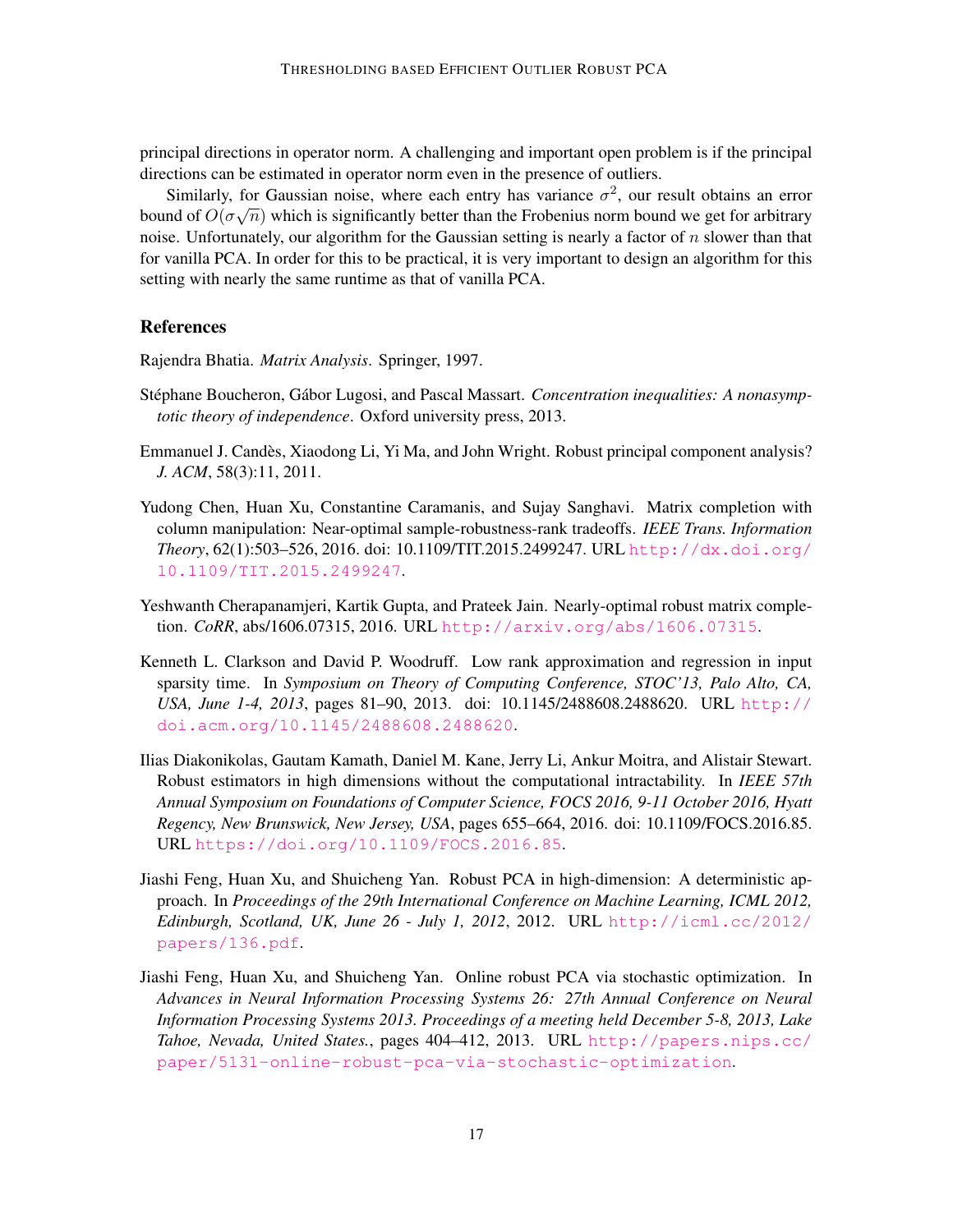- <span id="page-17-3"></span>Gene H. Golub and Charles F. Van Loan. *Matrix Computations*. The Johns Hopkins University Press, 3rd edition, 1996.
- <span id="page-17-8"></span>Beatrice Laurent and Pascal Massart. Adaptive estimation of a quadratic functional by model selection. *Annals of Statistics*, pages 1302–1338, 2000.
- <span id="page-17-6"></span>Praneeth Netrapalli, Niranjan U N, Sujay Sanghavi, Animashree Anandkumar, and Prateek Jain. Non-convex robust pca. In Z. Ghahramani, M. Welling, C. Cortes, N. D. Lawrence, and K. Q. Weinberger, editors, *Advances in Neural Information Processing Systems 27*, pages 1107–1115. Curran Associates, Inc., 2014. URL [http://papers.nips.cc/paper/](http://papers.nips.cc/paper/5430-non-convex-robust-pca.pdf) [5430-non-convex-robust-pca.pdf](http://papers.nips.cc/paper/5430-non-convex-robust-pca.pdf).
- <span id="page-17-9"></span>Roman Vershynin. Introduction to the non-asymptotic analysis of random matrices. *CoRR*, abs/1011.3027, 2010. URL <http://arxiv.org/abs/1011.3027>.
- <span id="page-17-0"></span>Huan Xu, Constantine Caramanis, and Sujay Sanghavi. Robust PCA via outlier pursuit. *IEEE Trans. Information Theory*, 58(5):3047–3064, 2012a. doi: 10.1109/TIT.2011.2173156. URL <http://dx.doi.org/10.1109/TIT.2011.2173156>.
- <span id="page-17-4"></span>Huan Xu, Constantine Caramanis, and Sujay Sanghavi. Robust pca via outlier pursuit. *IEEE Transactions on Information Theory*, 58(5):3047–3064, 2012b.
- <span id="page-17-2"></span>Huan Xu, Constantine Caramanis, and Shie Mannor. Outlier-robust PCA: the high-dimensional case. *IEEE Trans. Information Theory*, 59(1):546–572, 2013. doi: 10.1109/TIT.2012.2212415. URL <http://dx.doi.org/10.1109/TIT.2012.2212415>.
- <span id="page-17-5"></span>Wenzhuo Yang and Huan Xu. A unified framework for outlier-robust pca-like algorithms. In *Proceedings of the 32nd International Conference on Machine Learning, ICML 2015, Lille, France, 6-11 July 2015*, pages 484–493, 2015. URL [http://jmlr.org/proceedings/papers/](http://jmlr.org/proceedings/papers/v37/yangc15.html) [v37/yangc15.html](http://jmlr.org/proceedings/papers/v37/yangc15.html).
- <span id="page-17-7"></span>Xinyang Yi, Dohyung Park, Yudong Chen, and Constantine Caramanis. Fast algorithms for robust PCA via gradient descent. In *Advances in Neural Information Processing Systems 29: Annual Conference on Neural Information Processing Systems 2016, December 5-10, 2016, Barcelona, Spain*, pages 4152–4160, 2016. URL [http://papers.nips.cc/paper/](http://papers.nips.cc/paper/6445-fast-algorithms-for-robust-pca-via-gradient-descent) [6445-fast-algorithms-for-robust-pca-via-gradient-descent](http://papers.nips.cc/paper/6445-fast-algorithms-for-robust-pca-via-gradient-descent).
- <span id="page-17-1"></span>Hongyang Zhang, Zhouchen Lin, and Chao Zhang. Completing low-rank matrices with corrupted samples from few coefficients in general basis. *IEEE Trans. Information Theory*, 62(8):4748– 4768, 2016. doi: 10.1109/TIT.2016.2573311. URL [http://dx.doi.org/10.1109/TIT.](http://dx.doi.org/10.1109/TIT.2016.2573311) [2016.2573311](http://dx.doi.org/10.1109/TIT.2016.2573311).

### Appendix A. Supplementary Results and Preliminaries

<span id="page-17-10"></span>Here, we will state and prove a few results useful in proving our main theorems. We will start by restating Weyl's perturbation inequality from [Bhatia](#page-16-7) [\(1997\)](#page-16-7).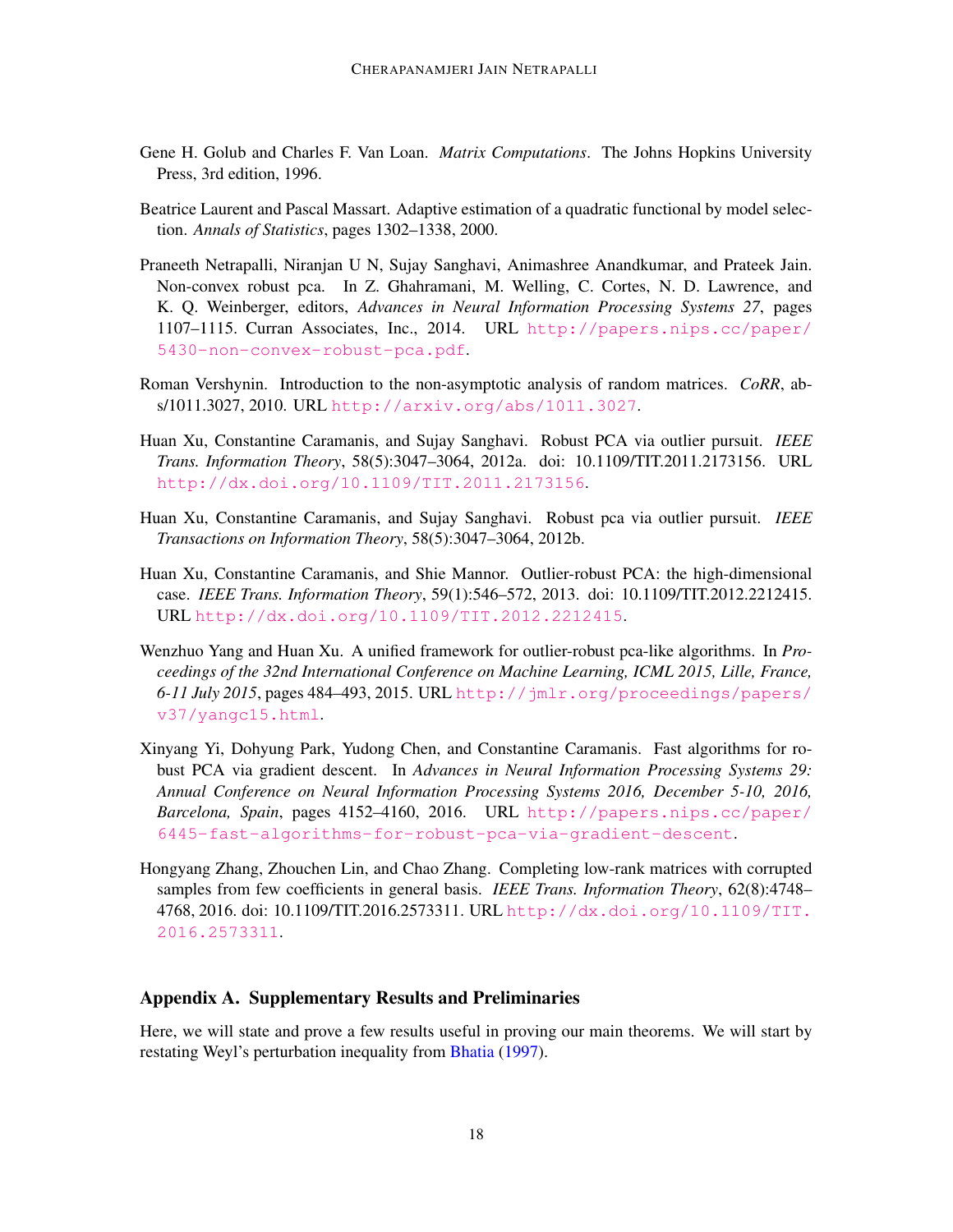**Theorem 9** Let  $A \in \mathbb{R}^{d \times n}$ . Furthermore, let  $B = A + E$  for some matrix E. Then, we have that:

$$
|\sigma(A)_i - \sigma(B)_i| \le ||E|| \quad \forall i \in min(d, n)
$$

In the next lemma, we show that the singular values of the sum of two matrices with disjoint column supports are greater than either of the two matrices individually.

<span id="page-18-1"></span>**Lemma 10** Let  $A \in \mathbb{R}^{d \times n}$  and  $B \in \mathbb{R}^{d \times n}$  be two matrices with disjoint column support. Then, we *have*  $\forall i \in \min(d, n)$ *:* 

$$
\max(\sigma_i(A), \sigma_i(B)) \le \sigma_i(A + B)
$$

**Proof** Let the SVD of A and B be  $U_A \Sigma_A V_A^{\top}$  and  $U_B \Sigma_B V_B^{\top}$  respectively. The lemma holds for  $i = 0$  as  $\left\|v^\top (A + B)\right\| \ge \max(\left\|v^\top A\right\|, \left\|v^\top B\right\|).$  For any matrix  $M$ ,  $\sigma_i(M) = \min_{U \in \mathbb{R}^{d \times (i-1)}}$  $\|(I - U U^{\dagger})M\| \forall i > 1$ . For any U, there exist  $v_1$  and  $v_2$  in  $Span((U_A)_{[i]})$ and  $Span((U_B)_{[i]})$  respectively and  $v_1^\top U = v_2^\top U = 0$ . This is because the rank of  $Span(U)$  is at most  $(i-1)$  and  $Span((U_A)_{[i]})$  and  $Span((U_B)_{[i]})$  are both rank-*i* subspaces. Now, we have  $||v_1^\top (A+B)|| \ge ||v_1^\top A|| \ge \sigma_i A$  and  $||v_1^\top (A+B)|| \ge ||v_1^\top B|| \ge \sigma_i(B)$ . The lemma by using either  $v_1$  or  $v_2$  for any U.

The next lemma shows that an incoherent matrix remains incoherent even if a small number of columns have been set to 0.

<span id="page-18-0"></span>**Lemma 11** Let  $L \in \mathbb{R}^{d \times n}$  be a  $\mu$ -column-incoherent, rank-r matrix. Let  $S \subset [n]$  such that  $|S| \leq \frac{n}{32\mu^2r}$ . Let  $[U, \Sigma, V]$  and  $[U_{\setminus S}, \Sigma_{\setminus S}, V_{\setminus S}]$  denote the SVDs of L and  $L_{\setminus S}$  respectively. Then, *the following hold*  $\forall i \in [n]$ *:* 

$$
Claim\ 1: \ \left\|e_i^\top V_{\setminus S}\right\| \le \frac{33}{32}\mu\sqrt{\frac{r}{n}} \qquad \qquad Claim\ 2: \ \frac{31}{32}\sigma_i(L) \le \sigma_i(L_{\setminus S}) \le \sigma_i(L)
$$

*Furthermore, each column*  $L_i \forall i \in [n]$  *can be expressed as:* 

Claim 3: 
$$
L_i = U_{\backslash S} \Sigma_{\backslash S} w_i
$$
 with  $||w_i|| \leq \frac{33}{32} \mu \sqrt{\frac{r}{n}}$ 

**Proof** Let T be defined as the matrix V with the rows in set S set to 0. We will first begin by proving that T is full rank. Let  $u \in \mathbb{R}^r$  and  $||u|| = 1$ :

$$
1 = \|Vu\| \ge \|Tu\| = \left(\sum_{i=1}^{n} \langle u, V_{i,:} \rangle^{2} - \sum_{j \in S} \langle u, V_{j,:} \rangle^{2}\right)^{\frac{1}{2}} \ge \left(1 - \sum_{j \in S} \|V_{j,:}\|^{2}\right)^{\frac{1}{2}} \ge \left(1 - \frac{1}{32}\right)^{\frac{1}{2}}
$$

where the third inequality is obtained from the bound on |S| and  $||V_{j,:}||$ . Since T and  $V_{\backslash S}$  have the same column space, there exists a matrix  $R \in \mathbb{R}^{r \times r}$  such that  $TR = V_{\setminus S}$ . We know that R is full rank. We will now prove bounds on the singular values of R. For any  $u \in \mathbb{R}^r$  and  $||u|| = 1$ 

$$
||Ru|| = ||VRu|| \ge ||TRu|| = ||V_{\setminus S}u|| = 1 = ||V_{\setminus S}u|| = ||TRu|| \ge \left(1 - \frac{1}{32}\right)^{\frac{1}{2}} ||Ru||
$$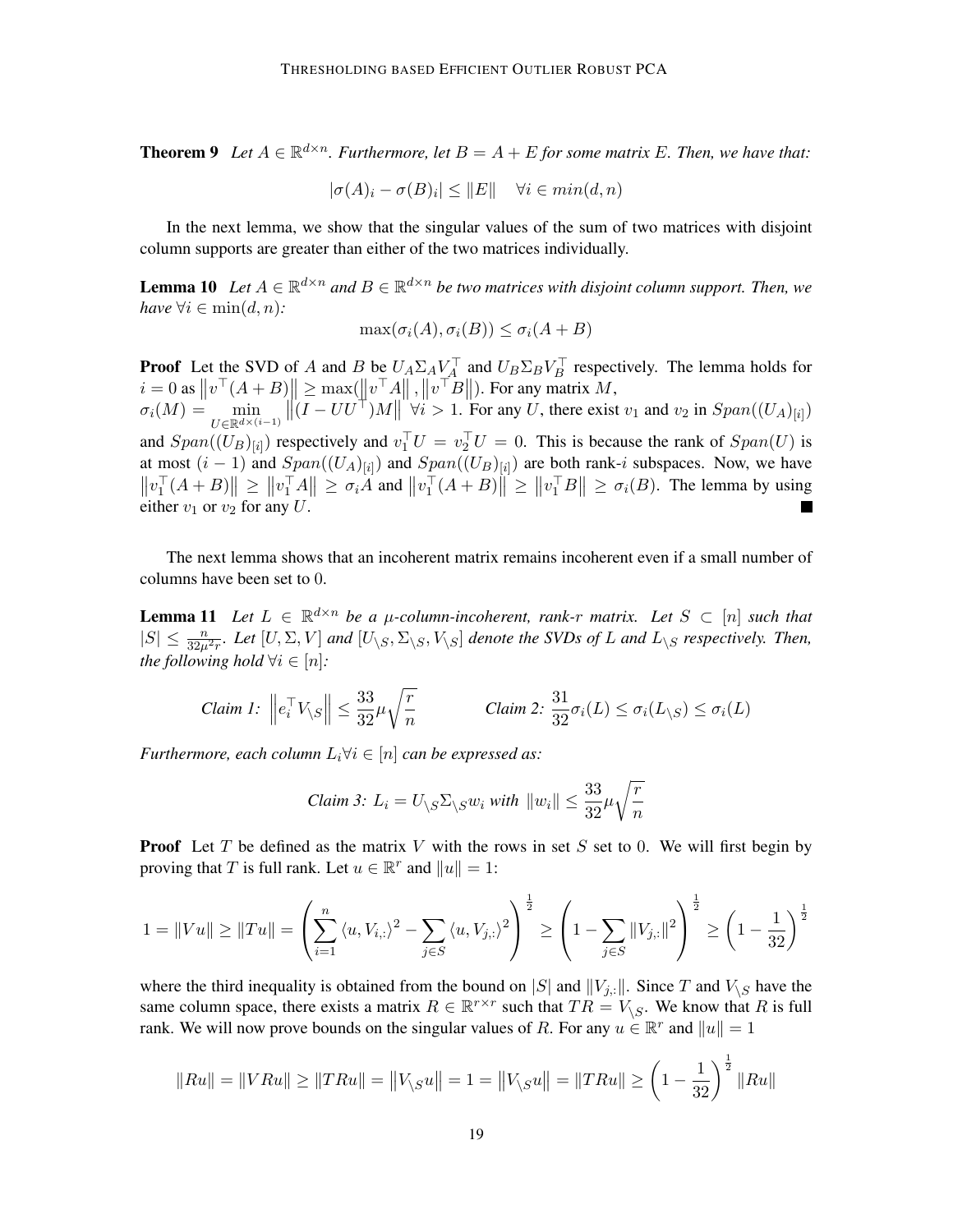From this, we obtain the following inequality:

$$
1 \le ||Ru|| \le \left(1 - \frac{1}{32}\right)^{-\frac{1}{2}}
$$

From this, we have the first claim of the lemma as  $TR = V_{\setminus S}$ . We also know that  $U_{\setminus S} \Sigma_{\setminus S} V_{\setminus S}^{\top} =$  $U\Sigma T^{\top}$ . Writing  $V_{\backslash S}$  as  $TR$ , we have  $U_{\backslash S}\Sigma_{\backslash S}R^{\top}T^{\top}=U\Sigma T^{\top}$ . Using the fact that  $T^{\top}$  is full rank, we have  $U_{\backslash S} \Sigma_{\backslash S} R^{T} = U \Sigma$ . From this we have that  $L = U \Sigma V^{T} = U_{\backslash S} \Sigma_{\backslash S} R^{T} V^{T}$ . Choosing  $w_i = (R^{\top} V^{\top})_i$ , the second claim of the lemma follows.

For the final claim of the lemma, note that the singular values of  $L_{\setminus S}$  are the same as the singular values of  $U\Sigma(R^{\top})^{-1}$ . We know that  $\sigma_{k+1}(L_{\setminus S}) = \min_{Q \in \mathbb{R}^{d \times k}}$  $||(I - QQ^{\top})U\Sigma(R^{\top})^{-1}||$ . The upper bound follows from setting  $Q$  to be the first k singular vectors of  $L$  and our bound on the singular values of R. For the lower bound, consider any  $Q \in \mathbb{R}^{d \times k}$ .  $Span(Q)$  is a subspace of rank at most k. Therefore, there exists  $v \in Span(U_1)$  such that  $||v|| = 1$  and  $v^{\top}Q = 0$ . We now have

$$
\left\|v^\top (I - QQ^\top) U \Sigma (R^\top)^{-1}\right\| = \left\|v^\top U \Sigma (R^\top)^{-1}\right\| \ge \frac{\sigma_{k+1}(L)}{\|R\|} \ge \frac{31}{32} \sigma_{k+1}(M)
$$

Where the last inequality follows from our bounds on the singular values of  $R$  and noting that the singular values of  $R^{-1}$  are the inverses of the singular values of R. This proves the third claim of the lemma.

<span id="page-19-0"></span>We begin by stating a lemma used for bounding the length of Gaussian random vectors from [Laurent and Massart](#page-17-8) [\(2000\)](#page-17-8):

**Lemma 12** Let  $Y_1, Y_2, \cdots, Y_d$  be i.i.d Gaussian random variables with mean 0 and variance 1. Let  $Z=\sum^d$  $i=1$  $(Y_i^2 - 1)$ . Then the following inequality holds for any positive x:

$$
\mathbb{P}\left(Z \ge 2\sqrt{dx} + 2x\right) \le \exp(-x)
$$

We will now state the famous Bernstein's Inequality from [Boucheron et al.](#page-16-8) [\(2013\)](#page-16-8).

<span id="page-19-1"></span>**Theorem 13** Let  $X_1, \ldots, X_n$  be independent real-valued random variables. Assume that there *exist positive real numbers*  $\nu$  *and c such that*  $\sum_{n=1}^{\infty}$  $i=1$  $\mathbb{E}\left[X_i^2\right] \leq \nu$  and

$$
\sum_{i=1}^{n} \mathbb{E}\left[ (X_i)_+^q \right] \le \frac{q!}{2} \nu c^{q-2} \forall q \ge 3,
$$

*where*  $x_{+} = \max(x, 0)$ *.* 

If 
$$
S = \sum_{i=1}^{n} (X_i - \mathbb{E}[X_i])
$$
, then  $\forall t \ge 0$ , we have:  

$$
\mathcal{P}\left(S \ge \sqrt{2\nu t} + ct\right) \le \exp(-t)
$$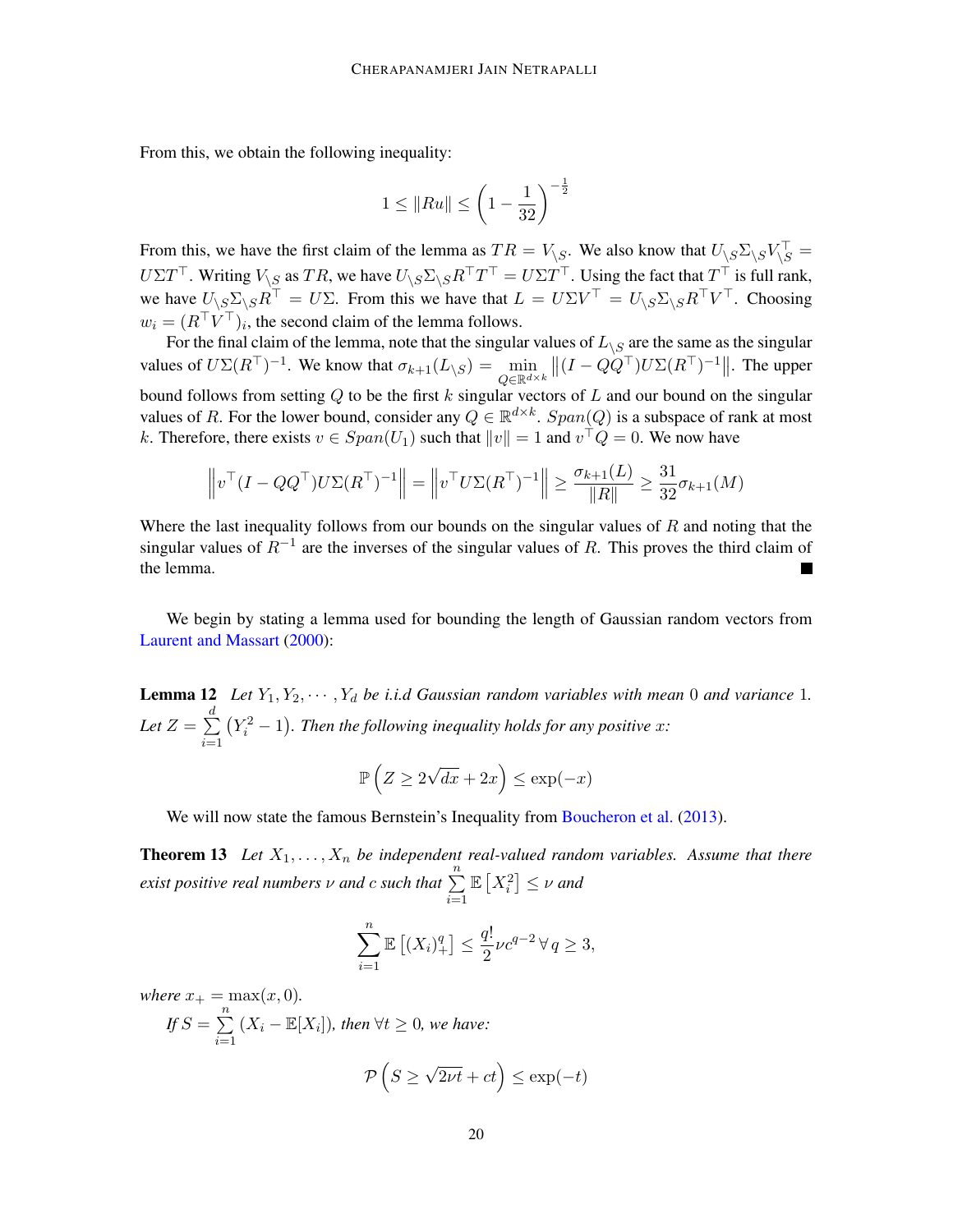We will now restate a lemma for controlling the singular values of a matrix with Gaussian random entries from [Vershynin](#page-17-9) [\(2010\)](#page-17-9).

**Lemma 14** Let  $A \in \mathbb{R}^{d \times n}$  be a random matrix whose entries are independent standard normal *random variables. Then, for every*  $t \geq 0$ , with probability at least  $1 - 2 \exp(-t^2/2)$ , we have:

$$
\sqrt{n} - \sqrt{d} - t \le \sigma_{min}(A) \le \sigma_{max}(A) \le \sqrt{n} + \sqrt{d} + t
$$

<span id="page-20-1"></span>**Corollary 15** Let  $A \in \mathbb{R}^{d \times n}$  be a random matrix whose entries are independent standard normal *random variables. For*  $n \geq 200 (d + 2 \log_{10} \frac{2}{\delta})$  $\left(\frac{2}{\delta}\right)$ ), we have:

$$
0.9\sqrt{n} \le \sigma_{min}(A) \le \sigma_{max}(A) \le 1.1\sqrt{n}
$$

*with probability at least*  $1 - \delta$ 

<span id="page-20-0"></span>**Lemma 16** *Let*  $Y_1, Y_2, ..., Y_n$  *be iid d-dimensional random vectors such that*  $Y_i \sim \mathcal{N}(0, I) \forall i \in$ [*n*]. Then, we have for any  $c_2 \leq 1$ :

$$
\mathcal{P}\left(\left|\left\{i: \|Y_i\| \ge d^{\frac{1}{2}} + 2d^{\frac{1}{4}}\left(\log\left(\frac{1}{c_2}\right) + \log\left(\mu^2 r\right)\right)^{\frac{1}{2}}\right\}\right| \ge \frac{3c_2 n}{2\mu^2 r}\right) \le \beta
$$

*when*  $n \geq \frac{16\mu^2 r}{c_2}$  $\frac{\delta\mu^2r}{c_2}\log\left(\frac{1}{\beta}\right)$ β *.*

**Proof** Let  $Y_1, \ldots, Y_n$  be iid random vectors such that  $Y_i \sim \mathcal{N}(0, I)$   $\forall i \in [n]$ . From Lemma [12,](#page-19-0) we have that:

$$
\mathcal{P}\left(\|Y_i\| \ge d^{1/2} + 2d^{\frac{1}{4}} \left(\log\left(\frac{1}{c_2}\right) + \log\left(\mu^2 r\right)\right)^{1/2}\right) \le \frac{c_2}{\mu^2 r}
$$
  
Let  $p := \mathcal{P}\left(\|Y_i\| \ge d^{1/2} + 2d^{\frac{1}{4}} \left(\log\left(\frac{1}{c_2}\right) + \log\left(\mu^2 r\right)\right)^{1/2}\right)$ . Consider random variables  $Z_i \forall i \in [n]$  be defined such that  $Z_i = \mathbb{I}\left[\|Y_i\| \ge d^{1/2} + 2d^{\frac{1}{4}} \left(\log\left(\frac{1}{c_2}\right) + \log\left(\mu^2 r\right)\right)^{1/2}\right]$ . Note that  $Z_i$  satisfy the conditions of Theorem 13 with  $\nu = np$  and  $c = 1$ . We can now bound the probability

that 
$$
\sum_{i=1}^{n} Z_i
$$
 is large by setting  $t = \frac{nc_2}{16\mu^2 r}$ :

$$
\mathcal{P}\left(\sum_{i=1}^{n} Z_i \le \frac{3nc_2}{2\mu^2 r}\right) \le \mathcal{P}\left(\sum_{i=1}^{n} Z_i \le \sum_{i=1}^{n} \mathbb{E}\left[Z_i\right] + \frac{nc_2}{2\mu^2 r}\right) \le \mathcal{P}\left(\sum_{i=1}^{n} Z_i \le np + \sqrt{2npt} + t\right) \le \exp\left(-t\right) \tag{6}
$$

 $\blacksquare$ 

For our choice of  $n$ , the above inequality implies the lemma.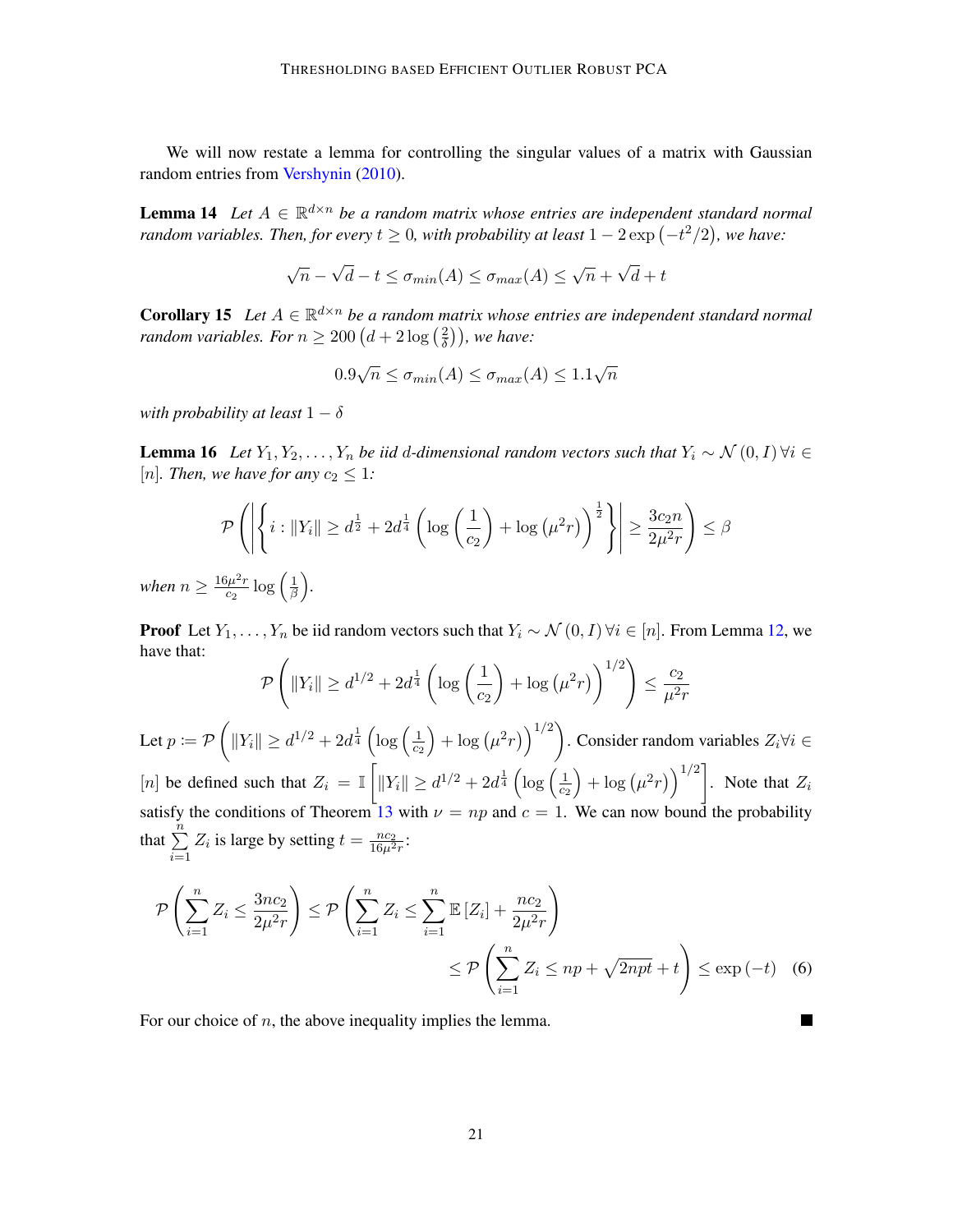### Appendix B. Proof of Technical Lemmas

#### <span id="page-21-0"></span>B.1. Proof of Lemma [4](#page-12-1)

**Proof** We prove the lemma through a series of inequalities:

$$
\left\| \left(I - U_{\backslash S} U_{\backslash S}^\top \right) L_i^* \right\| \stackrel{\langle \zeta_1 \rangle}{\leq} \frac{33}{32} \mu \sqrt{\frac{r}{n}} \left\| \left(I - U_{\backslash S} U_{\backslash S}^\top \right) L_{\backslash S}^* \right\| \stackrel{\langle \zeta_2 \rangle}{\leq} \frac{33}{32} \mu \sqrt{\frac{r}{n}} \left\| \left(I - U_{\backslash S} (U_{\backslash S})^\top \right) M_{\backslash S}^* \right\| \right. \\ \left. \qquad \qquad \leq \frac{33}{32} \mu \sqrt{\frac{r}{n}} \left\| \left(I - U^* (U^*)^\top \right) M_{\backslash S}^* \right\|,
$$

where  $(\zeta_1)$  holds from Lemma [11](#page-18-0) and  $(\zeta_2)$  follows by using the fact that  $L_{\setminus S}^*$  can be obtained by setting a few columns of  $M_{\backslash S}^*$  to 0. The last inequality follows from the fact that  $U_{\backslash S}$  contains the top-r singular vectors of  $M_{\backslash S}^*$ .

#### <span id="page-21-1"></span>B.2. Proof of Lemma [5](#page-13-0)

**Proof** The lemma can be proved through the following set of inequalities:

$$
\begin{aligned} \left\| \Sigma_{\backslash S}^{-1}U_{\backslash S}^\top L_i^* \right\| \stackrel{(\zeta_1)}{\leq} \left\| \Sigma_{\backslash S}^{-1}U_{\backslash S}^\top U_{\backslash S}^* \Sigma_{\backslash S}^* w \right\| \leq \frac{33}{32} \mu \sqrt{\frac{r}{n}} \left\| \Sigma_{\backslash S}^{-1}U_{\backslash S}^\top L_{\backslash S}^* \right\| \\ &\stackrel{(\zeta_2)}{\leq} \frac{33}{32} \mu \sqrt{\frac{r}{n}} \left\| \Sigma_{\backslash S}^{-1}U_{\backslash S}^\top M_{\backslash S}^* \right\| \leq \frac{33}{32} \mu \sqrt{\frac{r}{n}}, \end{aligned}
$$

where  $(\zeta_1)$  holds with  $||w|| \leq \frac{33}{32}\mu\sqrt{\frac{r}{n}}$  from Lemma [11](#page-18-0) and  $(\zeta_2)$  follows from the fact that  $L_{\setminus S}^*$  can be obtained from  $M^*_{\setminus S}$  by setting some columns in  $M^*_{\setminus S}$  to 0.

#### B.3. Lemma [17](#page-21-2)

<span id="page-21-2"></span>**Lemma 17** *Consider the setting of Theorem [2.](#page-6-1) Let*  $S \subset [n]$  *denote any subset of the columns of*  $M^*$  such that  $|S| \leq 3\rho n$ . Furthermore, suppose that  $||N^*||_F \leq \frac{\sigma_k(L^*)}{16}$  for some  $k \in [r]$ . Let  $M^*_{\backslash S}(L^*_{\backslash S}, N^*_{\backslash S}, C^*_{\backslash S})$  denote the matrix  $M^*(L^*, N^*, C^*)$  projected onto the columns not in S. Let  $U_{\backslash S} \Sigma_{\backslash S} V_{\backslash S}^\top$  denote the rank-k' SVD of  $M^\ast_{\backslash S}$  for some  $k' \leq k$ . Then, we have:

$$
\#\left(i:\|E_i\|\geq 2\mu\sqrt{\frac{r}{n}}\right)\leq 2\rho n,
$$

where  $E = \Sigma_{\setminus S}^{-1} U_{\setminus S}^\top M^*$ 

**Proof** From Lemma [11,](#page-18-0) we get that  $\sigma_{k'}(L_{\setminus S}^*) \ge \frac{31}{32} \sigma_{k'}(L^*)$ . Along with Theorem [9,](#page-17-10) we conclude that  $\sigma_{k'}(L_{\setminus S}^* + N_{\setminus S}^*) \ge \frac{7}{8}$  $\frac{7}{8}\sigma_{k'}(L^*)$ . Since the column supports of  $L^* + N^*$  and  $C^*$  are disjoint, we have that  $\sigma_{k'}(L_{\backslash S}^* + N_{\backslash S}^*) \leq \sigma_{k'}(M_{\backslash S}^*)$ . That is,

<span id="page-21-3"></span>
$$
\sigma_{k'}(M_{\backslash S}^*) \ge \frac{7}{8}\sigma_{k'}(L^*). \tag{7}
$$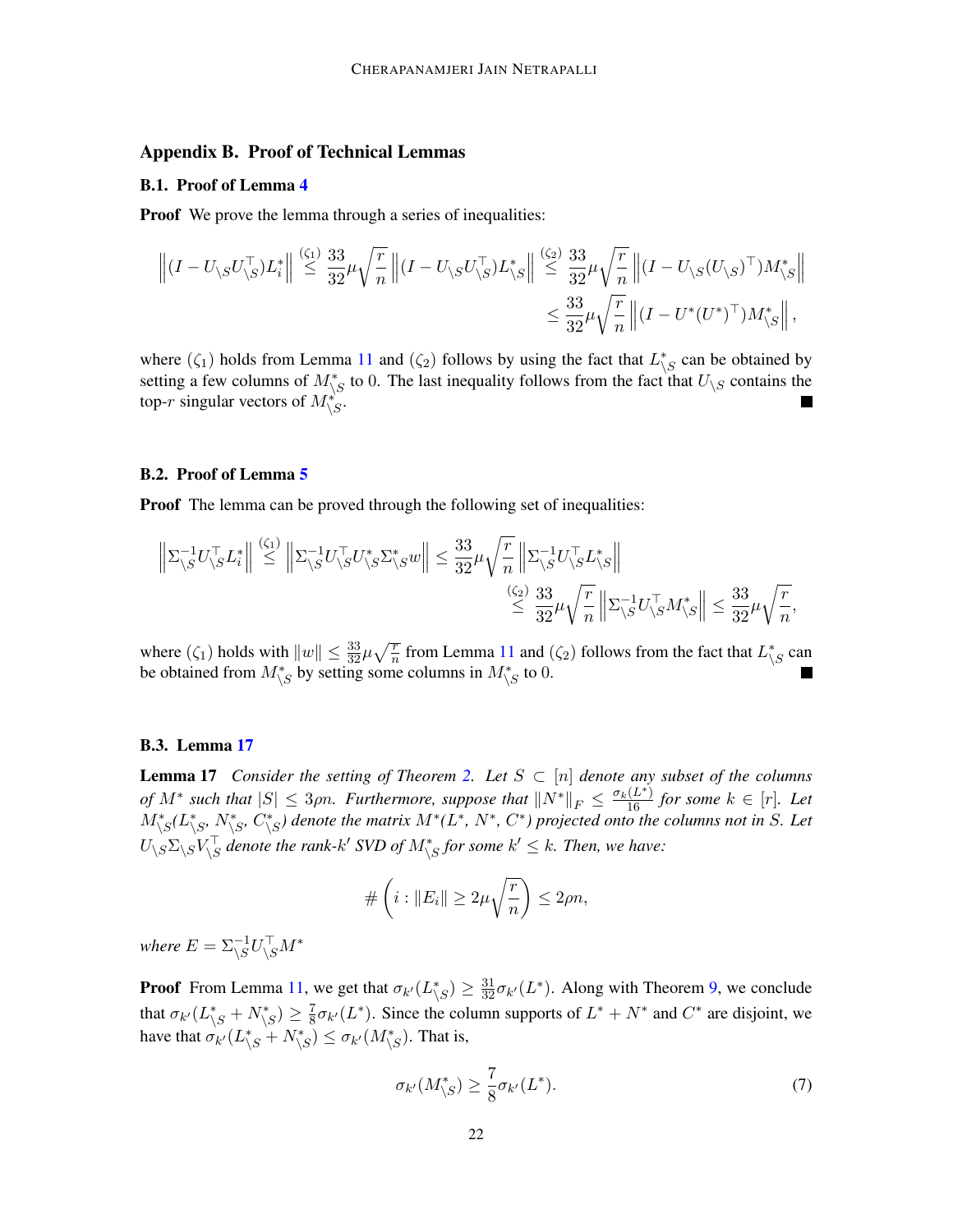We first bound the quantity  $\parallel$  $\Sigma^{-1}_{\setminus S}$  $\frac{-1}{\sqrt{S}}U\bar{\setminus}SL_i^*$  $\forall i \in [n]:$ 

$$
\left\| \Sigma_{\backslash S}^{-1} U_{\backslash S}^{\top} L_i^* \right\| \stackrel{\langle \zeta_1 \rangle}{\leq} \frac{33}{32} \mu \sqrt{\frac{r}{n}} \left\| \Sigma_{\backslash S}^{-1} U_{\backslash S}^{\top} L_i^* S \right\|
$$
  

$$
\stackrel{\langle \zeta_2 \rangle}{\leq} \frac{33}{32} \mu \sqrt{\frac{r}{n}} \left( \left\| \Sigma_{\backslash S}^{-1} U_{\backslash S}^{\top} (L_{\backslash S}^* + N_{\backslash S}^*) \right\| + \left\| \Sigma_{\backslash S}^{-1} U_{\backslash S}^{\top} N_{\backslash S}^* \right\| \right)
$$
  

$$
\stackrel{\langle \zeta_3 \rangle}{\leq} \frac{33}{32} \mu \sqrt{\frac{r}{n}} \left( \left\| \Sigma_{\backslash S}^{-1} U_{\backslash S}^{\top} M_{\backslash S}^* \right\| + \left\| \Sigma_{\backslash S}^{-1} U_{\backslash S}^{\top} N_{\backslash S}^* \right\| \right)
$$
  

$$
\stackrel{\langle \zeta_4 \rangle}{\leq} \frac{33}{32} \mu \sqrt{\frac{r}{n}} \left( 1 + \frac{1}{14} \right) \leq \frac{9}{8} \mu \sqrt{\frac{r}{n}}, \quad (8)
$$

where  $\zeta_1$  follows from Lemma [11,](#page-18-0)  $\zeta_2$  using triangle inequality,  $\zeta_3$  using the above given fact that  $\mathcal{SVD}_r(M^*_{\backslash S})=U_{\backslash S}\Sigma_{\backslash S}(V_{\backslash S})^\top$ ,  $\zeta_4$  follows from using [\(7\)](#page-21-3) with bound on  $\|N^*\|_F$ .

Suppose  $\parallel$  $\Sigma_{\rm \scriptscriptstyle V}^{-1}$  $\left|\sum_{i=1}^{n} U_{i}^{\top} (L_i^* + N_i^*) \right| \geq 2\mu \sqrt{\frac{r}{n}}$  for some *i*. We now have:

$$
\left\|\Sigma_{\setminus S}^{-1}U_{\setminus S}^{\top}N_i^*\right\| \ge \frac{7}{8}\mu\sqrt{\frac{r}{n}}.
$$

Similarly, using [\(7\)](#page-21-3), we get that:

$$
||N_i^*|| \geq \frac{3}{4}\mu\sqrt{\frac{r}{n}}\sigma_{k'}(L^*).
$$

Let  $\Gamma \coloneqq \{i : \|\}$  $\Sigma_{\rm \scriptscriptstyle V}^{-1}$  $\left|\sum_{i=1}^{n} U_{i}^{\top} S (L_i^* + N_i^*) \right| \geq 2\mu \sqrt{\frac{r}{n}}$ . Let  $N_{\Gamma}^*$  denote the matrix  $N^*$  restricted to the set  $\Gamma$ . Then we have,

$$
\sqrt{|\Gamma|}\frac{3}{4}\mu\sqrt{\frac{r}{n}}\sigma_{k'}(L^*)\leq \|N^*_\Gamma\|_F\leq \|N^*\|_F\leq \frac{1}{16}\sigma_{k'}(L^*).
$$

This implies that  $|\Gamma| \le \frac{n}{144\mu^2 r} \le \rho n$ . Also, by our assumption,  $\alpha \le \rho$ , i.e., number of non-zero  $C_i^*$ is less than  $\rho n$ . That is, the set  $\{i : \mathbb{R} \mid \mathbb{R} \}$  $\Sigma_{\rm \scriptscriptstyle V}^{-1}$  $\left\|\sum_{s=1}^{n} U_{\backslash s}^{\top} C_i^* \right\| \geq 2\mu \sqrt{\frac{r}{n}}$  is of size at most  $\rho n$ . Using the fact that support of  $C^*$  and  $L^* + N^*$  is disjoint, we have that the set  $\{i : \mathbb{R} \mid \mathbb{R}^d\}$  $\Sigma_{\rm \scriptscriptstyle V}^{-1}$  $\left\|\sum_{i=1}^{n} U \left\langle S M_{i}^{*} \right\| \geq 2 \mu \sqrt{\frac{r}{n}} \right\}$  is of size at most  $2\rho n$ .

#### B.4. Proof of Lemma [18](#page-22-0)

<span id="page-22-0"></span>**Lemma 18** Assume the setting of Lemma [17.](#page-21-2) Let  $U_{\backslash S} \Sigma_{\backslash S} V_{\backslash S}^\top (U_{\backslash S}^* \Sigma_{\backslash S}^* (V_{\backslash S}^*)^\top)$  be the rank-k SVD *of*  $M^*_{\setminus S}$  *(L*<sup>\*</sup><sub>*S</sub>*)*, then the following holds*  $\forall i, 1 \leq i \leq n$ *:*</sub>

$$
\left\| (I - U_{\backslash S} U_{\backslash S}^{\top}) (L_i^* + N_i^*) \right\| \leq \frac{33}{32} \mu \sqrt{\frac{r}{n}} \left( \left\| (I - U_{1:k}^* (U_{1:k}^*)^{\top}) M_{\backslash S}^* \right\| + \left\| N^* \right\| \right) + \left\| N_i^* \right\|.
$$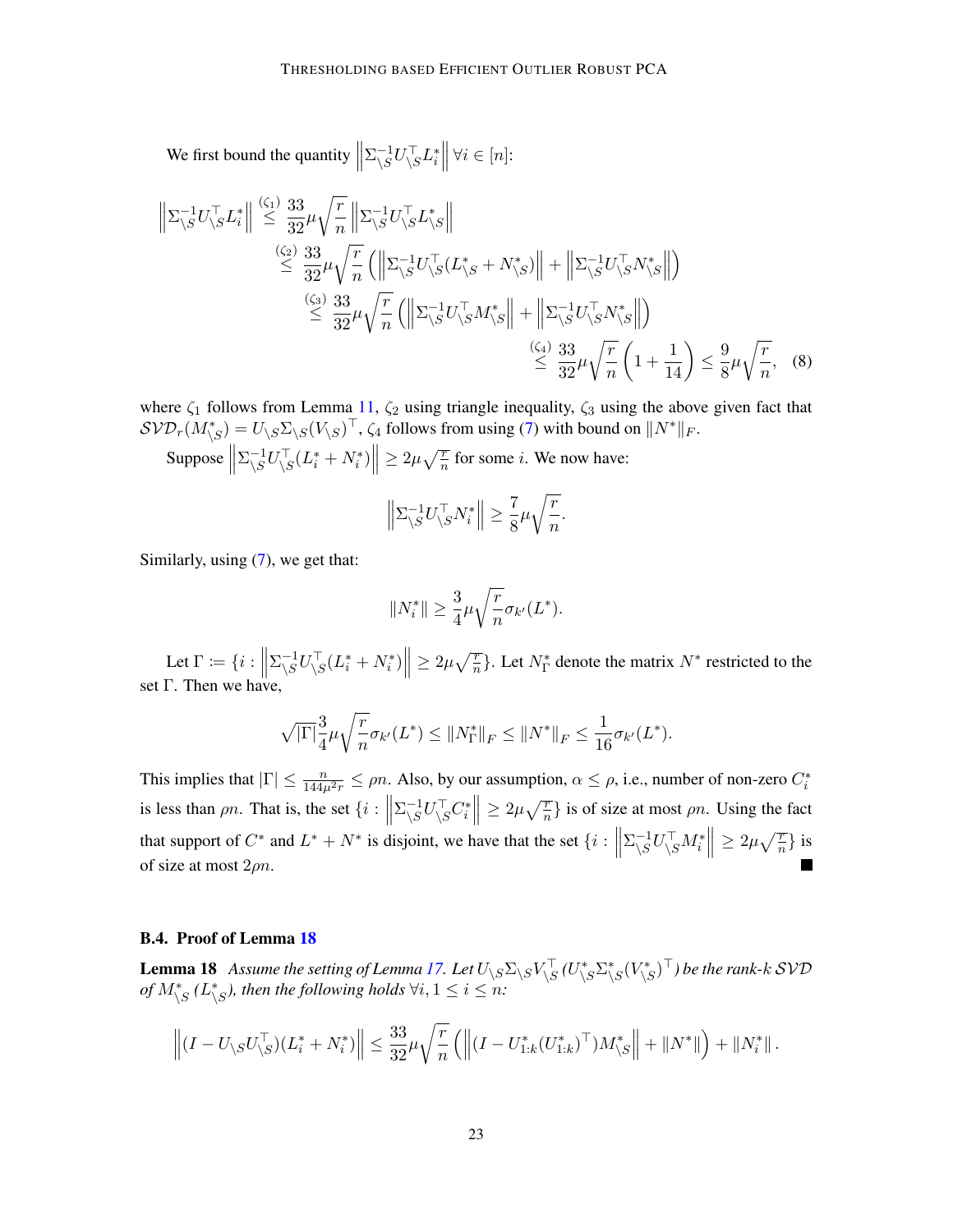Proof

$$
\| (I - U_{\backslash S} U_{\backslash S}^{\top}) (L_i^* + N_i^*) \| \le \| N_i^* \| + \| (I - U_{\backslash S} U_{\backslash S}^{\top}) L_i^* \|
$$
  
\n
$$
\le \| N_i^* \| + \frac{33}{32} \mu \sqrt{\frac{r}{n}} \| (I - U_{\backslash S} U_{\backslash S}^{\top}) L_{\backslash S}^* \|
$$
  
\n
$$
\le \| N_i^* \| + \frac{33}{32} \mu \sqrt{\frac{r}{n}} ( \| (I - U_{\backslash S} U_{\backslash S}^{\top}) (L_{\backslash S}^* + N_{\backslash S}^*) \| + \| N_{\backslash S}^* \| )
$$
  
\n
$$
\le \| N_i^* \| + \frac{33}{32} \mu \sqrt{\frac{r}{n}} ( \| (I - U_{\backslash S} U_{\backslash S}^{\top}) M_{\backslash S}^* \| + \| N^* \| )
$$
  
\n
$$
\le \| N_i^* \| + \frac{33}{32} \mu \sqrt{\frac{r}{n}} ( \| (I - U_{1:k}^* (U_{1:k}^*)^\top) M_{\backslash S}^* \| + \| N^* \| )
$$

where  $(\zeta_1)$  follows from Lemma [11](#page-18-0) and the fact that only  $3\rho n$  columns are ever thresholded at any stage of the algorithm. The remaining inequalities follow using triangle inequality and  $M_{\backslash S}^* = L_{\backslash S}^* + N_{\backslash S}^*$  along with  $\mathcal{SVD}_r(M_{\backslash S}^*) = U_{\backslash S} \Sigma_{\backslash S} (V_{\backslash S})^\top$ .

# <span id="page-23-0"></span>B.5. Proof of Lemma [7](#page-14-1)

**Proof** Let  $S^{(t)}$  denote the columns of  $C^*$  that are not thresholded in the  $t^{th}$  inner iteration. For each  $j \in S^{(t)}$ , we know that  $\left\| (\Sigma^{(t)})^{-1} (U^{(t)})^{\top} C_j^* \right\| \leq 2\mu \sqrt{\frac{r}{n}}$  from our assumption on the termination of the algorithm. Furthermore, since  $C_j^*$  is not thresholded, we can associate a unique column  $i_j$  which is thresholded and  $i_j \notin \text{Supp}(C^*)$  such that  $\|\cdot\|$  $I - U^{(t)} (U^{(t)})^\top M_{i_j}^* \Big\| \ge \Big\|$  $I-U^{(t)}(U^{(t)})^\top M^*_j\Big\|$ . Let  $y^{i,t} := (U^{(t)})^{-1} (\Sigma^{(t)})^{-1} M_i^*$  and  $r^{i,t} := (I - U^{(t)} (U^{(t)})^\top) M_i^*, \forall i$ . Thus we have:

$$
\left\|y^{j,t}\right\| \leq 2\mu \sqrt{\frac{r}{n}}, \qquad \left\|r^{j,t}\right\| \leq \left\|r^{i_j,t}\right\|.
$$

Let  $Q^{(t)}$  denote the columns of  $L^*$  that have been thresholded in the  $t^{th}$  iteration. Furthermore, we definite the matrices  $\widetilde{L}^{(t+1)} := L^*_{\setminus Q^{(t)}}, \widetilde{N}^{(t+1)} := N^*_{\setminus Q^{(t)}}$  and  $\widetilde{C}^{(t+1)} := C^*_{S^{(t)}}$ . Recall the notation,  $P_{\perp}^{U}(M) = (I - UU^{T})M$ . We now have for any  $t \geq 0$ :

$$
\|P_{\perp}^{U^{(t+1)}}(L^*)\|_F = \|P_{\perp}^{U^{(t+1)}}(\tilde{L}^{(t+1)} + (L^* - \tilde{L}^{(t+1)}))\|_F
$$
\n
$$
\leq \|P_{\perp}^{U^{(t+1)}}(\tilde{L}^{(t+1)})\|_F + \|P_{\perp}^{U^{(t+1)}}(L^* - \tilde{L}^{(t+1)})\|_F
$$
\n
$$
\leq \|P_{\perp}^{U^{(t+1)}}(\tilde{L}^{(t+1)})\|_F + \left(\sum_{i \in Q^{(t)}} \|P_{\perp}^{U^{(t+1)}}(L_i^*)\|^2\right)^{\frac{1}{2}}
$$
\n
$$
\overset{\text{(S1)}}{\leq} \|P_{\perp}^{U^{(t+1)}}(\tilde{L}^{(t+1)})\|_F \left(1 + \sqrt{3\rho n} \frac{33}{32} \mu \sqrt{\frac{r}{n}}\right)
$$
\n
$$
\overset{\text{(S2)}}{\leq} \frac{5}{4} \left( \|P_{\perp}^{U^{(t+1)}}(\tilde{L}^{(t+1)} + \tilde{N}^{(t+1)})\|_F + \|P_{\perp}^{U^{(t+1)}}(\tilde{N}^{(t+1)})\|_F \right)
$$
\n(10)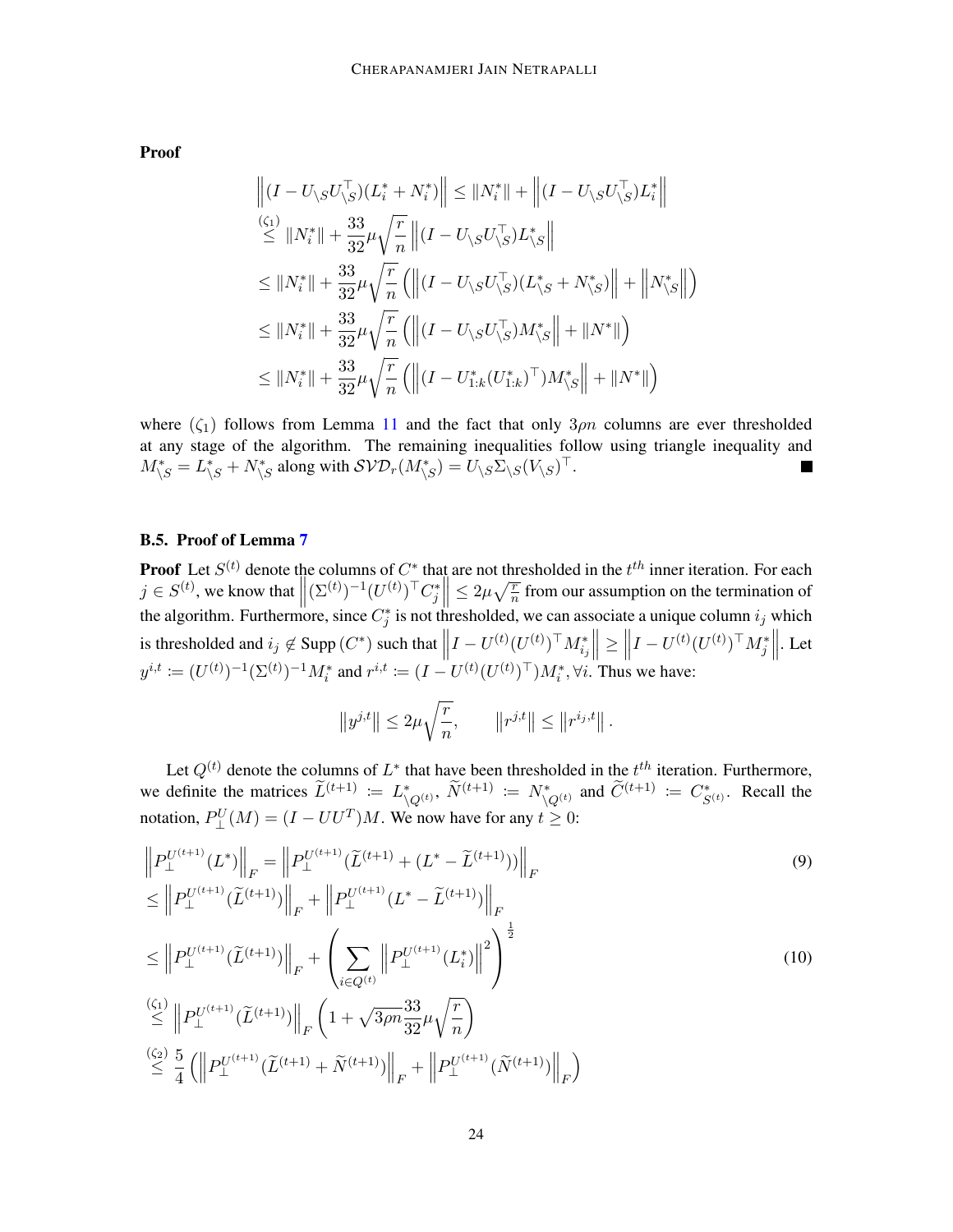$$
\leq \frac{\binom{\zeta_{3}}{4}}{4} \left( \left\| P_{\perp}^{U^{(t+1)}} (\widetilde{L}^{(t+1)} + \widetilde{N}^{(t+1)} + \widetilde{C}^{(t+1)}) \right\|_{F} + \left\| \widetilde{N}^{(t+1)} \right\|_{F} \right) \n\leq \frac{\binom{\zeta_{4}}{4}}{4} \left( P_{\perp}^{U_{1:k}^{*}} (\widetilde{L}^{(t+1)} + \widetilde{N}^{(t+1)} + \widetilde{C}^{(t+1)}) \right) + \left\| \widetilde{N}^{(t+1)} \right\|_{F} \leq \frac{\binom{\zeta_{5}}{4}}{4} \left( \left\| P_{\perp}^{U_{1:k}^{*}} (M^{(t+1)}) \right\|_{F} + \left\| N^{*} \right\|_{F} \right)
$$
\n(11)

where  $(\zeta_1)$  follows from Lemma [11,](#page-18-0)  $(\zeta_2)$  from triangle inequality and bound over  $\rho$ ,  $(\zeta_3)$  from Lemma [10,](#page-18-1)  $(\zeta_4)$  from the properties of the SVD and  $(\zeta_5)$  from Lemma [10.](#page-18-1)

<span id="page-24-2"></span>We will now show that  $\parallel$  $\left. P_{\perp}^{U_{1:k}^{*}}(M^{(t+1)}) \right\|_{F}$  decreases at a geometric rate:

$$
\|P_{\perp}^{U_{1:k}^{*}}(M^{(t+1)}\|_{F} \leq \|P_{\perp}^{U_{1:k}^{*}}(\tilde{L}^{(t+1)})\|_{F} + \|N^{*}\|_{F} + (\|P_{\perp}^{U_{1:k}^{*}}(\tilde{C}^{(t+1)})\|_{F})
$$
\n
$$
\leq \|P_{\perp}^{U_{1:k}^{*}}(L^{*})\|_{F} + \|N^{*}\|_{F} + \left(\sum_{j\in S^{(t-1)}} \|P_{\perp}^{U_{1:k}^{*}}((\tilde{C}^{(t+1)})_{j})\|^{2}\right)
$$
\n
$$
\leq \|P_{\perp}^{U_{1:k}^{*}}(L^{*})\|_{F} + \|N^{*}\|_{F} + \left(2\sum_{j\in S^{(t)}} \|P_{\perp}^{U_{1:k}^{*}}(U^{(t)}\Sigma^{(t)}y^{j,t}\|^{2} + \|P_{\perp}^{U_{1:k}^{*}}(r^{j,t})\|^{2}\right)^{\frac{1}{2}}
$$
\n
$$
\leq \|P_{\perp}^{U_{1:k}^{*}}(L^{*})\|_{F} + \|N^{*}\|_{F} + \left(8\rho n \frac{\mu^{2}r}{n} \|P_{\perp}^{U_{1:k}^{*}}(U^{(t)}\Sigma^{(t)})\|^{2} + 2\sum_{j\in S^{(t)}} \|P_{\perp}^{U_{1:k}^{*}}(r^{j,t})\|^{2}\right)^{\frac{1}{2}}
$$
\n
$$
\overset{\text{(So)}}{\leq} \|P_{\perp}^{U_{1:k}^{*}}(L^{*})\|_{F} + \|N^{*}\|_{F} + \left(\frac{1}{8}\|P_{\perp}^{U_{1:k}^{*}}(U^{(t)}\Sigma^{(t)})\|^{2} + 2\sum_{j\in S^{(t)}} \|r^{i_{j,t}}\|^{2}\right)^{\frac{1}{2}}
$$
\n
$$
\overset{\text{(So)}}{\leq} \|P_{\perp}^{U_{1:k}^{*}}(L^{*})\|_{F} + \|N^{*}\|_{F} + \left(\frac{1}{8}\|P_{\perp}^{U_{1:k}^{*}}(U^{(t)}\Sigma^{(t)})\|^{2}}{Term 1}
$$
\n
$$
+ 4\sum_{j\in S^{
$$

where  $(\zeta_6)$  follows from triangle inequality,  $(\zeta_7)$  follows from Lemma [10,](#page-18-1)  $(\zeta_8)$  follows from triangle inequality and the fact that  $(a + b)^2 \leq 2a^2 + 2b^2$ ,  $(\zeta_9)$  from our previous observations about  $y^{j,r}$ and  $r^{j,t}$  and  $(\zeta_1 0)$  from Lemma [17.](#page-21-2)

We will now proceed to bound Term 1 as follows:

<span id="page-24-1"></span><span id="page-24-0"></span>
$$
\left\| P_{\perp}^{U_{1:k}^*}(U^{(t)}\Sigma^{(t)}) \right\|_F^2 \stackrel{(\zeta_{11})}{\leq} \left\| P_{\perp}^{U_{1:k}^*}(M^{(t)}) \right\|_F^2, \tag{13}
$$

where  $(\zeta_{11})$  follows from considering the full SVD of  $M^{(t)}$  and Lemma [10.](#page-18-1)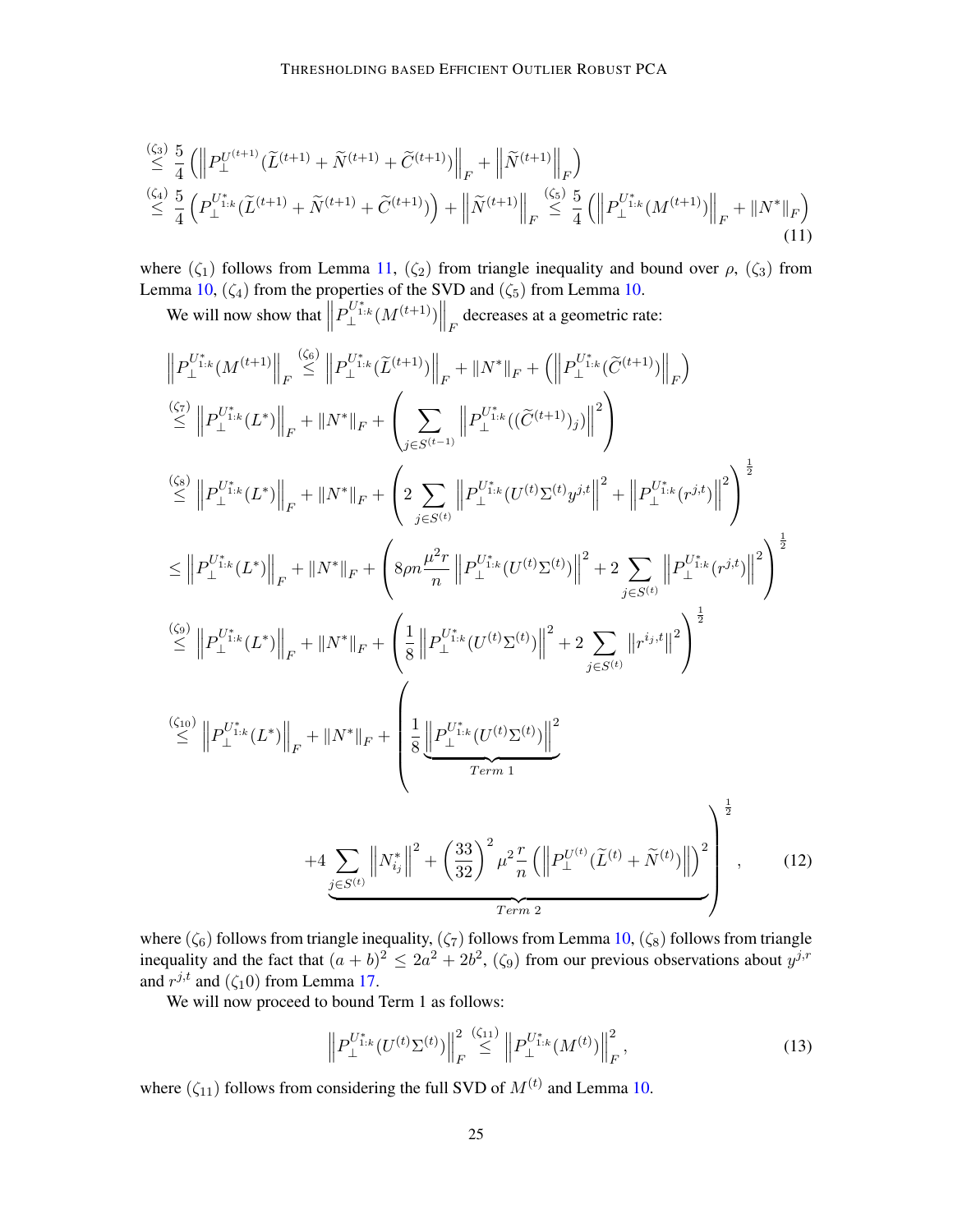We now proceed to bound Term 2 as:

$$
\sum_{j \in S^{(t)}} \left\| N_{i_j}^* \right\|^2 + \left( \frac{33}{32} \right)^2 \mu^2 \frac{r}{n} \left( \left\| P_{\perp}^{U^{(t)}} (\widetilde{L}^{(t)} + \widetilde{N}^{(t)}) \right\| \right)^2 \leq \| N^* \|_F^2 + \frac{9}{8} \rho n \frac{\mu^2 r}{n} \left\| P_{\perp}^{U^{(t)}} (M^{(t)}) \right\|_F^2
$$

$$
\leq \| N^* \|_F^2 + \frac{1}{32} \left\| P_{\perp}^{U_{1:k}^*} (M^{(t)}) \right\|_F^2, \quad (14)
$$

where the first inequality follows from Lemma [10](#page-18-1) and the second inequality from the fact that  $U^{(t+1)}$  are top-k left singular vectors of  $M^{(t)}$ .

Using  $(12)$ ,  $(13)$ ,  $(14)$ , we have:

$$
\label{eq:20} \begin{split} & \left\|P_{\perp}^{U_{1:k}^*}(M^{(t+1)})\right\|_F \\ & \leq \left\|P_{\perp}^{U_{1:k}^*}(L^*)\right\|_F + \left\|N^*\right\|_F + \left(\frac{1}{8}\left\|P_{\perp}^{U_{1:k}^*}(M^{(t)})\right\|_F^2 + 4\left\|N^*\right\|_F^2 + \frac{1}{8}\left\|P_{\perp}^{U_{1:k}^*}(M^{(t)})\right\|_F^2\right)^\frac{1}{2} \\ & \leq \left\|P_{\perp}^{U_{1:k}^*}(L^*)\right\|_F + 3\left\|N^*\right\|_F + \frac{1}{2}\left\|P_{\perp}^{U_{1:k}^*}(M^{(t)})\right\|_F \end{split}
$$

where the first inequality follows from Lemma [10](#page-18-1) and considering the full SVD of  $M^{(t)}$  and the last where the first inequality follows from Lemma 10 and considering the inequality follows from the fact that  $\sqrt{a+b+c} \leq \sqrt{a} + \sqrt{b} + \sqrt{c}$ .

By recursively applying the above inequality, we have:

$$
\Big\|P_{\perp}^{U_{1:k}^*}(M^{(T+1)})\Big\|_F\leq 2\left\|P_{\perp}^{U_{1:k}^*}(L^*)\right\|_F+6\left\|N^*\right\|_F+\frac{\epsilon}{20n}.
$$

<span id="page-25-1"></span>■

Lemma now follows using  $(11)$  with the above equation.

# B.6. Lemma [19](#page-25-0)

<span id="page-25-0"></span>**Lemma 19** *Let*  $Y_1, Y_2, ..., Y_n$  *be iid d-dimensional random vectors such that*  $Y_i \sim \mathcal{N}(0, I) \forall i \in$ [n]. Then, we have for any  $c_1 \leq 1$ *:* 

$$
\mathcal{P}\left(\exists v \in \mathbb{R}^d, \|v\| = 1 \ s.t \ \left|\left\{i : \langle v, Y_i \rangle \ge 2\left(\log\left(\frac{\mu^2 r d}{c_1}\right)\right)^{\frac{1}{2}}\right\}\right| \ge \frac{3c_1 n}{\mu^2 r d}\right) \le \beta,
$$

when  $n \geq \frac{16\mu^2 r d}{c}$  $\overline{c_1}$  $\left[\log\left(\frac{1}{\beta}\right)\right]$  $\frac{1}{\beta}\Big) + d\log(80d)\Big].$ 

**Proof** Let  $v \in \mathbb{R}^d$  s.t  $||v|| = 1$ . We define the set  $\mathcal{S}_{v,\theta}$  as follows:

$$
\mathcal{S}_{v,\theta} = \{u : u \in \mathbb{R}^d \wedge ||u|| = 1 \wedge \langle u, v \rangle \ge \cos(\theta)\}.
$$

We now define the set  $\mathcal{T}(v, \theta, \delta)$  as:

$$
\mathcal{T}(v,\theta,\delta) = \{x : x \in \mathbb{R}^d \land \exists u \in \mathcal{S}_{v,\theta} \quad s.t \quad \langle u, x \rangle \ge \delta\}.
$$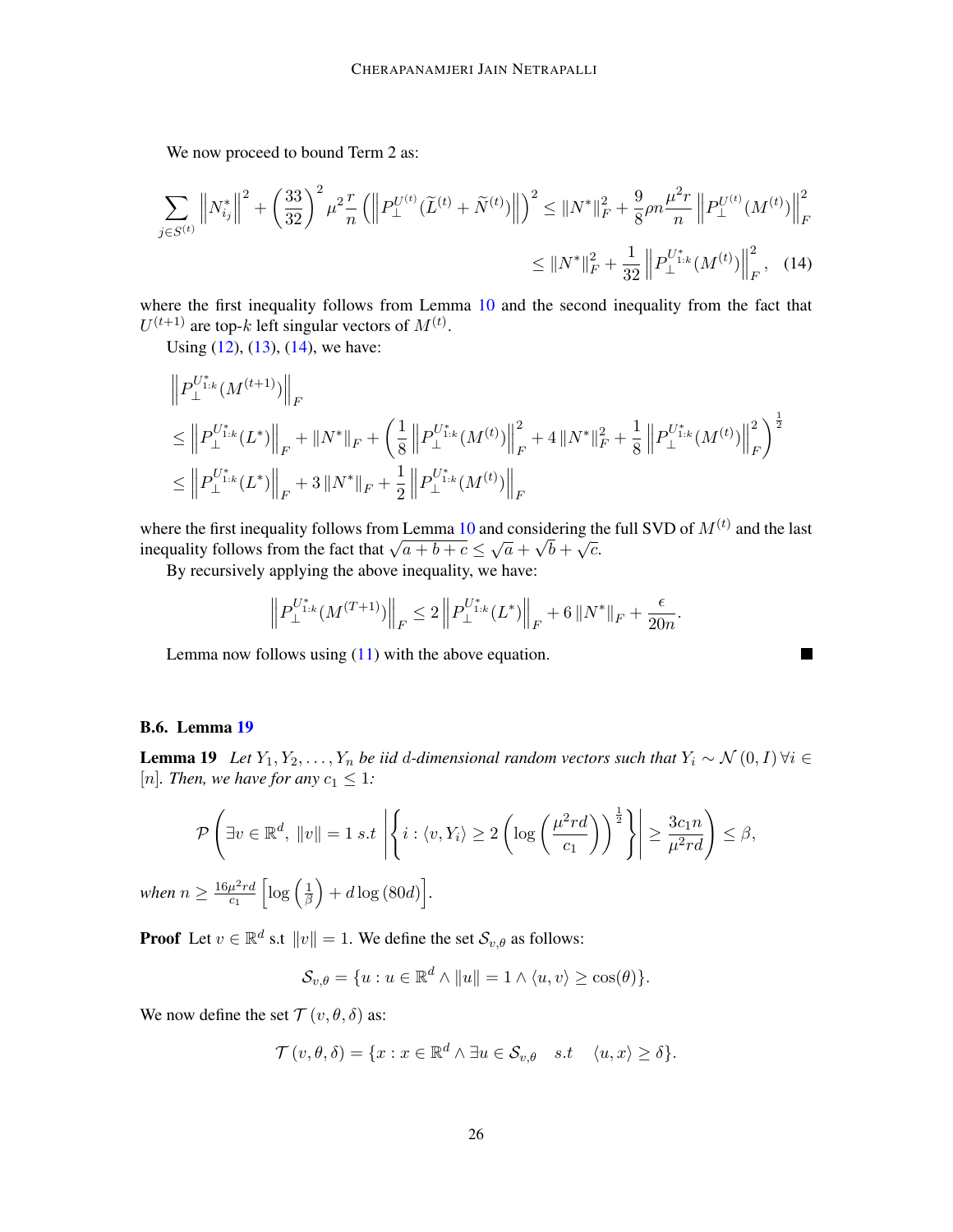Now, let  $y \sim \mathcal{N}(0, I)$ . Using spherical symmetry of the Gaussian, w.l.o.g.  $v = e_1$ . We now define the complementary sets  $Q(\nu)$  and  $R(\nu)$  as:

$$
\mathcal{Q}(\nu) = \{x : x \in \mathbb{R}^d \wedge x_1 < \nu\}, \qquad \mathcal{R}(\nu) = \{x : x \in \mathbb{R}^d \wedge x_1 \geq \nu\}.
$$

We will now bound the probability that  $y \in \mathcal{T}(v, \theta, \delta)$  for  $\delta = 2 \left( \log \left( \frac{\mu^2 r d}{c_1} \right) \right)$  $\overline{c_1}$  $\big) \big)^{1/2}$  and  $\theta =$  $\csc^{-1}(10(d-1)^{1/2}).$ 

$$
\begin{split}\n&\mathcal{P}\left(y \in \mathcal{T}\left(e_1, \theta, \delta\right)\right) \\
&= \int_{\mathcal{T}\left(e_1, \theta, \delta\right)} \frac{1}{\left(\sqrt{2\pi}\right)^d} \exp\left(-\frac{\|y\|^2}{2}\right) dy \\
&= \int_{\mathcal{T}\left(e_1, \theta, \delta\right) \cap \mathcal{Q}\left(\delta/\sqrt{2}\right)} \frac{1}{\left(\sqrt{2\pi}\right)^d} \exp\left(-\frac{\|y\|^2}{2}\right) dy + \int_{\mathcal{T}\left(e_1, \theta, \delta\right) \cap \mathcal{R}\left(\delta/\sqrt{2}\right)} \frac{1}{\left(\sqrt{2\pi}\right)^d} \exp\left(-\frac{\|y\|^2}{2}\right) dy \\
&\leq \int_{\mathcal{R}\left(\delta/\sqrt{2}\right)} \frac{1}{\left(\sqrt{2\pi}\right)^d} \exp\left(-\frac{\|y\|^2}{2}\right) dy + \int_{\mathcal{T}\left(e_1, \theta, \delta\right) \cap \mathcal{Q}\left(\delta/\sqrt{2}\right)} \frac{1}{\left(\sqrt{2\pi}\right)^d} \exp\left(-\frac{\|y\|^2}{2}\right) dy \\
&\leq \frac{\binom{(\zeta_1)}{d} \cdot \frac{c_1}{d}}{\mu^2 r d} + \int_{\mathcal{T}\left(e_1, \theta, \delta\right) \cap \mathcal{Q}\left(\delta/\sqrt{2}\right)} \frac{1}{\left(\sqrt{2\pi}\right)^d} \exp\left(-\frac{\|y\|^2}{2}\right) dy, \\
&\mathcal{T}\left(e_1, \theta, \delta\right) \cap \mathcal{Q}\left(\delta/\sqrt{2}\right)} \frac{1}{\left(\sqrt{2\pi}\right)^d} \exp\left(-\frac{\|y\|^2}{2}\right) dy,\n\end{split}
$$

where  $(\zeta_1)$  follows from the fact that for  $t \geq 1$ ,  $\int_{\sqrt{2}}^{\infty} \frac{1}{\sqrt{2}}$ We will use  $\mathcal{M}(\theta, \delta, \gamma)$  to denote the set  $\{z : z \in \mathbb{R}^{d-1} \wedge (\gamma, z) \in \mathcal{T}(e_1, \theta, \delta) \cap \mathcal{Q}(\delta/\sqrt{2})\}.$  $rac{1}{2\pi}$  exp  $\left(-\frac{x^2}{2}\right)$  $\left(\frac{x^2}{2}\right)dx \leq \exp\left(-\frac{t^2}{2}\right)$  $\frac{t^2}{2}$ .

We can bound the second term as follows:

<span id="page-26-0"></span>
$$
\int_{\mathcal{T}(e_1,\theta,\delta)\cap\mathcal{Q}(\delta/\sqrt{2})} \frac{1}{(\sqrt{2\pi})^d} \exp\left(-\frac{\|y\|^2}{2}\right) dy
$$
\n
$$
\leq \int_{-\infty}^{\delta/\sqrt{2}} \frac{1}{\sqrt{2\pi}} \exp\left(-\frac{y_1^2}{2}\right) \left(\int_{\mathcal{M}(\theta,\delta,y_1)} \frac{1}{(\sqrt{2\pi})^{d-1}} \exp\left(-\frac{\|z\|^2}{2}\right) dz\right) dy_1. \quad (15)
$$

Now, let  $z \in \mathbb{R}^d$  be such that  $z_1 = y_1 \wedge z_{2:d} \in \mathcal{M}(\theta, \delta, y_1)$  for some  $y_1 \in [-\infty, \delta/\sqrt{2}]$ . Therefore,  $\exists w \in S_{v,\theta}$  such that  $\langle w, z \rangle \ge \delta$ . We can decompose w into its components along v and orthogonal to it,  $w = \cos(\theta')v + \sin(\theta')v^{\perp}$  for some unit vector  $v^{\perp}$  orthogonal to v and some  $\theta' \in [0, \theta]$ . We to it,  $w = \cos(\theta) v + \sin(\theta) v$  for some unit vector  $v$  orthogonal to v and some  $\theta \in [0, \theta]$ . We know that  $\langle w, z \rangle \ge \delta$  and that  $\langle w, v \rangle \le \delta/\sqrt{2}$ . From these two inequalities and using the fact that  $v = e_1$ , we get:

$$
\sin(\theta')\|z_{2:d}\| \ge \sin(\theta')\left\langle v^\perp,z\right\rangle \ge \delta - \cos(\theta')\left\langle v,z\right\rangle \ge \delta - \cos(\theta')\frac{\delta}{\sqrt{2}} \ge \left(1-\frac{1}{\sqrt{2}}\right)\delta.
$$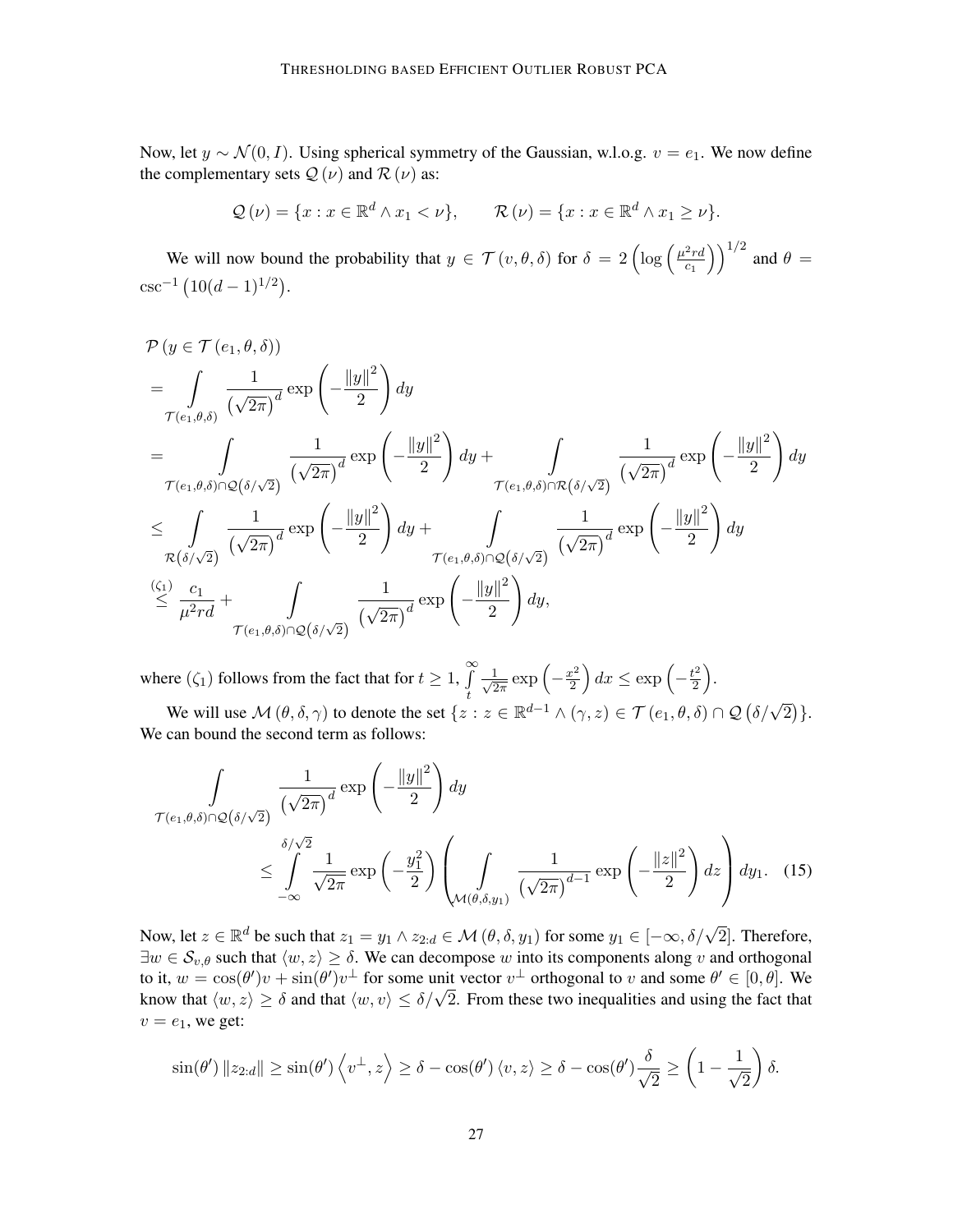This allows us to lower bound the length of  $z_{2:d}$  by  $10(d-1)^{1/2} \left(1 - \frac{1}{\sqrt{2}}\right)$ 2  $\delta$ . For our choice of δ and θ and using Lemma [12,](#page-19-0) we now get that the inner integration in equation [15](#page-26-0) is atmost  $\frac{c_1}{\mu^2 r d}$ . Thus, we have the following bound on  $P(y \in \mathcal{T}(e_1, \theta, \delta))$ :

<span id="page-27-0"></span>
$$
\mathcal{P}\left(y \in \mathcal{T}\left(e_1, \theta, \delta\right)\right) \le \frac{2c_1}{\mu^2 r d}.\tag{16}
$$

Let p be used to denote the value  $P(y \in \mathcal{T}(e_1, \theta, \delta))$ . Now, assume  $Y_1, \ldots, Y_n$  are iid random vectors with  $Y_i \sim \mathcal{N}(0, I)$   $\forall i \in [n]$ . Now let  $Z_i$  be defined such that  $Z_i = \mathbb{I}[Y_i \in \mathcal{T}(e_i, \theta, \delta)]$   $\forall i \in I$ [n]. Note that  $Z_i$  is a Bernoulli random variable which is 1 with probability p. It can be seen that  $Z_i$  satisfy satisfy the conditions of [13](#page-19-1) with  $\nu = np$  and  $c = 1$ . Therefore, setting  $t = \frac{nc_1}{16\mu^2 rd}$  in Theorem [13,](#page-19-1) we get:

$$
\mathcal{P}\left(\sum_{i=1}^{n} Z_i \ge \frac{3nc_1}{\mu^2 rd}\right) \le \mathcal{P}\left(\sum_{i=1}^{n} Z_i \ge np + \frac{nc_1}{\mu^2 rd}\right) \le \mathcal{P}\left(\sum_{i=1}^{n} Z_i \ge np + \sqrt{2\nu t} + t\right) \le \exp\left(-t\right). \tag{17}
$$

Now, consider the subset  $\mathcal{K} := \{x : x \in \mathbb{R}^d \land |x_i| \leq 1 \forall i \in [d]\}.$  Consider a partitioning of  $\mathcal K$  into subsets  $\mathcal{K}(\epsilon, j) = \{x : x \in \mathcal{K} \land \forall i \in [d] j_i \epsilon - 1 \leq x_i \leq (j_i + 1)\epsilon - 1\}$  where  $j \in \mathcal{J}$  is an index for each of these subsets. Note that for any  $\epsilon$ , at most  $\left(\left\lceil \frac{2}{\epsilon} \right\rceil\right)^d$  such indices are required to ensure that  $\mathcal{K} \subseteq \bigcup_{j \in \mathcal{J}} \mathcal{K}(\epsilon, j)$ . Setting  $\epsilon = \frac{1}{40}$  $\frac{1}{40d}$ , we have for any two unit vectors  $v_1$  and  $v_2$  such that  $v_1, v_2 \in \mathcal{K}(\epsilon, j)$  for some  $j$ ,  $||v_1 - v_2|| \le \frac{1}{40d^{1/2}}$ . From this fact, it can be seen that Equation [17](#page-27-0) holds for all unit vectors in  $\mathcal{K}(\epsilon, j)$  with any unit vector  $v \in \mathcal{K}(\epsilon, j)$ . Therefore, we choose for each subset  $\mathcal{K}(\epsilon, j)$ , which contains a unit vector, a unit vector v and take an union bound over all such subsets  $\mathcal{K}(\epsilon, j)$ . After doing so we get the following bound:

$$
\mathcal{P}\left(\exists v \in \mathbb{R}^d \land ||v|| = 1 \text{ s.t } \sum_{i=1}^n Z_i \ge \frac{3nc_1}{\mu^2 rd} \right) \le (80d)^d \exp\left(-t\right) \stackrel{(\zeta_2)}{\le} \beta,\tag{18}
$$

where  $(\zeta_2)$  follows from the conditions of the theorem. Thus, we have proved the theorem.

### B.7. Lemma [20](#page-27-1)

<span id="page-27-1"></span>**Lemma 20** *Assume the conditions of Theorem [3.](#page-7-1) Let*  $S \subset [n]$  *denote any subset such that*  $|S| \leq \frac{1}{64\mu^2r}$ . Let  $M^*_{\backslash S}(L^*_{\backslash S}, N^*_{\backslash S}, C^*_{\backslash S})$  denote the matrices  $M^*$  ( $L^*$ ,  $N^*$ ,  $C^*$ ) restricted to the *columns not in S. Let*  $[\dot{U}_{\backslash S}, \Sigma_{\backslash S}, V_{\backslash S}] = \mathcal{SVD}_{r+1}(M^*_{\backslash S})$ *. Furthermore, let*  $\mathcal{E} = \{x : x =$  $U_{\backslash S}\Sigma_{\backslash S}y$  for some  $||y|| \leq 2\mu\sqrt{r/n}$ *. Then*  $\forall i$ *, we have:* 

$$
\left\|\mathcal{P}_{U_{\backslash S}}\left(L_i^*+N_i^*\right)-\mathcal{P}_{\mathcal{E}}\left(L_i^*+N_i^*\right)\right\|\leq \frac{33}{32}\mu\sqrt{\frac{r}{n}}\left\|N^*\right\|+\left\|\mathcal{P}_{U_{\backslash S}}(N_i^*)\right\|,
$$

where  $\mathcal{P}_{U_{\backslash S}}\left( M\right) =U_{\backslash S}U_{\backslash S}^{\top}M.$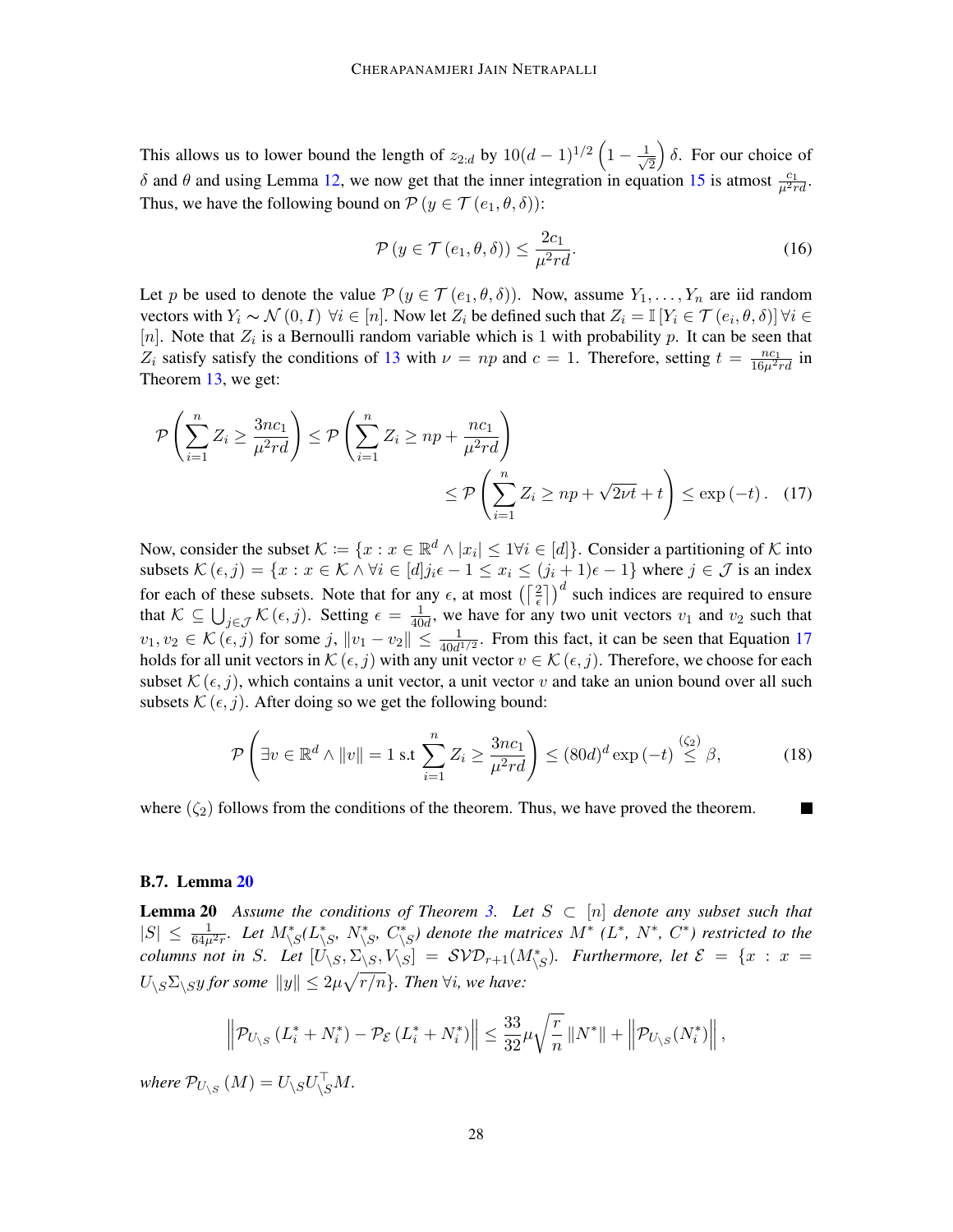**Proof** Let  $[U^*_{\setminus S}, \Sigma^*_{\setminus S}, V^*_{\setminus S}] = \mathcal{SVD}_r(L^*_{\setminus S})$ . Using Lemma [11,](#page-18-0)  $L_i^* = L^*_{\setminus S}V^*_{\setminus S}w_i$  for some  $||w_i|| \le$  $\frac{33}{32}\mu\sqrt{\frac{r}{n}}$ . Now consider the vector  $y_i := U_{\backslash S}\Sigma_{\backslash S}V_{\backslash S}^{\top}V_{\backslash S}^*w_i$ . Note that  $\left\|(\Sigma_{\backslash S})^{-1}U_{\backslash S}^{\top}y_i\right\| \le \frac{33}{32}\mu\sqrt{\frac{r}{n}}$ . Now, using definition of  $P_{\mathcal{E}}$ :

$$
\|\mathcal{P}_{U_{\backslash S}}(L_i^* + N_i^*) - \mathcal{P}_{\mathcal{E}}(L_i^* + N_i^*)\| \le \|\mathcal{P}_{U_{\backslash S}}(L_i^* + N_i^*) - y_i\| \n\le \|\mathcal{P}_{U_{\backslash S}}(N_i^*)\| + \|\mathcal{P}_{U_{\backslash S}}(L_{\backslash S}^* V_{\backslash S}^* w_i) - U_{\backslash S} \Sigma_{\backslash S} V_{\backslash S}^\top V_{\backslash S}^* w_i\| \n\le \|\mathcal{P}_{U_{\backslash S}}(N_i^*)\| + \frac{33}{32} \mu \sqrt{\frac{r}{n}} \|\mathcal{P}_{U_{\backslash S}}(L_{\backslash S}^*) V_{\backslash S}^* - \mathcal{P}_{U_{\backslash S}}(L_{\backslash S}^* + N_{\backslash S}^*) V_{\backslash S}^*\| \n\le \|\mathcal{P}_{U_{\backslash S}}(N_i^*)\| + \frac{33}{32} \mu \sqrt{\frac{r}{n}} \|\mathcal{P}_{U_{\backslash S}}(N_{\backslash S}^*)\|,
$$

where  $(\zeta_1)$  holds from Lemma [11](#page-18-0) and the fact that  $V_{\setminus S}^*$  has zeros in the rows corresponding to the support of  $C^*$ .

# <span id="page-28-0"></span>B.8. Proof of Lemma [8](#page-15-2)

**Proof** Note that under the conditions of Theorem [3,](#page-7-1) the following three conditions hold with probability at least  $1 - \delta$ .

$$
\#i\left(\|N_i^*\| \ge \sigma\left(\sqrt{d} + 2d^{\frac{1}{4}}\sqrt{\log\left(\frac{\mu^2 r}{c_2}\right)}\right)\right) \le \frac{3c_2 n}{\mu^2 r}
$$
  

$$
\forall \|v\| = 1 \qquad \#i\left(|\langle v, N_i^*\rangle| \ge 2\sigma\sqrt{\log\left(\frac{\mu^2 r^2 d}{c_1}\right)}\right) \le \frac{6c_1 n}{\mu^2 r^2 d}
$$
  

$$
0.9\sigma\sqrt{n} \le \|N^*\| \le 1.1\sigma\sqrt{n}
$$

Also, for  $c_1 = \frac{1}{12288}$  and  $c_2 = \frac{1}{1536}$ , the invariant implies at most  $\frac{n}{512\mu^2 r}$  clean data points are thresholded at any stage. This allows us to apply Lemma [20](#page-27-1) in the subsequent steps.

We will prove the lemma by induction on the number of thresholding steps completed so far. Let t denote the number of thresholding steps executed so far.

**Base Case (** $t = 0$ **):** The invariant trivially holds before any data points have been thresholded.

**Induction Step (t = k + 1):** Assuming that the invariant holds after the  $k^{th}$  thresholding step, we now have two cases for the  $(k + 1)$ <sup>th</sup> thresholding step:

*Case 1:* Thresholding with respect to  $\zeta_1$ . For a column  $i \notin \text{Supp}(C^*)$  thresholded with respect to  $\zeta_1$ , we have from Lemma [20](#page-27-1) that:

<span id="page-28-1"></span>
$$
||N_i^*|| \ge \zeta_1 - \frac{33}{32} \mu \sqrt{\frac{r}{n}} \, ||N^*|| = \sigma \left( \frac{5}{4} \mu \sqrt{r} + d^{\frac{1}{2}} + 2d^{\frac{1}{4}} \sqrt{\log \left( \frac{\mu^2 r}{c_2} \right)} \right) - \frac{5}{4} \sigma \mu \sqrt{r}
$$

$$
\ge \sigma \left( d^{\frac{1}{2}} + 2d^{\frac{1}{4}} \sqrt{\log \left( \frac{\mu^2 r}{c_2} \right)} \right). \quad (19)
$$

From our choice of  $\zeta_1$ , there are only  $\frac{n}{1024\mu^2 r}$  clean points which satisfy [19.](#page-28-1)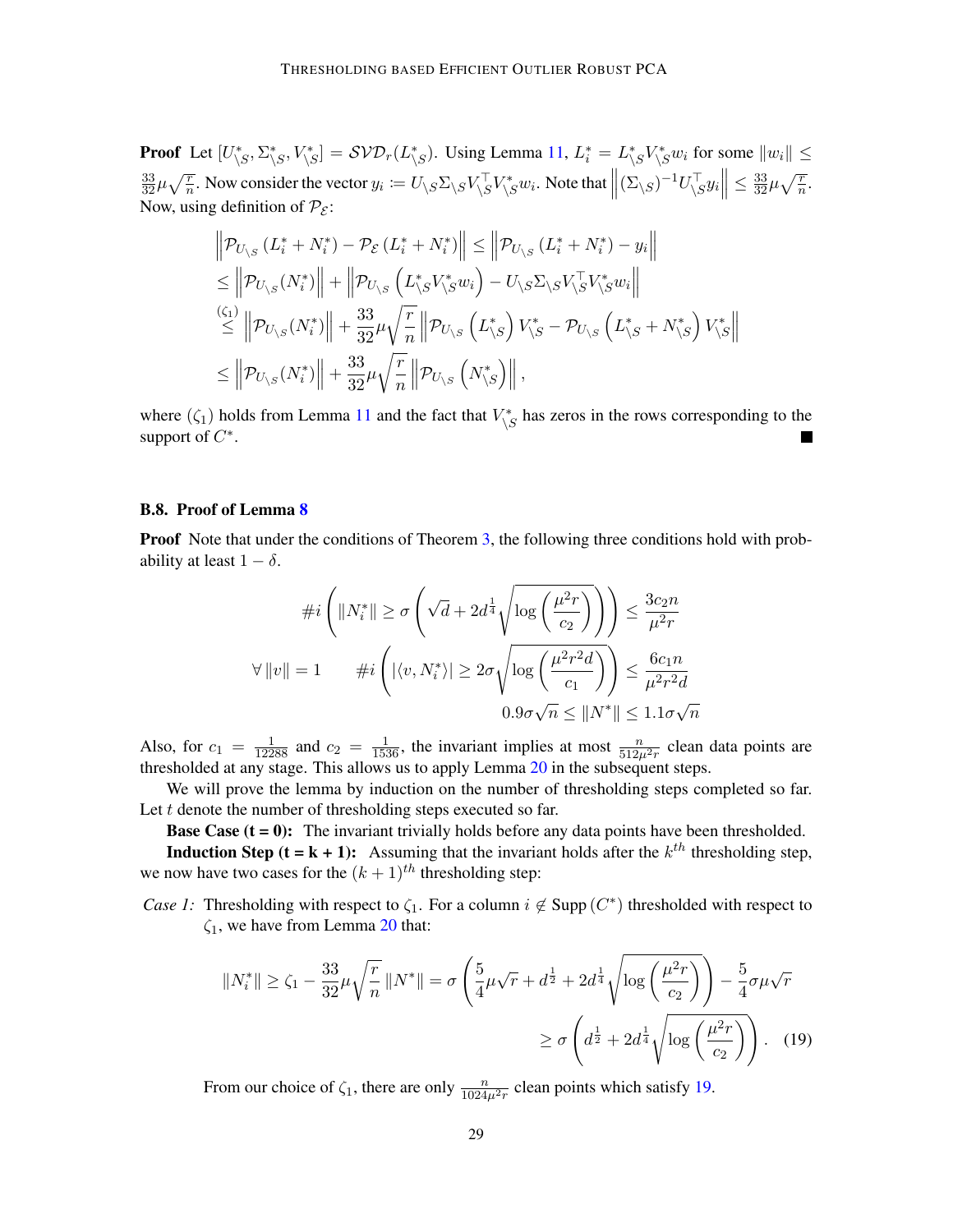*Case 2:* Thresholding with respect to  $\zeta_2$ . For a column  $i \notin \text{Supp}(C^*)$ , it can only be thresholded if the number of columns to be thresholded exceeds  $\frac{24c_1n}{\mu^2rd}$ . Note that:

$$
\|\mathcal{P}_{U^{(k+1)}}(N_i^*)\| \geq \zeta_2 - \frac{5}{4}\sigma\mu\sqrt{r} = 2\sigma\sqrt{2r}\sqrt{\log\left(\frac{\mu^2r^2d}{c_1}\right)}.
$$

Note that  $U^{(k+1)}$  is at most a rank  $2r$  subspace. Therefore,  $\exists j$  such that:

<span id="page-29-1"></span>
$$
\left| \left\langle N_i^*, U_j^{(k+1)} \right\rangle \right| \ge 2\sigma \sqrt{\log \left( \frac{\mu^2 r^2 d}{c_1} \right)}.
$$
\n(20)

×

Taking a union bound over all  $j \in [r+1]$  and using Lemma [19](#page-25-0) for both positive and negative inner product values, we get that at most  $\frac{12c_1n}{\mu^2rd}$  clean points satisfy [20.](#page-29-1) Since, we threshold at least  $\frac{24c_1n}{\mu^2rd}$  points, at least half of them must be outliers and hence the invariant holds in the next iteration.

### <span id="page-29-0"></span>Appendix C. Gaussian Noise: Proof of Theorem [3](#page-7-1)

**Proof** We will prove the theorem for  $c_1 = \frac{1}{12288}$  and  $c_2 = \frac{1}{1536}$ . For our choices of  $c_1$  and  $c_2$  and  $n$ , we have that:

$$
\#i\left(\|N_i^*\| \ge \sigma\left(\sqrt{d} + 2d^{\frac{1}{4}}\sqrt{\log\left(\frac{\mu^2 r}{c_2}\right)}\right)\right) \le \frac{3c_2 n}{\mu^2 r}
$$
  

$$
\forall \|v\| = 1 \qquad \#i\left(|\langle v, N_i^*\rangle| \ge 2\sigma\sqrt{\log\left(\frac{\mu^2 r^2 d}{c_1}\right)}\right) \le \frac{6c_1 n}{\mu^2 r^2 d}
$$
  

$$
0.9\sigma\sqrt{n} \le \|N^*\| \le 1.1\sigma\sqrt{n}
$$

with probability at least  $1 - \delta$  from Lemmas [19,](#page-25-0) [16](#page-20-0) and Corollary [15](#page-20-1) along with our choice of n.

From Lemma [8,](#page-15-2) we know that Invariant [1](#page-15-1) holds at the termination of the algorithm. Therefore, at most  $\frac{n}{512\mu^2r}$  inliers are removed (The number of inliers removed is at most  $\alpha n + \frac{n}{1024\mu^2r}$ ).

Suppose the algorithm terminated in the  $T^{th}$  iteration. Let  $M := M^* - C^{(T)}$ . We will start by making a few observations. The algorithm terminates when no data point is thresholded. Let  $[U, \Sigma, V] = \mathcal{SVD}_{r+1}(M)$ . Furthermore, define  $\mathcal{E} = \{x : x = U\Sigma y \text{ for some } ||y|| \leq 2\mu\sqrt{r/n}\}.$ Now, define set A as:

$$
A \coloneqq \left\{ i : \|\mathcal{P}_U((M)_i) - \mathcal{P}_\mathcal{E}((M)_i)\| \ge \sigma\sqrt{2r} \left(\frac{5}{4}\mu + 2\log^{\frac{1}{2}}\left(\frac{\mu^2 r^2 d}{c_1}\right)\right) \right\},\,
$$

and  $B$  as:

$$
B \coloneqq \left\{ i : \|\mathcal{P}_U(M_i) - \mathcal{P}_{\mathcal{E}}(M_i)\| \ge \sigma \left( d^{\frac{1}{2}} + 2d^{\frac{1}{4}} \left( \log^{\frac{1}{2}} \left( \frac{\mu^2 r}{c_2} \right) \right) \right) + \sigma \frac{5}{4} \mu \sqrt{r} \right\}.
$$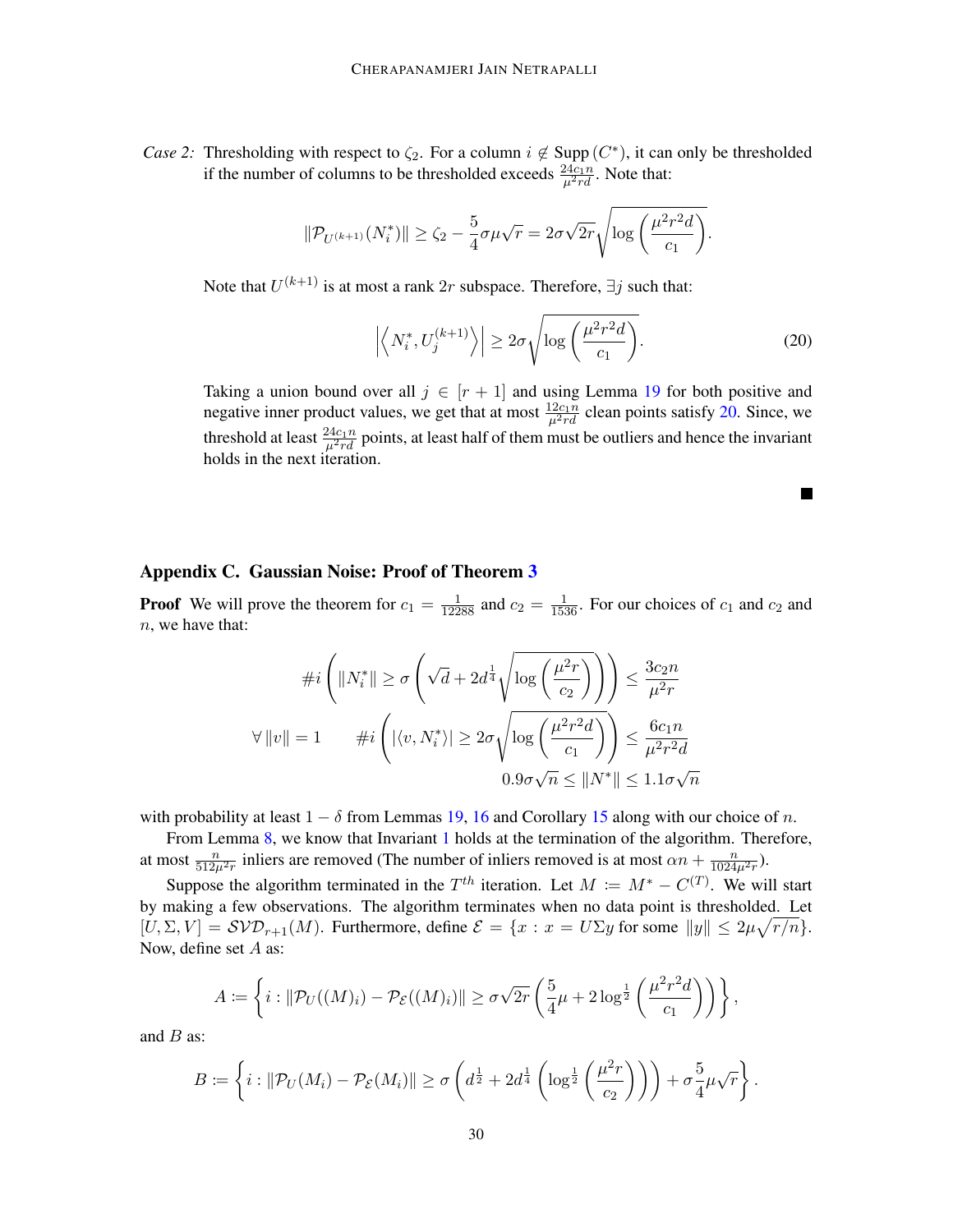Recall that we will threshold the columns in A if  $|A| \ge \frac{24c_1n}{\mu^2rd}$  and the columns in B if B is not empty. Therefore, we know that:

<span id="page-30-0"></span>
$$
\forall i \in [n] \|\mathcal{P}_U(M_i) - \mathcal{P}_\mathcal{E}(M_i)\| \le \sigma \left(d^{\frac{1}{2}} + 2d^{\frac{1}{4}} \left(\log^{\frac{1}{2}}\left(\frac{\mu^2 r}{c_2}\right)\right)\right) + \sigma \frac{5}{4} \mu \sqrt{r}, \ |A| \le \frac{24c_1 n}{\mu^2 r d}.
$$
\n(21)

Let  $S$  denote the set of data points that have been thresholded when the algorithm terminated, i.e.  $S = \mathcal{CS}^{(T)}$ . Let  $L = L^*_{\backslash S}$ ,  $N = N^*_{\backslash S}$  and  $C = C^*_{\backslash S}$ . Additionally, let  $[U^*_{\backslash S}, \Sigma^*_{\backslash S}, V^*_{\backslash S}] = \mathcal{SVD}(L)$ . Similar to the proofs of Theorems  $1$  and  $2$ , we start as follows:

<span id="page-30-2"></span>
$$
\|P_{\perp}^{U_{1:r}}(L^*)\| \leq \left(\left\|P_{\perp}^{U_{1:r}}(L)\right\|^2 + \sum_{i \in S} \left\|P_{\perp}^{U_{1:r}}(U_{\backslash S}^* \Sigma_{\backslash S}^* w_i)\right\|^2\right)^{\frac{1}{2}}
$$
  
\n
$$
\stackrel{\zeta_1}{\leq} \left(\left\|P_{\perp}^{U_{1:r}}(L)\right\|^2 + \sum_{i \in S} \frac{9}{8} \mu^2 \frac{r}{n} \left\|P_{\perp}^{U_{1:r}}(U_{\backslash S}^* \Sigma_{\backslash S}^*)\right\|^2\right)^{\frac{1}{2}}
$$
  
\n
$$
\stackrel{\zeta_2}{\leq} \left(\left\|P_{\perp}^{U_{1:r}}(L)\right\|^2 + 3\rho n \frac{9}{8} \mu^2 \frac{r}{n} \left\|P_{\perp}^{U_{1:r}}(L)\right\|^2\right)^{\frac{1}{2}}
$$
  
\n
$$
\leq \frac{5}{4} \left\|P_{\perp}^{U_{1:r}}(L)\right\| \leq \frac{5}{4} \left(\|N\| + \left\|P_{\perp}^{U_{1:r}}(L+N)\right\|\right)
$$
  
\n
$$
\stackrel{\zeta_3}{\leq} \frac{5}{4} \left(\|N^*\| + \left\|P_{\perp}^{U_{1:r}}(M)\right\|\right) = \frac{5}{4} \left(\|N^*\| + \left\|P_{\perp}^{U_{1:r}}(\mathcal{P}_U(M))\right\|\right),
$$
\n(23)

 $\zeta_1$  follows using Lemma [11,](#page-18-0)  $\zeta_2$  follows using  $|S| \leq 2\rho n$ ,  $\zeta_3$  follows using Lemma [10](#page-18-1) where the last equality follows from the fact that U consists of the top  $r + 1$  singular vectors of M.

Now, let Y be an orthogonal basis of the subspace spanned by  $\mathcal{P}_U(L)$ . Note that the subspace spanned by  $Y$  is at most rank-r. Let  $O$  denote the set of corrupted columns that haven't been thresholded at the termination of the algorithm and let  $O_l := O \cap A$  and  $O_s := O \setminus O_l$ . We can now bound  $\parallel$  $P^{U_{1:r}}_{\perp}(\mathcal{P}_U(M)) \Big\|$ as follows:

$$
\left\|P_{\perp}^{U_{1:r}}(\mathcal{P}_{U}(M))\right\| \leq \left\|P_{\perp}^{Y}(\mathcal{P}_{U}(L+N+C))\right\| \leq \left\|P_{\perp}^{Y}(\mathcal{P}_{U}(N+C))\right\| \leq \left\|N\right\| + \left\|P_{\perp}^{Y}(\mathcal{P}_{U}(C))\right\|
$$

$$
\leq \left\|N^{*}\right\| + \left(\sum_{i\in O_{l}}\left\|P_{\perp}^{Y}(\mathcal{P}_{U}(C_{i}))\right\|^{2} + \sum_{j\in O_{s}}\left\|P_{\perp}^{Y}(\mathcal{P}_{U}(C_{j}))\right\|^{2}\right)^{\frac{1}{2}},
$$
(24)

where first inequality follows from the fact that  $U_{1:r}$  are top singular vectors of  $\mathcal{P}_U(M)$  and second inequality follows from definition of Y.

<span id="page-30-1"></span>We can now bound Term 1 as follows:

$$
\sum_{i \in O_l} \left\| P^Y_{\perp}(\mathcal{P}_U(C_i)) \right\|^2 \stackrel{\langle \zeta_1 \rangle}{\leq} 2 \sum_{i \in O_l} \left\| P^Y_{\perp}(\mathcal{P}_\mathcal{E}(C_i)) \right\|^2 + \left\| P^Y_{\perp}((\mathcal{P}_U(C_i) - \mathcal{P}_\mathcal{E}(C_i))) \right\|^2
$$
  

$$
\leq 2 \sum_{i \in O_l} \frac{4\mu^2 r}{n} \left\| P^Y_{\perp}(U\Sigma) \right\|^2 + \left\| \mathcal{P}_U(C_i) - \mathcal{P}_\mathcal{E}(C_i) \right\|^2 \text{ (From Definition of } \mathcal{E})
$$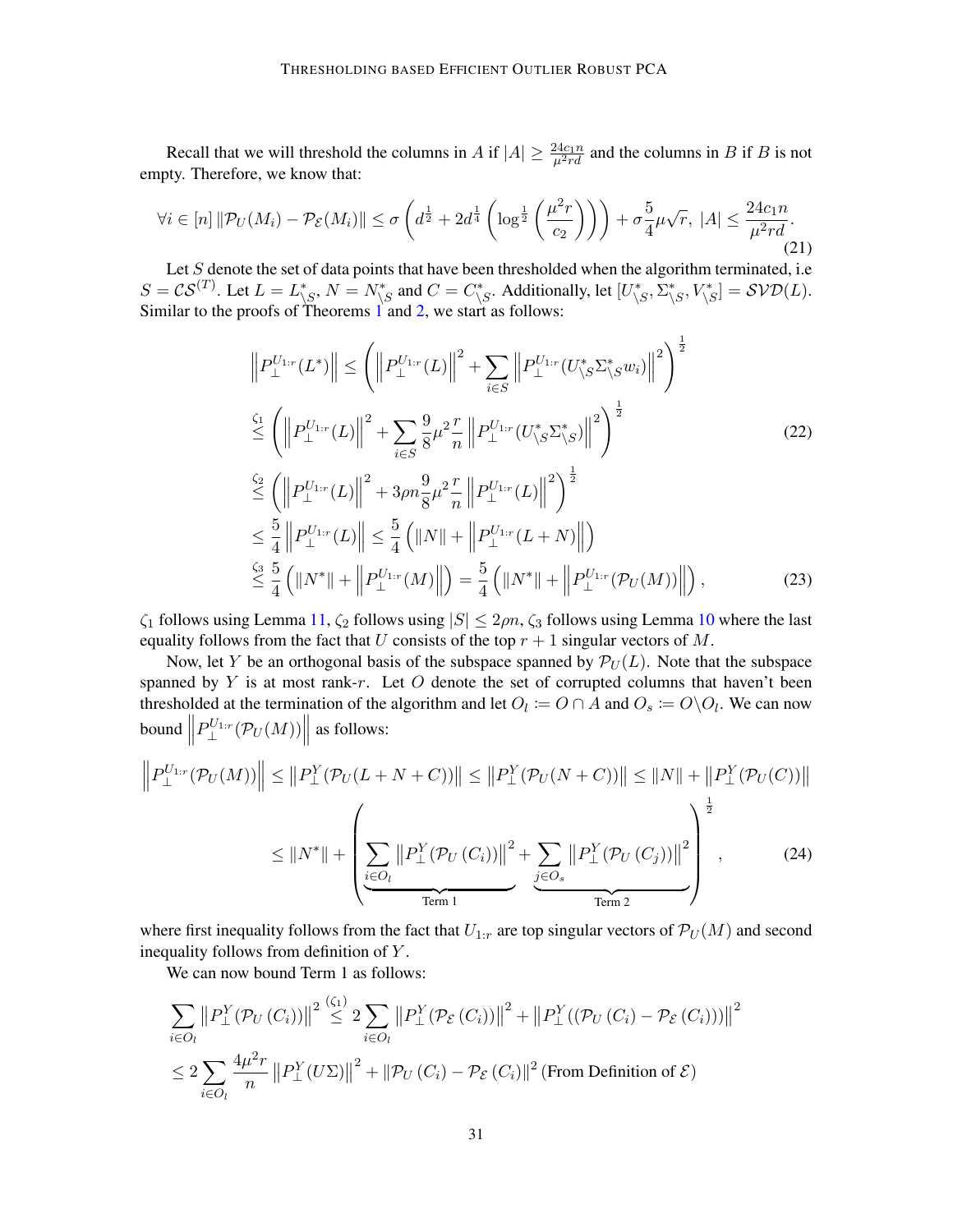$$
\begin{split}\n&\stackrel{(\zeta_{2})}{\leq} \frac{48c_{1}n}{\mu^{2}rd} \left( \frac{4\mu^{2}r}{n} \left\| P_{\perp}^{Y}(U\Sigma) \right\|^{2} + \sigma^{2} \left( 4\mu^{2}r + 2 \left( \sqrt{d} + 2d^{\frac{1}{4}} \sqrt{\log \left( \frac{\mu^{2}r}{c_{2}} \right)} \right)^{2} \right) \right) \\
&\stackrel{(\zeta_{3})}{\leq} \frac{48c_{1}n}{\mu^{2}rd} \left( \frac{4\mu^{2}r}{n} \left\| P_{\perp}^{Y}(U\Sigma) \right\|^{2} + \sigma^{2} \left( 4\mu^{2}r + 2 \left( 2d + 8d^{\frac{1}{2}} \log \left( \frac{\mu^{2}r}{c_{2}} \right) \right) \right) \right) \\
&\leq \frac{48c_{1}n}{\mu^{2}rd} \left( \frac{4\mu^{2}r}{n} \left\| P_{\perp}^{Y}(U\Sigma) \right\|^{2} + \sigma^{2} \left( 4\mu^{2}r + 4d + 16d^{\frac{1}{2}} \log \left( \frac{\mu^{2}r}{c_{2}} \right) \right) \right) \\
&\stackrel{(\zeta_{4})}{\leq} \frac{48c_{1}n}{\mu^{2}rd} \left( \frac{4\mu^{2}r}{n} \left\| P_{\perp}^{Y}(U\Sigma) \right\|^{2} + \sigma^{2} \left( 4\mu^{2}r + 4d + 16d^{\frac{1}{2}} \log(\mu^{2}r) + 16d^{\frac{1}{2}} \log(1536) \right) \right) \\
&\stackrel{(\zeta_{5})}{\leq} \frac{48c_{1}n}{\mu^{2}rd} \left( \frac{4\mu^{2}r}{n} \left\| P_{\perp}^{Y}(U\Sigma) \right\|^{2} + \sigma^{2} \left( 24\mu^{2}rd + 120d \right) \right) \\
&\leq \frac{\| P_{\perp}^{Y}(M) \|^2}{32} + \frac{48c_{1}n}{\mu^{2}rd} \sigma^{2} \left( 144\mu^{2}rd \right) \text{ (From Lemma 10)} \\
&\leq \frac{\| P_{
$$

where  $(\zeta_1)$  and  $(\zeta_3)$  follow from  $(a+b)^2 \leq 2a^2 + 2b^2$ ,  $\zeta_2$  follows from [\(21\)](#page-30-0).  $(\zeta_4)$  and  $(\zeta_5)$  follow where  $\left(\xi_1\right)$  and  $\left(\xi_3\right)$  follow from  $\left(a + b\right) \le$ <br>from  $\log(x) \le x$  and  $\sqrt{x} \le x$  for all  $x \ge 1$ .

We now bound Term 2 as:

$$
\sum_{j \in O_s} ||P_{\perp}^{Y}(\mathcal{P}_{U}(C_j))||^{2} \leq 2 \sum_{j \in O_s} ||P_{\perp}^{Y}(\mathcal{P}_{\mathcal{E}}(C_j))||^{2} + ||P_{\perp}^{Y}((\mathcal{P}_{U}(C_j) - \mathcal{P}_{\mathcal{E}}(C_j)))||^{2}
$$
\n
$$
\leq 2 \sum_{i \in O_s} \frac{4\mu^{2}r}{n} ||P_{\perp}^{Y}(U\Sigma)||^{2} + ||\mathcal{P}_{U}(C_j) - \mathcal{P}_{\mathcal{E}}(C_j)||^{2} \text{ (Definition of } \mathcal{E})
$$
\n
$$
\stackrel{(\zeta_7)}{\leq} 2\alpha n \left(\frac{4\mu^{2}r}{n} ||P_{\perp}^{Y}(U\Sigma)||^{2} + 2\sigma^{2} \left(4\mu^{2}r + 8r \log\left(\frac{\mu^{2}r^{2}d}{c_{1}}\right)\right)\right)
$$
\n
$$
\stackrel{(\zeta_8)}{\leq} \frac{||P_{\perp}^{Y}(M)||^{2}}{32} + 4\alpha n \sigma^{2} \left(4\mu^{2}r + 8r \log(\mu^{2}) + 16r \log(r) + 8r \log(d) + 8r \log(12288)\right)
$$
\n
$$
\stackrel{(\zeta_9)}{\leq} \frac{||P_{\perp}^{Y}(M)||^{2}}{32} + 4\alpha n \sigma^{2} \left(12\mu^{2}r + 24r \log(d) + 8r \log(12288)\right)
$$
\n
$$
\stackrel{(\zeta_{10})}{\leq} \frac{||P_{\perp}^{Y}(M)||^{2}}{32} + 0.435\sigma^{2}n \log(d),
$$

where  $(\zeta_6)$  and  $(\zeta_7)$  follow from  $(a+b)^2 \le 2a^2+2b^2$  along with [\(21\)](#page-30-0).  $(\zeta_8)$  follows from Lemma [10,](#page-18-1) ( $\zeta_9$ ) follows from the fact that  $r \leq d$  and  $\log(x) \leq x$  and  $(\zeta_{10})$  follows from assuming  $\log(d) \geq 1$ and  $\mu \geq 1$ .

From our bounds on Term 1 and Term 2 and  $(24)$ , we have:

$$
\left\|P_{\perp}^{U_{1:r}}(\mathcal{P}_U(M))\right\| \leq \left\|P_{\perp}^Y(\mathcal{P}_U(M))\right\| \leq \frac{4}{3}\sigma\sqrt{n\log(d)}.
$$

Theorem now follows by using the above observation with  $(23)$ :

$$
\left\|P_{\perp}^{U_{1:r}}(L^*)\right\| \leq \frac{6}{4}\sigma\sqrt{n} + \frac{5}{3}\sigma\sqrt{n\log(d)} \leq 4\sigma\sqrt{n\log(d)}.
$$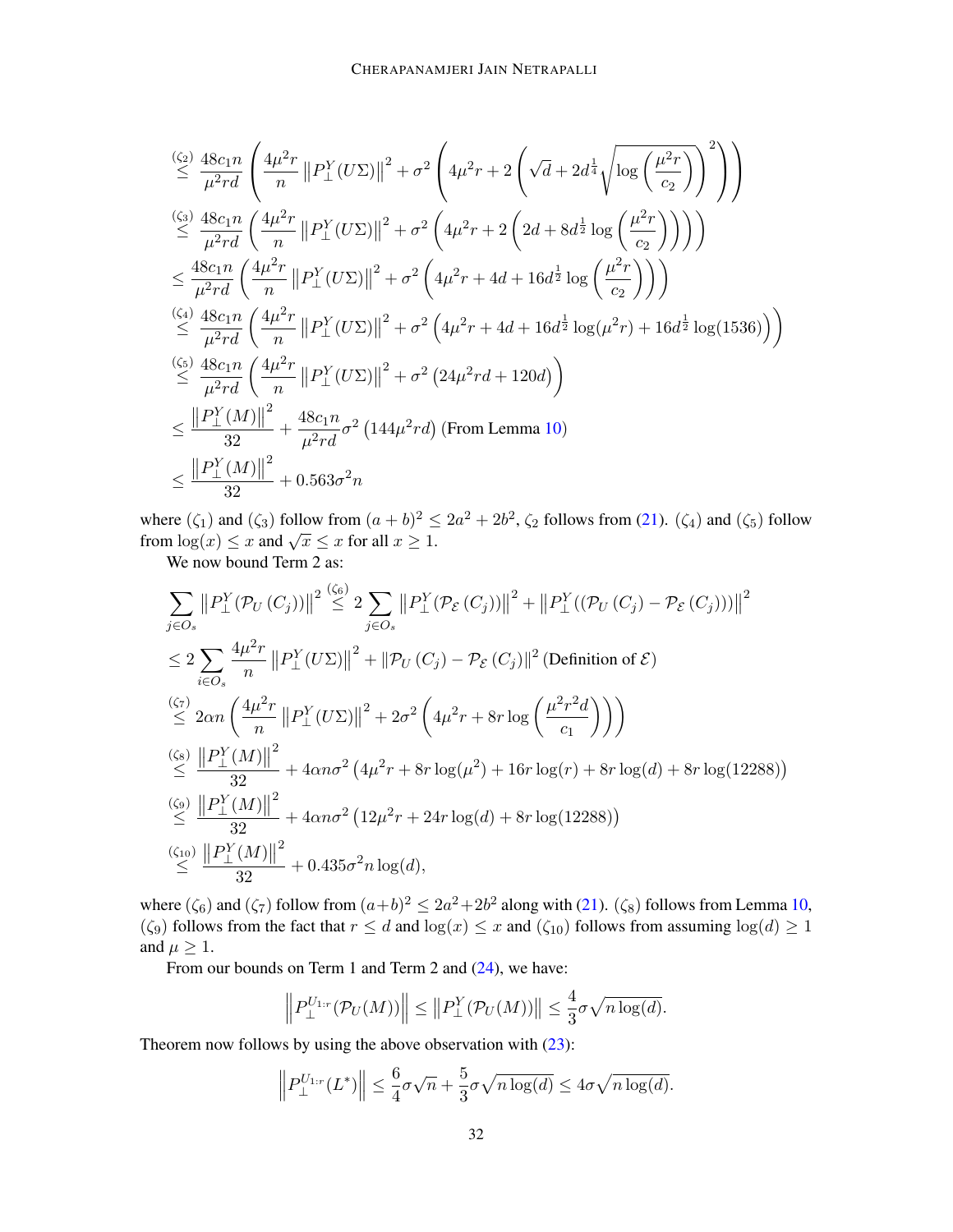$\blacksquare$ 

# Appendix D. TORP-BIN

In this section, we propose an improvement to Algorithm [2](#page-10-1) which uses binary search instead of a linear scan in the outer iteration. This improves the running time on Algorithm [2](#page-10-1) by almost a factor of r.

# D.1. Algorithm

In this section, we present our algorithm (See Algorithm [4\)](#page-32-0) for OR-PCAN which improves the running time of Algorithm [2](#page-10-1) by almost a factor of  $r$ . The main insight is that inner iteration of Algorithm [2](#page-10-1) is independent of the value of  $k$  in the outer iteration save for the rank of the projection. In Algorithm [4,](#page-32-0) we use binary search on  $k$  instead of a linear scan which reduces the number of outer iterations from  $O(r)$  to  $O(\log r)$ .

<span id="page-32-0"></span>Algorithm 4 Binary search based TORP (TORP-BIN)

|     | 1: <b>Input:</b> Corrupted matrix $M^* \in \mathbb{R}^{d \times n}$ , Target rank r, Expressivity parameter $\eta$ , Threshold                                                                                                                                                                                                           |
|-----|------------------------------------------------------------------------------------------------------------------------------------------------------------------------------------------------------------------------------------------------------------------------------------------------------------------------------------------|
|     | fraction $\rho$ , Number of inner iterations T                                                                                                                                                                                                                                                                                           |
|     | 2: $minK \leftarrow 1, maxK \leftarrow r$                                                                                                                                                                                                                                                                                                |
|     | 3: while $minK \leq maxK$ do                                                                                                                                                                                                                                                                                                             |
| 4:  | $k \leftarrow  \frac{minK + maxK}{2} $                                                                                                                                                                                                                                                                                                   |
|     | 5: $C^{(0)} \leftarrow 0, \tau \leftarrow false$                                                                                                                                                                                                                                                                                         |
|     | Projection onto<br>6: for $t=0$ to $t=T$ do                                                                                                                                                                                                                                                                                              |
| 7:  | $[U^{(t)}, \Sigma^{(t)}, V^{(t)}] \leftarrow \mathcal{SVD}_k(M^* - C^{(t)}), L^{(t)} \leftarrow U^{(t)}\Sigma^{(t)}(V^{(t)})^\top$<br>space of<br>low rank                                                                                                                                                                               |
|     | matrices                                                                                                                                                                                                                                                                                                                                 |
| 8:  | $E \leftarrow (\Sigma^{(t)})^{-1} (U^{(t)})^{\top} M^* \rightarrow \text{Compute Incoherence }^* \}$<br>$R \leftarrow (I - U^{(t)} (U^{(t)})^{\top}) M^* \rightarrow \text{Compute residual }^* \}$<br>$CS^{(t+1)} \leftarrow 24 \mathcal{T}_2 \left( M^* \left  E \right  + 14 \mathcal{T} \left( M^* \left  E \right  \right) \right)$ |
| 9:  | Projection onto space of<br>column sparse matrices                                                                                                                                                                                                                                                                                       |
| 10: | $\mathcal{CS}^{(t+1)}\leftarrow \mathcal{HT}_{2\rho}\left(M^{*},E\right)\cup \mathcal{HT}_{\rho}\left(M^{*},R\right)$                                                                                                                                                                                                                    |
| 11: | $C^{(t+1)} \leftarrow M^*_{\mathcal{CS}^{(t+1)}}$                                                                                                                                                                                                                                                                                        |
| 12: | $n_{\text{thres}} \leftarrow  \{i : \exists  E_i  \geq \eta\} $ /* Compute high incoherence points */                                                                                                                                                                                                                                    |
| 13: | $\tau \leftarrow \tau \vee (n_{\text{thres}} \geq 2\rho n)$ /* Check termination conditions */                                                                                                                                                                                                                                           |
| 14: | end for                                                                                                                                                                                                                                                                                                                                  |
| 15: | if $\tau$ then                                                                                                                                                                                                                                                                                                                           |
| 16: | $maxK \leftarrow k-1$                                                                                                                                                                                                                                                                                                                    |
| 17: | else                                                                                                                                                                                                                                                                                                                                     |
| 18: | $minK \leftarrow k+1$                                                                                                                                                                                                                                                                                                                    |
|     | 19: $[U, \Sigma, V] \leftarrow \mathcal{SVD}_k(M^* - C^{(T+1)})$                                                                                                                                                                                                                                                                         |
| 20: | end if                                                                                                                                                                                                                                                                                                                                   |
|     | 21: end while                                                                                                                                                                                                                                                                                                                            |
|     | 22: <b>Return:</b> U                                                                                                                                                                                                                                                                                                                     |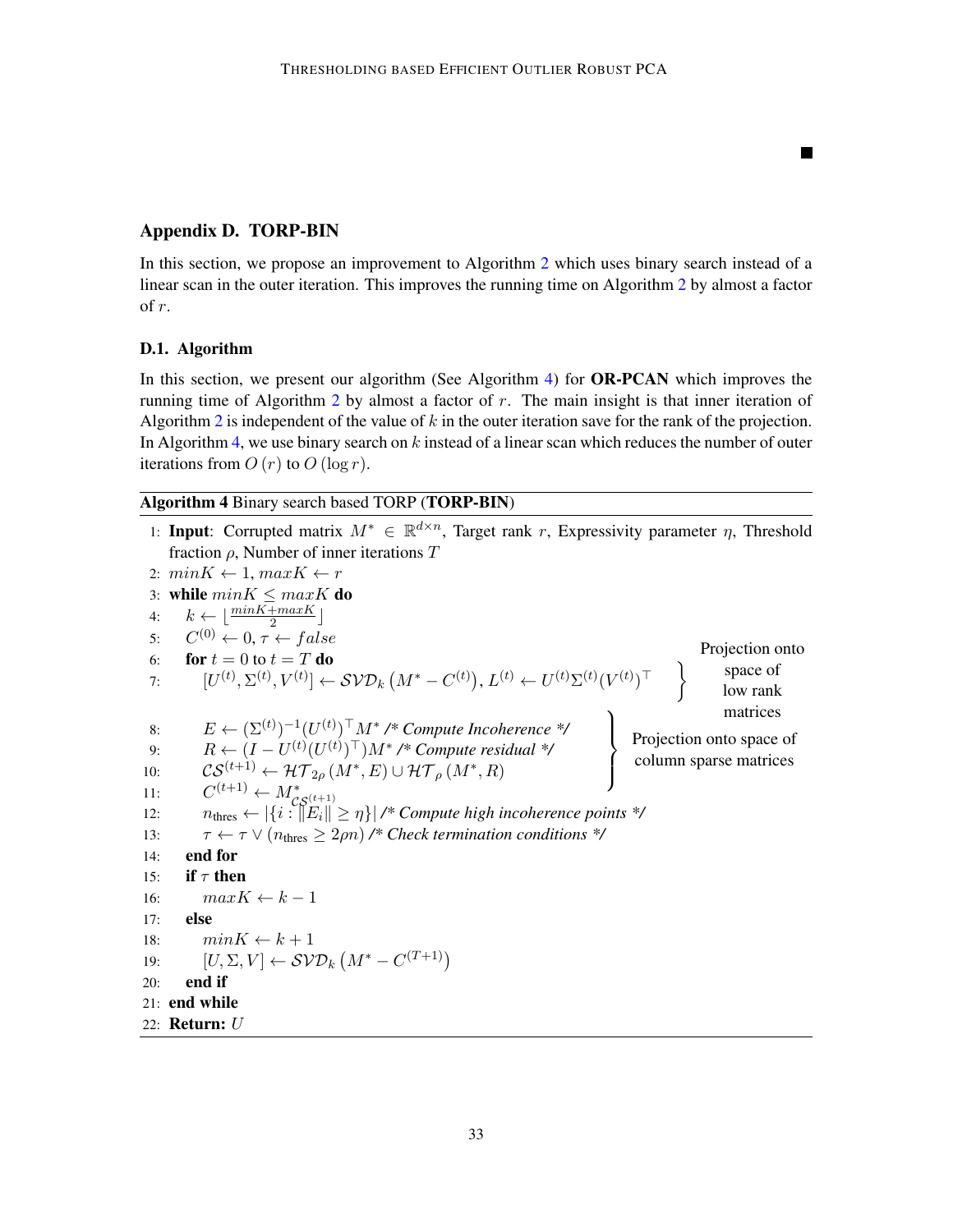# D.2. Analysis

In this section, we will state and prove a theoretical guarantee for Algorithm [4.](#page-32-0)

**Theorem 21** Assume the conditions of Theorem [2.](#page-6-1) Furthermore, suppose that  $\|N^*\|_F \leq \frac{\sigma_k(L^*)}{16}$  for *some* k. Then, for all  $\alpha \le \frac{1}{128\mu^2 r}$ , Algorithm [4](#page-32-0) when run with parameters  $\rho = \frac{1}{128\mu^2 r}$ ,  $\eta = 2\mu\sqrt{\frac{r}{n}}$ and  $T = \log \frac{20 n \sigma_1(M)}{\epsilon}$ , returns a subspace U which satisfies:

$$
\left\| \left(I - U U^\top\right) L^* \right\|_F \leq 3 \left\| \left(I - U^*_{1:k} (U^*_{1:k})^\top\right) L^* \right\|_F + 9 \left\| N^* \right\|_F + \frac{\epsilon}{10n}.
$$

**Proof** We will begin by bounding the running time of the algorithm. Note that because of the binary search, the algorithm will run for at most  $O(\log r)$  outer iterations.

Let t denote the number of outer iterations of the algorithm. Let the value of  $k(maxK, minK)$ in iteration t be denoted by  $k^{(t)}$  ( $maxK^{(t)}$ ,  $minK^{(t)}$ ). We will first prove the claim that at any point in the running of the algorithm,  $maxK \geq k$ . We will prove the claim via induction on the number of iterations t:

Base Case:  $t = 0$  The base case is trivially true as  $maxK = r$ .

Induction Step:  $t = l+1$  Assume that the claim remains true at iteration  $t = l$ . In the  $(l+1)$ <sup>th</sup> iteration, we assume two cases:

Case 1: The inner iteration finishes with  $\tau = false$ . In this case,  $maxK$  is not updated. So, the claim remains true for  $t = (l + 1)$ 

Case 2: The inner iteration finishes with  $\tau = true$ . In this case,  $k^{(t)} > k$  (From Lemma [17](#page-21-2) and the termination condition of the inner iteration.). In this iteration,  $maxK$ is updated to  $k^{(t)} - 1 \geq k$ . Thus, the claim remains true.

Therefore, at termination of the algorithm, we have  $maxK \geq k$ . Suppose that the algorithm terminated after iteration T. Note that  $minK^{(t)} \le k \le maxK^{(t)} \forall 0 \le t \le T$ . Therefore, we have  $minK^{(T+1)} = maxK^{(T+1)} + 1$ . For this to happen, the inner iteration must have run with  $k^{(T')} = max K^{(T+1)}$  with  $\tau = false$  for some iteration T' and also that this is the last such successful iteration as  $minK$  is not updated after iteration  $T'$ . Therefore, the algorithm returns the subspace corresponding to  $k^{(T)} = max K^{(T+1)} \geq k$ . Since the inner iteration is successful for iteration T', the Theorem is true from the application of Lemma [7](#page-14-1) and noting that  $k^{T'} \geq k$ .

### Appendix E. Fast Projection Operator

In this section, we will describe a fast algorithm to compute the projection operator onto the ellipsoid in Algorithm [2.](#page-10-1) Formally, we are provided an orthogonal basis  $U \in \mathbb{R}^{d \times r}$ , a positive diagonal matrix Σ, a bound b and a vector x. Let  $\mathcal{E} = \{y : y = U\Sigma z \text{ for some } ||z|| \leq b\}$ . The goal is to compute the projection of the vector x onto the set  $\mathcal{E}$ .

#### E.1. Algorithm

In this section, we present our algorithm (Algorithm [5\)](#page-34-0) to compute the projection onto the set  $\mathcal{E}$ . We show that the projection operation boils down to an univariate optimization problem on a monotone function. We then perform binary search on an interval in which the solution is guaranteed to lie.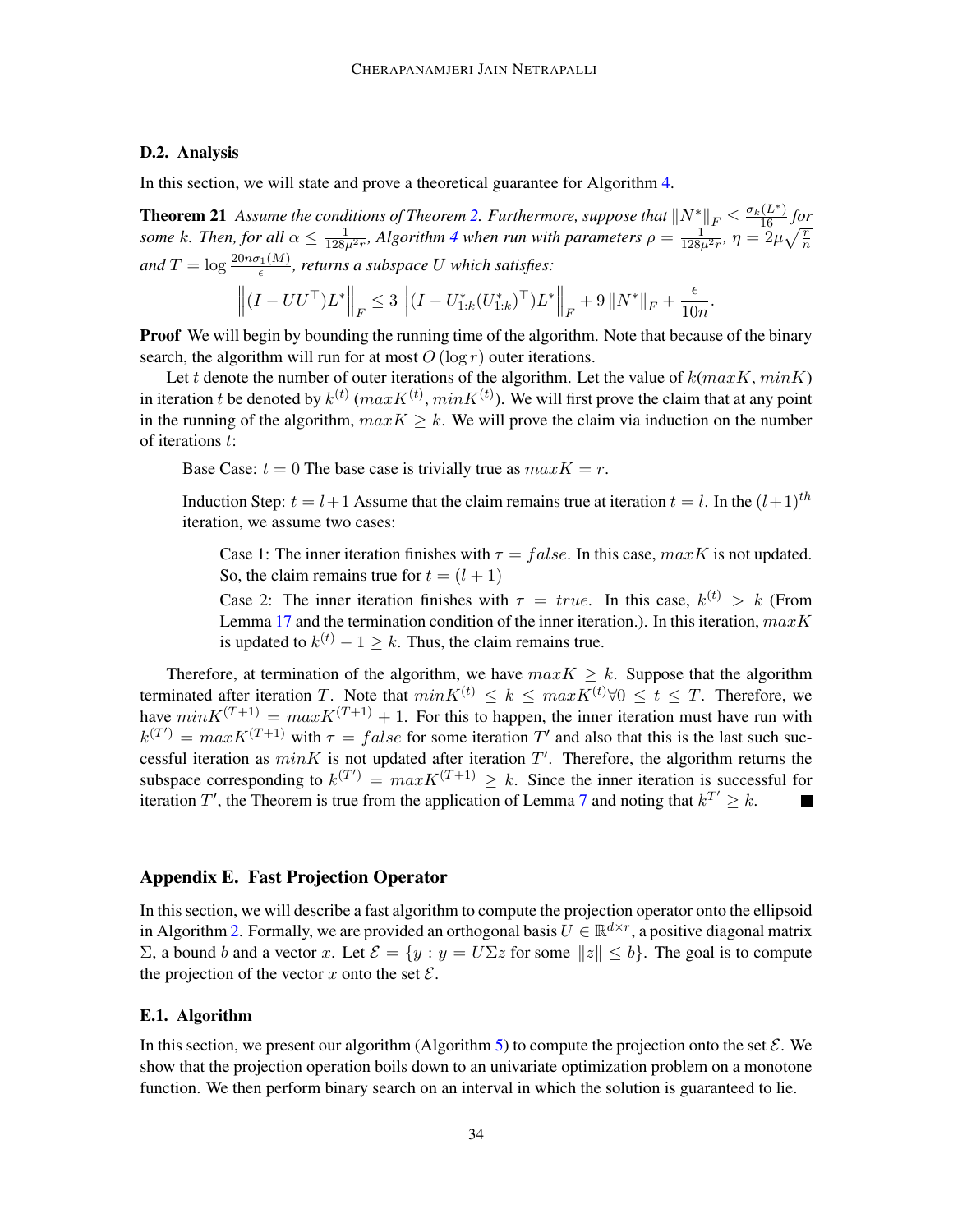<span id="page-34-0"></span>Algorithm 5  $w =$  FAST-PR( $U, \Sigma, b, x, \epsilon$ )

1: Input: Orthogonal Basis  $U \in \mathbb{R}^{d \times r}$ , Positive Diagonal Matrix  $\Sigma$ , Bound b, Projection Vector x, Accuracy Parameter  $\epsilon$ 

```
2: \sigma_{min} = \min_{i \in [r]} (\Sigma_{i,i}), \sigma_{max} = \max_{i \in [r]} (\Sigma_{i,i})3: y \leftarrow \Sigma U^{\top} x4: \lambda_{min} = 0, \lambda_{max} = \frac{||y||}{b}4. \lambda_{min} = 0, \lambda_{max} = -\frac{1}{b}<br>5: T \leftarrow \log \left( \frac{\lambda_{max} \sqrt{r} ||x||}{\sigma^2} \right)\overline{\sigma_{min}^2 \epsilon}\setminus6: for Iteration t = 0 to t = T do
 7:\frac{(t)}{\sqrt{t}} \leftarrow \frac{\lambda_{min} + \lambda_{max}}{2}8: z^{(t)} \leftarrow (\lambda I + \Sigma^2)^{-1} y9: if ||z^{(t)}|| \leq b then
10: \lambda_{max} \leftarrow \lambda^{(t)}11: else
12: \lambda_{min} \leftarrow \lambda^{(t)}13: end if
14: end for
15: Return: U\Sigma z^{(T)}
```
#### E.2. Analysis

**Theorem 22** Let  $U \in \mathbb{R}^{d \times r}$  be an orthonormal matrix and  $\Sigma \in \mathbb{R}^{r \times r}$  be a positive diagonal matrix. Then, for any  $b \geq 0$ ,  $x \in \mathbb{R}^d$  and  $\epsilon$ , the vector  $w$  returned by Algorithm [5](#page-34-0) satisfies:

$$
||w - \mathcal{P}_{\mathcal{E}}(x)|| \le \epsilon
$$

*where*  $\mathcal{E} := \{y : y = U \Sigma z$  *for some*  $||z|| < b\}$ 

**Proof** We first define the convex optimization problem corresponding to the projection operator  $P_{\mathcal{E}}$ . Then, we have:

$$
\mathcal{P}_{\mathcal{E}}(x) = \underset{y}{\arg\min} \|x - y\| \ \ s.t \ y \in \mathcal{E}
$$

Since,  $y \in \mathcal{E}$ , a solution to the above optimization problem is equivalent to:

<span id="page-34-1"></span>
$$
\mathcal{P}_{\mathcal{E}}(x) = \underset{z}{\arg\min} \|x - U\Sigma z\|^2 \ \ s.t \ \ \|z\|^2 \le b^2 \tag{25}
$$

Note that both the constraint and the objective function are convex. Therefore, we can introduce a KKT multiplier  $\lambda \geq 0$  and writing down the stationarity conditions of [25,](#page-34-1) we get:

$$
2\Sigma^2 z + 2\lambda z = 2\Sigma U^\top x \implies z = (\Sigma^2 + \lambda I)^{-1} \Sigma U^\top x
$$

Now, we just need to ensure that  $\left\| \left( \Sigma^2 + \lambda I \right)^{-1} \Sigma U^\top x \right\| \le b$ . Let  $\frac{1}{2}$  $f(\lambda) = \left\| \begin{matrix} 1 & \cdots & \cdots & \cdots \\ \vdots & \ddots & \ddots & \vdots \\ \vdots & \ddots & \ddots & \vdots \\ \vdots & \ddots & \ddots & \vdots \\ \vdots & \ddots & \ddots & \vdots \\ \vdots & \ddots & \ddots & \vdots \\ \vdots & \ddots & \ddots & \vdots \\ \vdots & \ddots & \ddots & \vdots \\ \vdots & \ddots & \ddots & \vdots \\ \vdots & \ddots & \ddots & \vdots \\ \vdots & \ddots & \ddots & \vdots \\ \vdots & \ddots & \ddots & \vdots \\ \vdots & \ddots & \ddots & \vdots$  $(\Sigma^2 + \lambda I)^{-1} \Sigma U^{\top} x$ for  $\lambda \geq 0$ . Let  $\lambda^*$  be the solution to  $f(\lambda) = \min(\left\| \Sigma^{-1} U^\top x \right\|, b)$ . We will first prove that at any point in the running of the algorithm  $\lambda_{max} \geq \lambda^*$  and  $\lambda_{min} \leq \lambda^*$ . We prove the claim by induction on the number of iterations t: